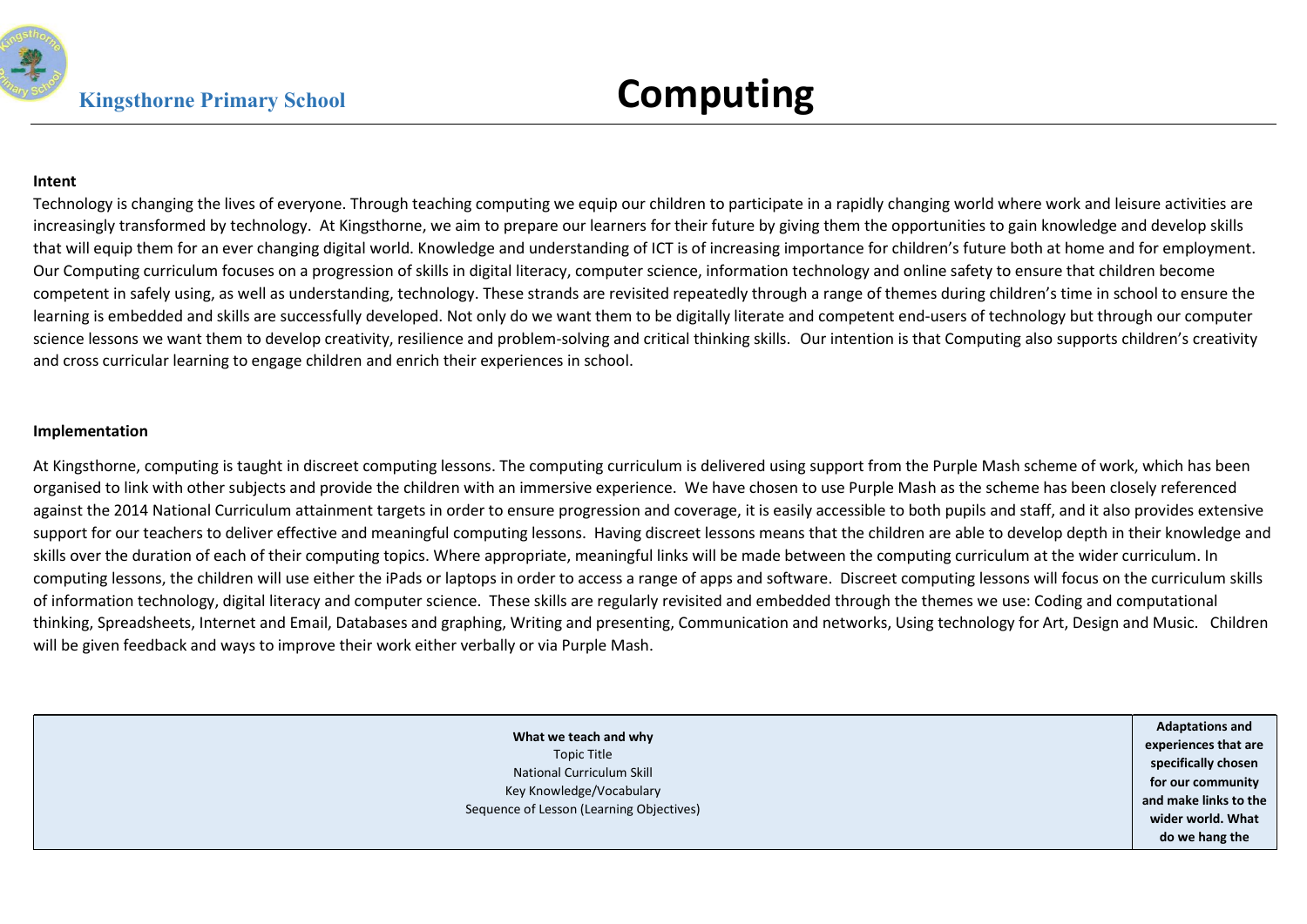|                                             |                                              |                             |                                                        |                                | learning on to make<br>it exciting?<br>Include a variety of:<br>charity work, cultural<br>links, career<br>opportunities, house<br>competitions, trips,<br>cross curricular links,<br>intervention work,<br>displays, focus on<br>local area, link with<br>external agencies,<br>visitors, themed days<br>etc |
|---------------------------------------------|----------------------------------------------|-----------------------------|--------------------------------------------------------|--------------------------------|---------------------------------------------------------------------------------------------------------------------------------------------------------------------------------------------------------------------------------------------------------------------------------------------------------------|
|                                             | <b>Autumn</b>                                | <b>Spring</b>               |                                                        | <b>Summer</b>                  |                                                                                                                                                                                                                                                                                                               |
| <b>Nursery</b>                              |                                              |                             |                                                        |                                |                                                                                                                                                                                                                                                                                                               |
| <b>Communication and</b>                    | <b>Expressive Arts and</b>                   | <b>Physical Development</b> | <b>Personal, Social and</b>                            | <b>Understanding the World</b> |                                                                                                                                                                                                                                                                                                               |
| Language                                    | <b>Design</b>                                |                             | <b>Emotional Development</b>                           |                                |                                                                                                                                                                                                                                                                                                               |
| • Pay attention to                          | •Create closed shapes                        | . Use one-handed tools      | •Select and use activities                             | • Show interest in different   |                                                                                                                                                                                                                                                                                                               |
| more than one thing                         | with continuous lines, and                   | and equipment, for          | and resources, with help                               | occupations.                   |                                                                                                                                                                                                                                                                                                               |
| at a time, which                            | begin to use these shapes                    | example, making snips in    | when needed. This helps                                | . Explore how things work.     |                                                                                                                                                                                                                                                                                                               |
| can be difficult.                           | to represent objects.                        | paper with scissors.        | them to achieve a goal                                 |                                |                                                                                                                                                                                                                                                                                                               |
| . Be able to express a                      | • Draw with increasing                       | •Show a preference for a    | they have chosen, or one                               |                                |                                                                                                                                                                                                                                                                                                               |
| point of view and to                        | complexity and detail,                       | dominant hand.              | which is suggested to                                  |                                |                                                                                                                                                                                                                                                                                                               |
| debate when                                 | such as representing a                       |                             | them.                                                  |                                |                                                                                                                                                                                                                                                                                                               |
| they disagree with an<br>adult or a friend, | face with a circle and<br>including details. |                             | • Increasingly follow rules,<br>understanding why they |                                |                                                                                                                                                                                                                                                                                                               |
| using words as                              | • Show different emotions                    |                             | are important.                                         |                                |                                                                                                                                                                                                                                                                                                               |
| well as actions.                            | in their drawings and                        |                             | .Talk about their feelings                             |                                |                                                                                                                                                                                                                                                                                                               |
| . Understand 'why'                          | paintings, like happiness,                   |                             | using words like 'happy',                              |                                |                                                                                                                                                                                                                                                                                                               |
| questions, like: "Why                       | sadness, fear, etc.                          |                             | 'sad', 'angry' or 'worried'.                           |                                |                                                                                                                                                                                                                                                                                                               |
| do you think the                            | • Respond to what they                       |                             | . Make healthy choices                                 |                                |                                                                                                                                                                                                                                                                                                               |
| caterpillar got so fat?"                    | have heard, expressing                       |                             | about food, drink, activity                            |                                |                                                                                                                                                                                                                                                                                                               |
|                                             | their thoughts and                           |                             | and toothbrushing.                                     |                                |                                                                                                                                                                                                                                                                                                               |
|                                             | feelings.                                    |                             |                                                        |                                |                                                                                                                                                                                                                                                                                                               |
|                                             |                                              |                             |                                                        |                                |                                                                                                                                                                                                                                                                                                               |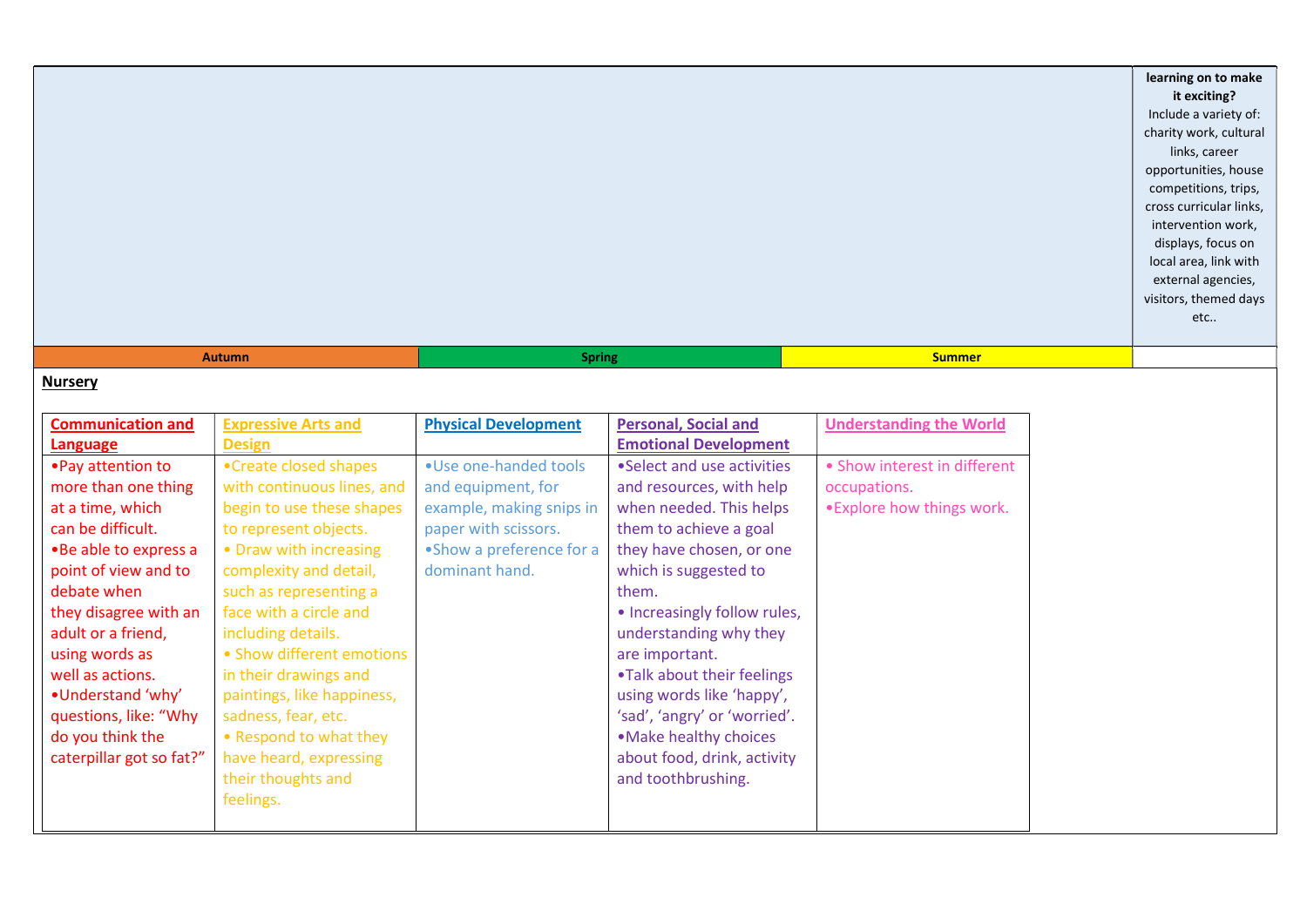| <b>Topic Title</b>                                   | <b>Topic Title</b>                                | <b>Topic Title</b>                              | The children in     |
|------------------------------------------------------|---------------------------------------------------|-------------------------------------------------|---------------------|
| Aut 1: All About Me                                  | Aut 1:People who help us                          | Aut 1:Bears                                     | nursery have free   |
| Aut 2: Nursery Rhymes and Celebrations               | Aut 2: Colours and Patterns                       | Aut 2: Seaside                                  | access to the ICT   |
| Key Knowledge &                                      |                                                   |                                                 | equipment during    |
| <b>Vocabulary</b>                                    | <b>Key Knowledge &amp;</b>                        | <b>Key Knowledge &amp;</b>                      | child-led learning. |
| Children will be introduced to the technology we use | <b>Vocabulary</b>                                 | <b>Vocabulary</b>                               | They are shown      |
| in Nursery and reception-computers, iPads,           | Same as Autumn term                               | Same as Autumn term                             | how to use it and   |
| Kiddizoom cameras, interactive whiteboards           | <b>Sequence of Lessons</b>                        | They will learn the names and sounds of         | then use it to aid  |
|                                                      | During group times the IPads and the interactive  | technologies such as hairdryers, telephones,    | and document        |
| <b>Sequence of Lessons</b>                           | whiteboard are used to research People who help   | vacuums through phase 1 phonics listening       | their learning.     |
| The children have access to IPads during free flow   | us and Colours and Patterns. The children are     | games                                           | They have free      |
| sessions, they can access games and pre-loaded       | encouraged to talk about what they would type     |                                                 | access to-iPads,    |
| learning opportunities. on the computers the         | into the browser. The children use the Ipad to    | <b>Sequence of Lessons</b>                      | computers,          |
| chidren have access to mini mash.                    | find patterns that they can interpret through the | The children listen to the sounds of different  | interactive         |
| During carpet time and group time the interactive    | art and craft materials available.                | technologies such as the telephone and they     | whiteboard,         |
| whiteboard is used to play songs such as Head        |                                                   | have to match it to the correct picture card.   | Kiddizoom           |
| Shoulders Knees and Toes and Nursery Rhymes. It      | How does this link build on previous learning?    | They use the IPad and interactive whiteboard to | cameras, CD         |
| also used to show clips form CBeebies and other      |                                                   | research Seaside images that they can create    | player.             |
| child orientated sites to investigate celebrations   |                                                   | using arts and craft materials.                 |                     |
| around the world.                                    |                                                   | How does this link build on previous learning?  |                     |
| How does this link build on previous learning?       |                                                   |                                                 |                     |
|                                                      |                                                   |                                                 |                     |

| Reception                |                             |                             |                              |                                |
|--------------------------|-----------------------------|-----------------------------|------------------------------|--------------------------------|
| <b>Communication and</b> | <b>Expressive Arts and</b>  | <b>Physical Development</b> | <b>Personal, Social and</b>  | <b>Understanding the World</b> |
| <b>Language</b>          | <b>Design</b>               |                             | <b>Emotional Development</b> |                                |
| •Connect one idea or     | • Explore, use and refine a | • Develop their small       | Show resilience and          | • Draw information from a      |
| action to another        | variety of artistic effects | motor skills so that they   | perseverance in the face of  | simple map.                    |
| using a range of         | to express their ideas and  | can use a range of tools    | challenge.                   | • Recognise that people        |
| connectives.             | feelings.                   | competently, safely and     | • Know and talk about the    | have different beliefs and     |
| • Use talk to help       | • Return to and build on    | confidently.                | different factors that       | celebrate special times in     |
| work out problems        | their previous learning,    | • Use their core muscle     | support their overall health | different ways.                |
| and organise thinking    | refining ideas and          | strength to achieve a       | and                          | • Recognise some               |
| and activities, and to   | developing their ability to | good posture when           | wellbeing:                   | similarities and differences   |
| explain how things       | represent them.             | sitting at a table or       | - sensible amounts of        | between life in this country   |
| work and why they        | .Listen attentively, move   | sitting on the floor.       | 'screen time'                | and life in other countries.   |
| might happen.            | to and talk about music,    |                             | - having a good sleep        |                                |
|                          |                             |                             | routine                      |                                |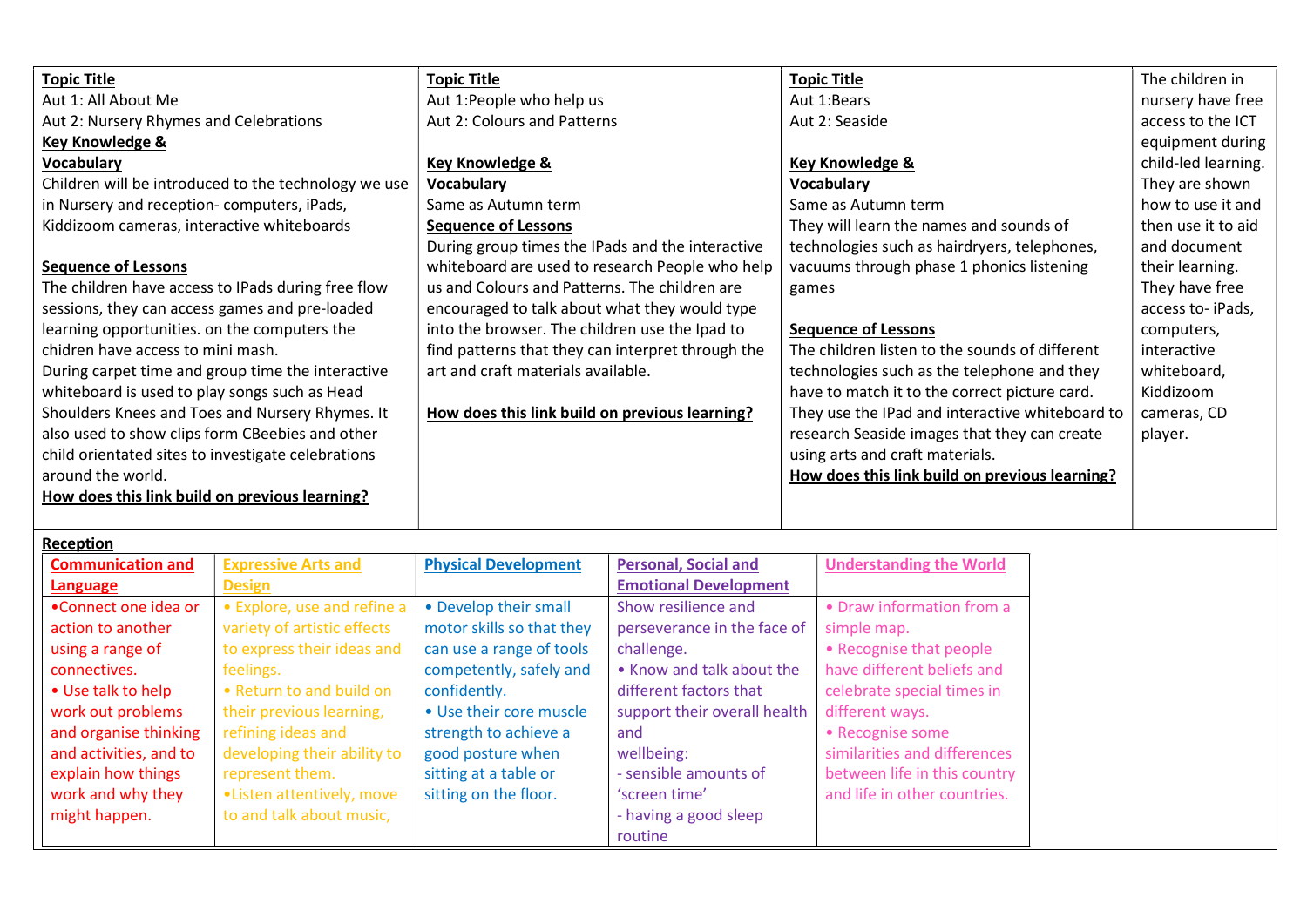|                                                       | expressing their feelings<br>and responses.<br>• Watch and talk about<br>dance and performance<br>art, expressing their<br>feelings and responses.<br>• Explore and engage in<br>music making and dance,<br>performing solo or<br>in groups. |                                                                                   |  |                                                                            |                                                    |                                  |                    |
|-------------------------------------------------------|----------------------------------------------------------------------------------------------------------------------------------------------------------------------------------------------------------------------------------------------|-----------------------------------------------------------------------------------|--|----------------------------------------------------------------------------|----------------------------------------------------|----------------------------------|--------------------|
| <b>Topic Title</b>                                    |                                                                                                                                                                                                                                              | <b>Topic Title</b>                                                                |  | <b>Topic Title</b>                                                         |                                                    |                                  | The children in    |
| Aut 1- Local Environment                              |                                                                                                                                                                                                                                              | Spr 1- Changes                                                                    |  |                                                                            | Sum 1- Water and Under the Sea                     |                                  | reception have     |
| Aut 2- Up in the Air                                  |                                                                                                                                                                                                                                              | Spr 2- Tea Party                                                                  |  |                                                                            | Sum2- Cooking and Growing                          |                                  | free access to the |
|                                                       |                                                                                                                                                                                                                                              | Key Knowledge &                                                                   |  |                                                                            | <b>Key Knowledge &amp;</b>                         |                                  | ICT equipment      |
| <b>Key Knowledge &amp;</b>                            |                                                                                                                                                                                                                                              | Vocabulary                                                                        |  | Vocabulary                                                                 |                                                    |                                  | during child-led   |
| <b>Vocabulary</b>                                     |                                                                                                                                                                                                                                              | Same as Autumn                                                                    |  | Names of different technologies used such as-                              |                                                    | learning. They are               |                    |
|                                                       | Children will be introduced to the technology we use                                                                                                                                                                                         | <b>Sequence of Lessons</b><br>All the below will be taught to the children during |  | microwave, toaster, fridge, phone.                                         |                                                    | shown how to use                 |                    |
|                                                       | in reception-computers, iPads, Kiddizoom cameras.                                                                                                                                                                                            | adult-led group times. They will then be able to                                  |  | <b>Sequence of Lessons</b><br>All the below will be taught to the children |                                                    | it and then use it<br>to aid and |                    |
| <b>Sequence of Lessons</b>                            |                                                                                                                                                                                                                                              | access them independently during child-led                                        |  | during adult-led group times. They will then be                            |                                                    | document their                   |                    |
| All the below will be taught to the children during   |                                                                                                                                                                                                                                              | learning.                                                                         |  |                                                                            | able to access them independently during child-    |                                  | learning. They     |
| adult-led group times. They will then be able to      |                                                                                                                                                                                                                                              | To use Wetpaint to explore colour mixing                                          |  | led learning.                                                              |                                                    |                                  | have free access   |
|                                                       | access them independently during child-led learning.                                                                                                                                                                                         | To use 2 Paint a Project to learn about the                                       |  |                                                                            | To listen to a talking story and discuss their own |                                  | to-iPads,          |
| To use the All About Me section on mini mash to       |                                                                                                                                                                                                                                              | lifecycle of a butterfly.                                                         |  |                                                                            | experience of the seaside.                         |                                  | computers,         |
| etc.                                                  | discuss themselves and what they like, their family,                                                                                                                                                                                         | To use 2 Beat to explore changes in sounds of                                     |  |                                                                            | To watch a slideshow and discuss what has          |                                  | interactive        |
|                                                       | To talk about different environments and use simple                                                                                                                                                                                          | instruments.                                                                      |  |                                                                            | happened when planting flowers.                    |                                  | whiteboard,        |
| city to create their own.                             |                                                                                                                                                                                                                                              | Extras-Design a superhero cape and tallest quiz.                                  |  |                                                                            | To use the 2 Go program to move the fish           |                                  | Kiddizoom          |
|                                                       | To use mashcam to add the children's face and voice                                                                                                                                                                                          | To create their own tea party story adding voice                                  |  |                                                                            | around the sea (encouraging directional            |                                  | cameras, CD        |
| to the astronaut. Talk about what it is like to be an |                                                                                                                                                                                                                                              | recordings and pictures.                                                          |  | language).                                                                 |                                                    |                                  | player.            |
| astronaut.                                            |                                                                                                                                                                                                                                              | To use Paint Projects to design their own cake.                                   |  |                                                                            | To use 2 Paint a Picture to create their own sea   |                                  | The children have  |
| To use the 2 Go program to move the spaceship         |                                                                                                                                                                                                                                              | To use 2 Count to create a tally chart of the                                     |  |                                                                            | creature paintings.                                |                                  | free access to     |
| around space (encouraging directional language).      |                                                                                                                                                                                                                                              | children's favourite fruit.                                                       |  |                                                                            | To use 2 Paint a Project to make the polar bear    |                                  | minimash on the    |
| To use 2Design and Make - 2DAM to create their        |                                                                                                                                                                                                                                              | Use the Growing PIN when learning about                                           |  |                                                                            | warm when learning about different climates        |                                  | stand alone        |
| own vehicle design                                    |                                                                                                                                                                                                                                              | changes in height                                                                 |  |                                                                            | To use Mashcam to take photographs of each         |                                  | computers.         |
| Use 2 Connect to discuss the trip to Legoland         |                                                                                                                                                                                                                                              | Use the Baby Animals PIN when learning about                                      |  |                                                                            | other and make them deep sea divers.               |                                  |                    |
| Extra ICT experiences-                                |                                                                                                                                                                                                                                              | changes.                                                                          |  |                                                                            | To use Simple City to create a class garden.       |                                  |                    |
|                                                       |                                                                                                                                                                                                                                              |                                                                                   |  |                                                                            |                                                    |                                  |                    |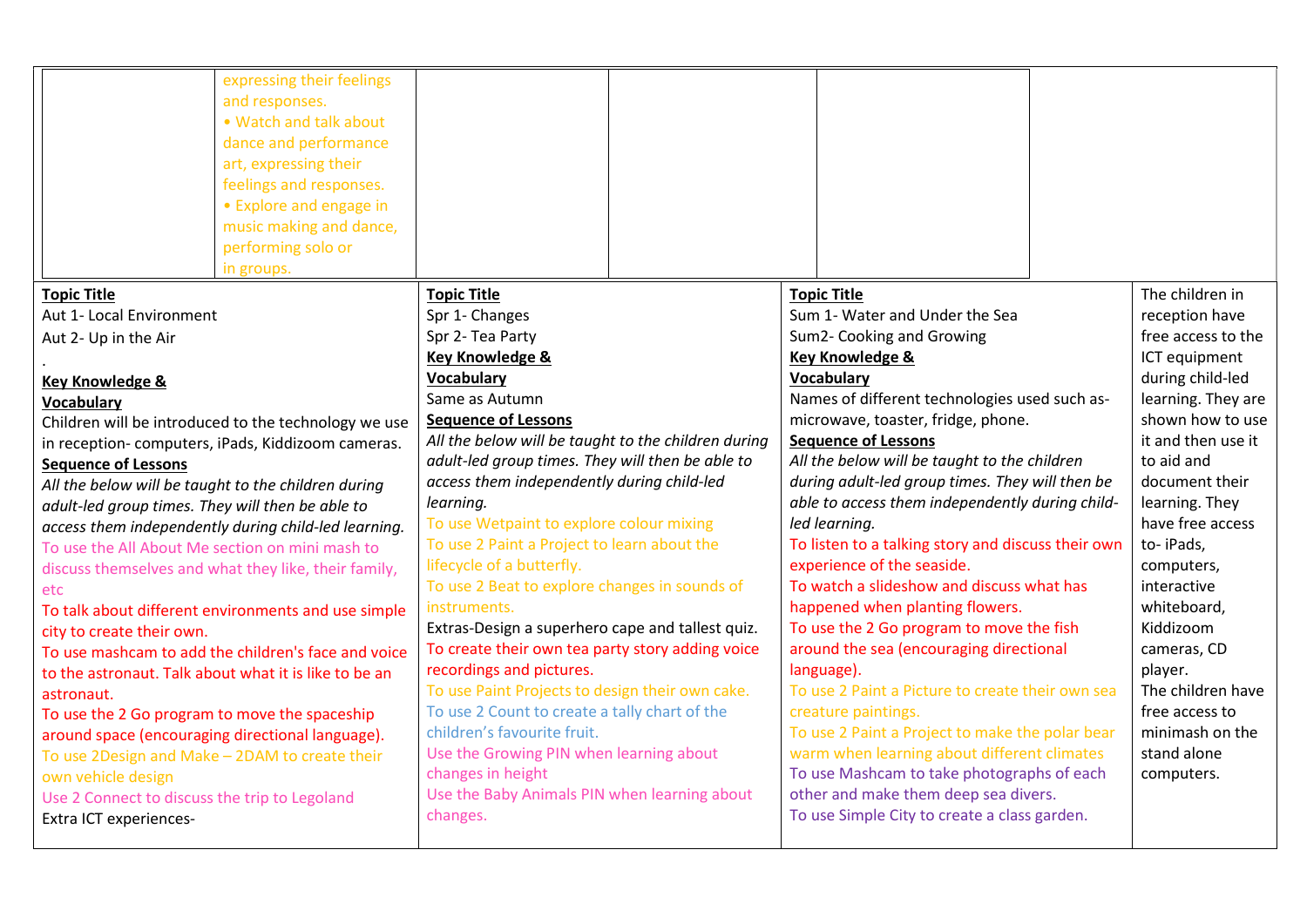| In Autumn 1 we do a traffic survey. The children use<br>the Kiddizoom cameras to take photos of the<br>vehicles they see.<br>When investigating space, astronauts and the<br>planets we use the interactive whiteboard to share<br>information on the planets and what astronauts do.<br>Use the feelings section on purple mash when<br>discussing feelings during Wellcomm.<br>Children to use Minimash and explore the different<br>activities independently during child-led learning<br>Use 2 Connect to find out at the beginning and end<br>of each topic what the children know.<br><b>NATIONAL ONLINE SAFETY</b><br>Self-image and identity - Video and Activities 1-5<br>(Activities 6-9 can be set as free flow activities)<br>Online relationships - Video and Activities 1-2<br>(Activities 3 and 4 can be set as free flow activities)<br>Online Reputation - Video and Activities 1-2<br>(Activities 3 and 4 can be set as free flow activities) |                     | Extra ICT experiences-<br>We use a variety of technology in the home to<br>effect changes to food and water. We use the<br>freezer to freeze ice cubes and the toaster to<br>make toast, then the oven to melt cheese.<br><b>NATIONAL ONLINE SAFETY</b><br><b>Online Bullying - Video and Activities 1-2-</b><br>(Activities 3 -6 can be set as free flow activities)<br>Managing online information - Video and<br><b>Activities 1-2</b><br>(Activities 3 and 4 can be set as free flow<br>activities)<br>Health, wellbeing and lifestyle - Video and<br><b>Activities 1-2</b><br>(Activities 3 and 4 can be set as free flow<br>activities) |                           | To use Simple City to discuss the different<br>technology that different people use<br>Use the garden PIN when learning about<br>growing.<br>Extra ICT experiences-<br>When cooking, we use the microwave and the<br>cooker.<br>Then the children will read clues to match to<br>the correct equipment to assess if they know<br>what different equipment is used in the home<br>and in school.<br><b>NATIONAL ONLINE SAFETY</b><br>Privacy and security - Video and Activities 1-2<br>(Activities $3 - 5$ can be set as free flow<br>activities)<br>$1 - 2$<br>(Activities 3 and 4 can be set as free flow<br>activities) | Copyright and ownership - Video and Activities                            |  |
|-----------------------------------------------------------------------------------------------------------------------------------------------------------------------------------------------------------------------------------------------------------------------------------------------------------------------------------------------------------------------------------------------------------------------------------------------------------------------------------------------------------------------------------------------------------------------------------------------------------------------------------------------------------------------------------------------------------------------------------------------------------------------------------------------------------------------------------------------------------------------------------------------------------------------------------------------------------------|---------------------|-----------------------------------------------------------------------------------------------------------------------------------------------------------------------------------------------------------------------------------------------------------------------------------------------------------------------------------------------------------------------------------------------------------------------------------------------------------------------------------------------------------------------------------------------------------------------------------------------------------------------------------------------|---------------------------|----------------------------------------------------------------------------------------------------------------------------------------------------------------------------------------------------------------------------------------------------------------------------------------------------------------------------------------------------------------------------------------------------------------------------------------------------------------------------------------------------------------------------------------------------------------------------------------------------------------------------|---------------------------------------------------------------------------|--|
|                                                                                                                                                                                                                                                                                                                                                                                                                                                                                                                                                                                                                                                                                                                                                                                                                                                                                                                                                                 |                     |                                                                                                                                                                                                                                                                                                                                                                                                                                                                                                                                                                                                                                               | Year 1                    |                                                                                                                                                                                                                                                                                                                                                                                                                                                                                                                                                                                                                            |                                                                           |  |
| <b>Coding and Computational thinking</b>                                                                                                                                                                                                                                                                                                                                                                                                                                                                                                                                                                                                                                                                                                                                                                                                                                                                                                                        | <b>Spreadsheets</b> |                                                                                                                                                                                                                                                                                                                                                                                                                                                                                                                                                                                                                                               | <b>Internet and Email</b> |                                                                                                                                                                                                                                                                                                                                                                                                                                                                                                                                                                                                                            | <b>Art and design</b>                                                     |  |
| Children have sorted items using a range of<br>criteria on the carpet as a class and in pairs.                                                                                                                                                                                                                                                                                                                                                                                                                                                                                                                                                                                                                                                                                                                                                                                                                                                                  |                     | Children can navigate around a spreadsheet.<br>Children can explain what rows and columns are.                                                                                                                                                                                                                                                                                                                                                                                                                                                                                                                                                | own login.                | Children can login to Purple Mash using their                                                                                                                                                                                                                                                                                                                                                                                                                                                                                                                                                                              | Children know the difference between<br>a traditional book and an e-book. |  |
| Children have used Purple Mash activities to sort<br>various items online using a variety of criteria.<br>Children know that to achieve the effect they<br>want when building something, they need to<br>follow accurate instructions.<br>add clipart.                                                                                                                                                                                                                                                                                                                                                                                                                                                                                                                                                                                                                                                                                                          |                     | Children can save and open sheets.<br>understand why it is useful.<br>Children can enter data into cells.<br>Children can open the Image toolbox and find and<br>created on the computer.                                                                                                                                                                                                                                                                                                                                                                                                                                                     |                           | Children have created their own avatar and<br>Children can use the different drawing<br>tools to create a picture on the page.<br>Children can add their name to a picture they<br>Children can add text to a page and<br>change the colour, font and size of the<br>text.                                                                                                                                                                                                                                                                                                                                                 |                                                                           |  |
|                                                                                                                                                                                                                                                                                                                                                                                                                                                                                                                                                                                                                                                                                                                                                                                                                                                                                                                                                                 |                     |                                                                                                                                                                                                                                                                                                                                                                                                                                                                                                                                                                                                                                               |                           | Children are beginning to develop an                                                                                                                                                                                                                                                                                                                                                                                                                                                                                                                                                                                       |                                                                           |  |

understanding of ownership of work online.

Children can save their work.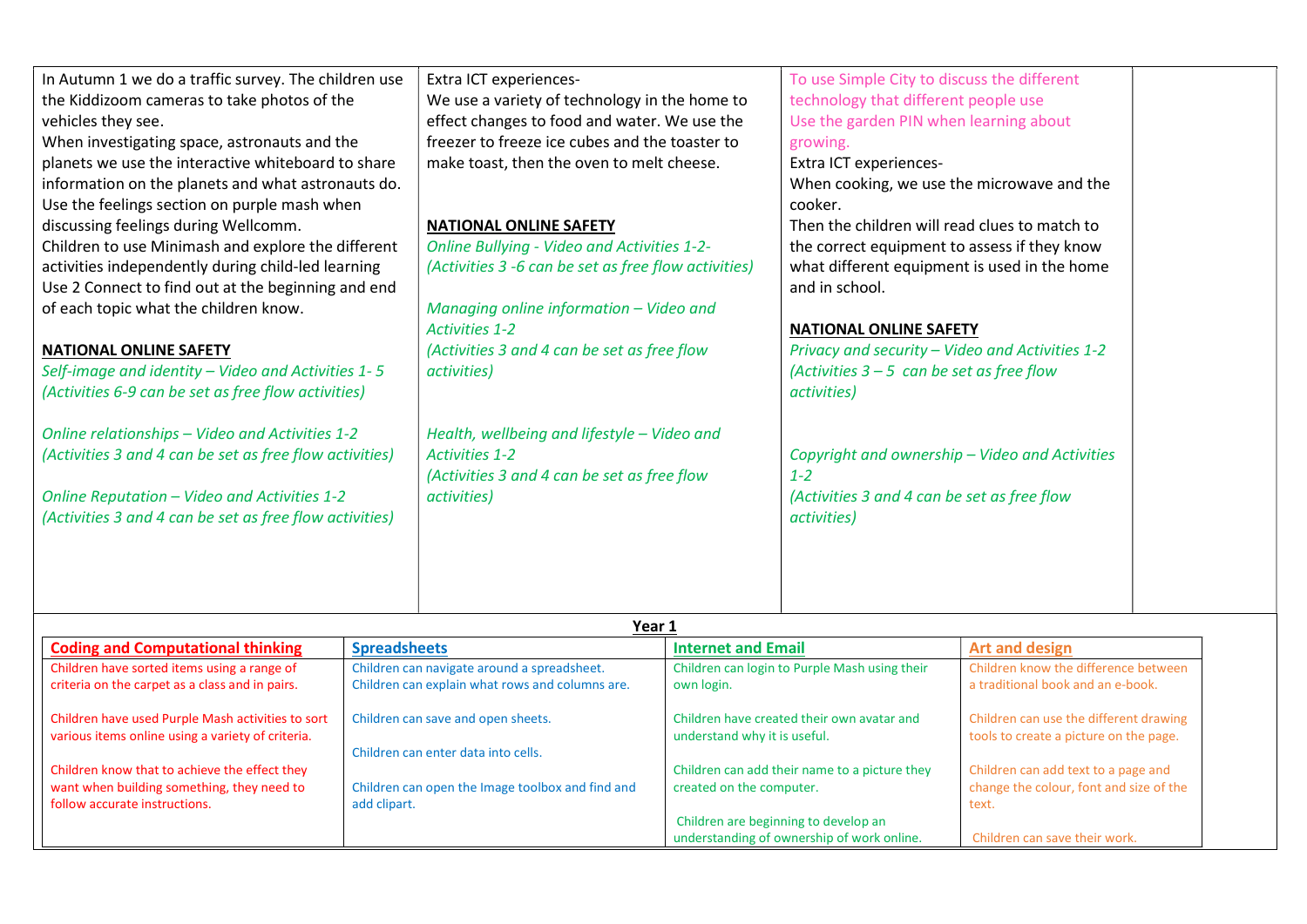| Children know that by following the instructions  | Children can use the 'move cell' tool so that images   |                                                   |                                         |  |
|---------------------------------------------------|--------------------------------------------------------|---------------------------------------------------|-----------------------------------------|--|
| correctly, they will get the correct result.      | can be dragged around the spreadsheet.                 | Children can save work into the My Work folder    | Children can open work that they        |  |
|                                                   |                                                        | in Purple Mash and understand that this is a      | saved in my last lesson.                |  |
| Children know that an algorithm is a precise,     | Children can use the 'lock' tool to prevent changes to | private saving space just for their work.         |                                         |  |
| step-bystep set of instructions used to solve a   | cells.                                                 |                                                   | Children can add an animation to their  |  |
|                                                   |                                                        |                                                   |                                         |  |
| problem or achieve an objective.                  |                                                        | Children can find their saved work in the Online  | picture.                                |  |
|                                                   | Children can give images a value that the              | Work area of Purple Mash.                         |                                         |  |
| Children can follow instructions in a computer    | spreadsheet can use to count them.                     |                                                   | Children can play the pages they have   |  |
| program.                                          |                                                        | Children can find messages that their teacher     | created.                                |  |
|                                                   | Children can add the count tool to count items.        | has left on Purple Mash.                          |                                         |  |
| Children can explain the effect of carrying out a |                                                        |                                                   | Children can save their changes and     |  |
|                                                   |                                                        |                                                   |                                         |  |
| task with no instructions.                        | Children can add the speak tool so that the items are  | Children can search Purple Mash to find           | overwrite the file.                     |  |
|                                                   | counted out loud.                                      | resources                                         |                                         |  |
| Children know that computers need precise         |                                                        |                                                   | Children can add a sound to the page.   |  |
| instructions to follow.                           | Children can use a spreadsheet to help work out a      | Children will be able to confidently use the      |                                         |  |
|                                                   | fair way to share items.                               | different types of topic templates in the Topic   | Children can add their own voice        |  |
| Children understand how the order in which the    |                                                        | section.                                          | recording to the page.                  |  |
|                                                   |                                                        |                                                   |                                         |  |
| steps of a recipe are presented affects the       |                                                        |                                                   |                                         |  |
| outcome.                                          |                                                        | Children will be confident with the functionality | Children can create their own music     |  |
|                                                   |                                                        | of the icons in the topic templates.              | and add it to their page.               |  |
| Children can organise instructions for a simple   |                                                        |                                                   |                                         |  |
| recipe.                                           |                                                        | Children will know how to use the different icons | Children can add a background to the    |  |
|                                                   |                                                        | to add pictures and text to their work.           | page.                                   |  |
| Children know that correcting errors in an        |                                                        |                                                   |                                         |  |
|                                                   |                                                        |                                                   |                                         |  |
| algorithm or program is called 'debugging'.       |                                                        | Children have explored the Tools section on       | Children can copy and paste a page in   |  |
|                                                   |                                                        | Purple Mash and become familiar with some of      | the book.                               |  |
| Children know that an algorithm written for a     |                                                        | the key icons, save, print, open and new.         |                                         |  |
| computer to follow is called a program.           |                                                        |                                                   | Children can enhance the features of    |  |
|                                                   |                                                        | Children have explored the Games section and      | their story book by adding additional   |  |
| Children know how to use the direction keys in    |                                                        |                                                   | pages and animations.                   |  |
|                                                   |                                                        | looked at Table Toons (2x tables).                |                                         |  |
| 2Go to move forwards, backwards, left and right.  |                                                        |                                                   |                                         |  |
|                                                   |                                                        | Children can logout of Purple Mash when they      | Children can share their storybook on a |  |
| Children know how to add a unit of measurement    |                                                        | have finished using it and know why that is       | class story book display board.         |  |
| to the direction and how to undo their last move. |                                                        | important.                                        |                                         |  |
|                                                   |                                                        |                                                   |                                         |  |
| Children know how to move their character back    |                                                        |                                                   |                                         |  |
| to the starting point.                            |                                                        |                                                   |                                         |  |
|                                                   |                                                        |                                                   |                                         |  |
|                                                   |                                                        |                                                   |                                         |  |
| Children can use diagonal direction keys to move  |                                                        |                                                   |                                         |  |
| the characters in the right direction.            |                                                        |                                                   |                                         |  |
|                                                   |                                                        |                                                   |                                         |  |
| Children know how to create a simple algorithm.   |                                                        |                                                   |                                         |  |
|                                                   |                                                        |                                                   |                                         |  |
| Children know how to debug their algorithm.       |                                                        |                                                   |                                         |  |
|                                                   |                                                        |                                                   |                                         |  |
|                                                   |                                                        |                                                   |                                         |  |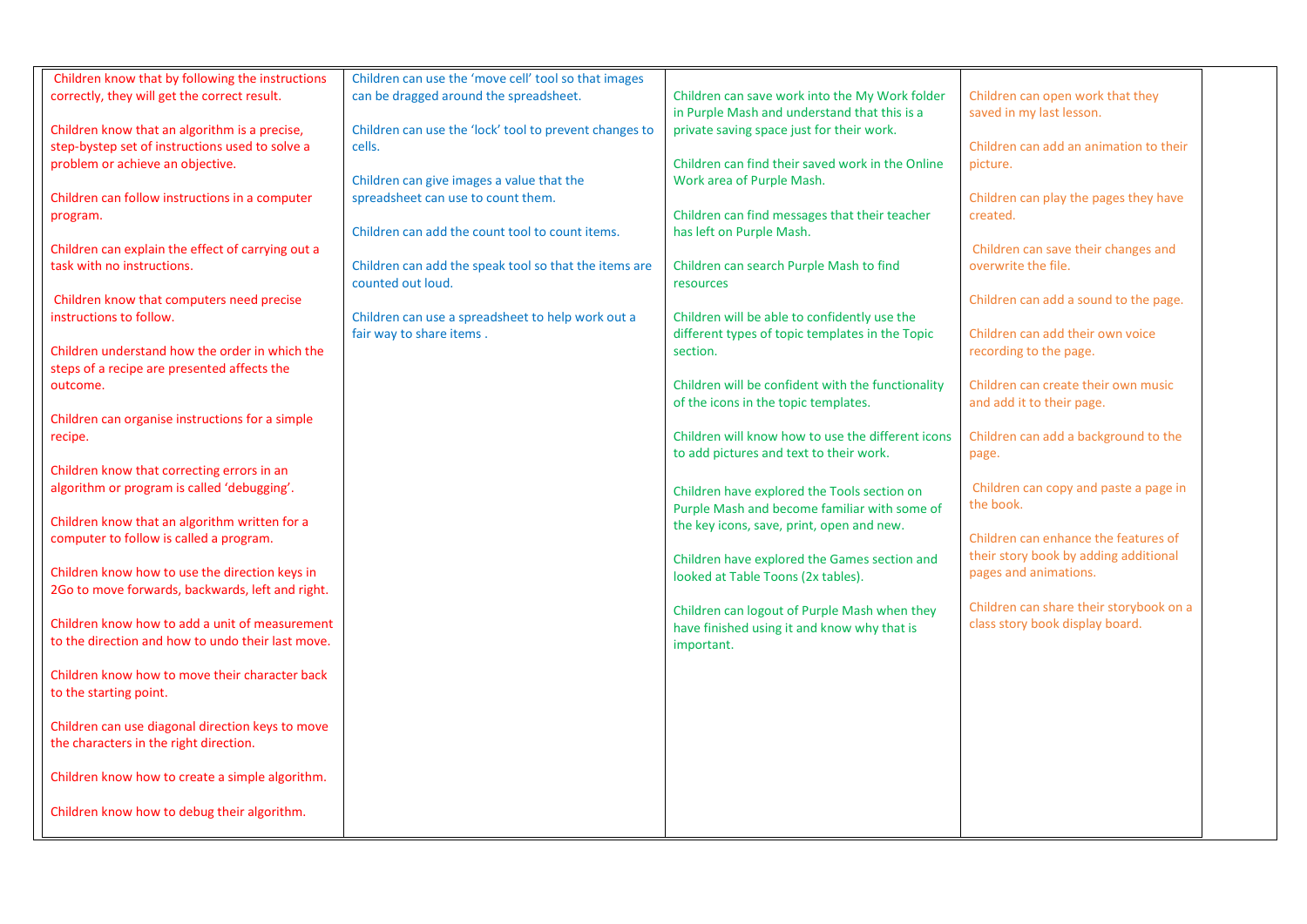| Children can use the additional direction keys to<br>create a new algorithm.                               |  |  |
|------------------------------------------------------------------------------------------------------------|--|--|
| Children can challenge themselves by using the<br>longer algorithm to complete challenges.                 |  |  |
| Children can change the background images in<br>their chosen challenge and save their new<br>challenge.    |  |  |
| Children can explain what coding means.                                                                    |  |  |
| Children know that for the computer to make<br>something happen, it needs to follow clear<br>instructions. |  |  |
| Children can explain what a block of code is.                                                              |  |  |
| Children can read through combined blocks of<br>code.                                                      |  |  |
| Children can make a background using Design<br>Mode.                                                       |  |  |
| Children can add characters using Design Mode.                                                             |  |  |
| Children can use the drop-down menu to change<br>backgrounds and characters.                               |  |  |
| Children can design a simple program and then<br>create the program using 2Code.                           |  |  |
| Children can write a program that controls how a<br>character will move.                                   |  |  |
| Children can make a character move when<br>clicked.                                                        |  |  |
| Children can program a character to move given a<br>variety of input events.                               |  |  |
| Children can use collision detection to make<br>objects interact.                                          |  |  |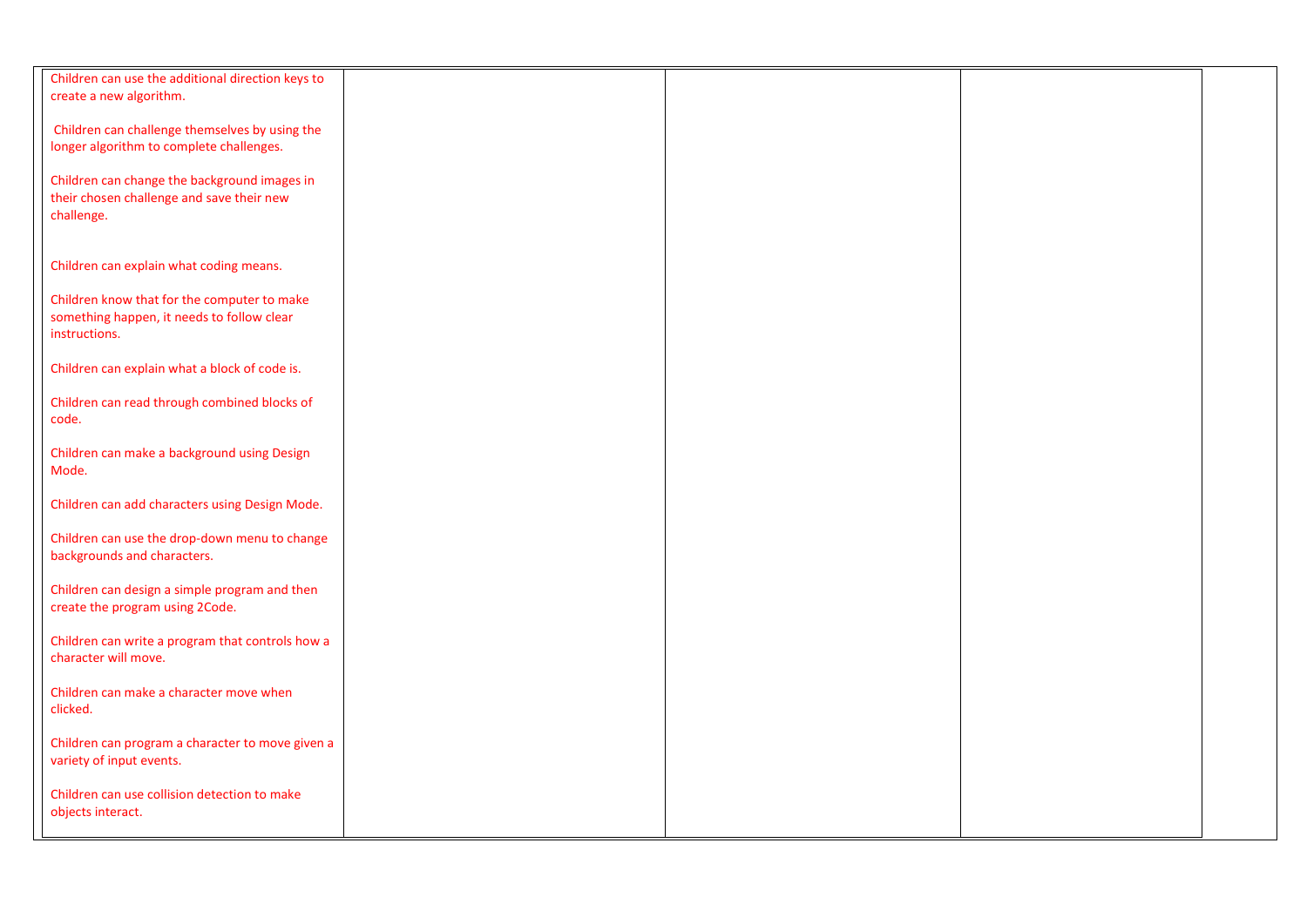| Children can program a sound to play when |                                                                                                                                           |                               |                                                                                                                  |
|-------------------------------------------|-------------------------------------------------------------------------------------------------------------------------------------------|-------------------------------|------------------------------------------------------------------------------------------------------------------|
| objects collide.                          |                                                                                                                                           |                               |                                                                                                                  |
| <b>Music</b>                              | <b>Database and Graphing</b>                                                                                                              | <b>Writing and Presenting</b> | <b>Communication and Networks</b>                                                                                |
| Not covered this year.                    | Children can discuss and illustrate the transport used<br>to travel to school.                                                            | Not covered this year.        | Children can login to Purple Mash<br>using their own login.                                                      |
|                                           | Children can contribute to the collection of class<br>data.                                                                               |                               | Children have created their own avatar<br>and understand why it is useful.                                       |
|                                           | Children have used these illustrations to create a<br>simple pictogram.                                                                   |                               | Children can add their name to a<br>picture they created on the computer.                                        |
|                                           | Children can contribute to a class pictogram.<br>Children can discuss what the pictogram shows                                            |                               | Children are beginning to develop an<br>understanding of ownership of work<br>online.                            |
|                                           | Children can collect data from rolling a die 20 times<br>and recording the results.<br>Children can represent the results as a pictogram. |                               | Children can save work into the My<br>Work folder in Purple Mash and<br>understand that this is a private saving |
|                                           |                                                                                                                                           |                               | space just for their work.<br>Children can find their saved work in<br>the Online Work area of Purple Mash.      |
|                                           |                                                                                                                                           |                               | Children can find messages that their<br>teacher has left on Purple Mash.                                        |
|                                           |                                                                                                                                           |                               | Children can search Purple Mash to<br>find resources                                                             |
|                                           |                                                                                                                                           |                               | Children will be able to confidently use<br>the different types of topic templates<br>in the Topic section.      |
|                                           |                                                                                                                                           |                               | Children will be confident with the<br>functionality of the icons in the topic<br>templates.                     |
|                                           |                                                                                                                                           |                               | Children will know how to use the<br>different icons to add pictures and text<br>to their work.                  |
|                                           |                                                                                                                                           |                               | Children have explored the Tools<br>section on Purple Mash and become                                            |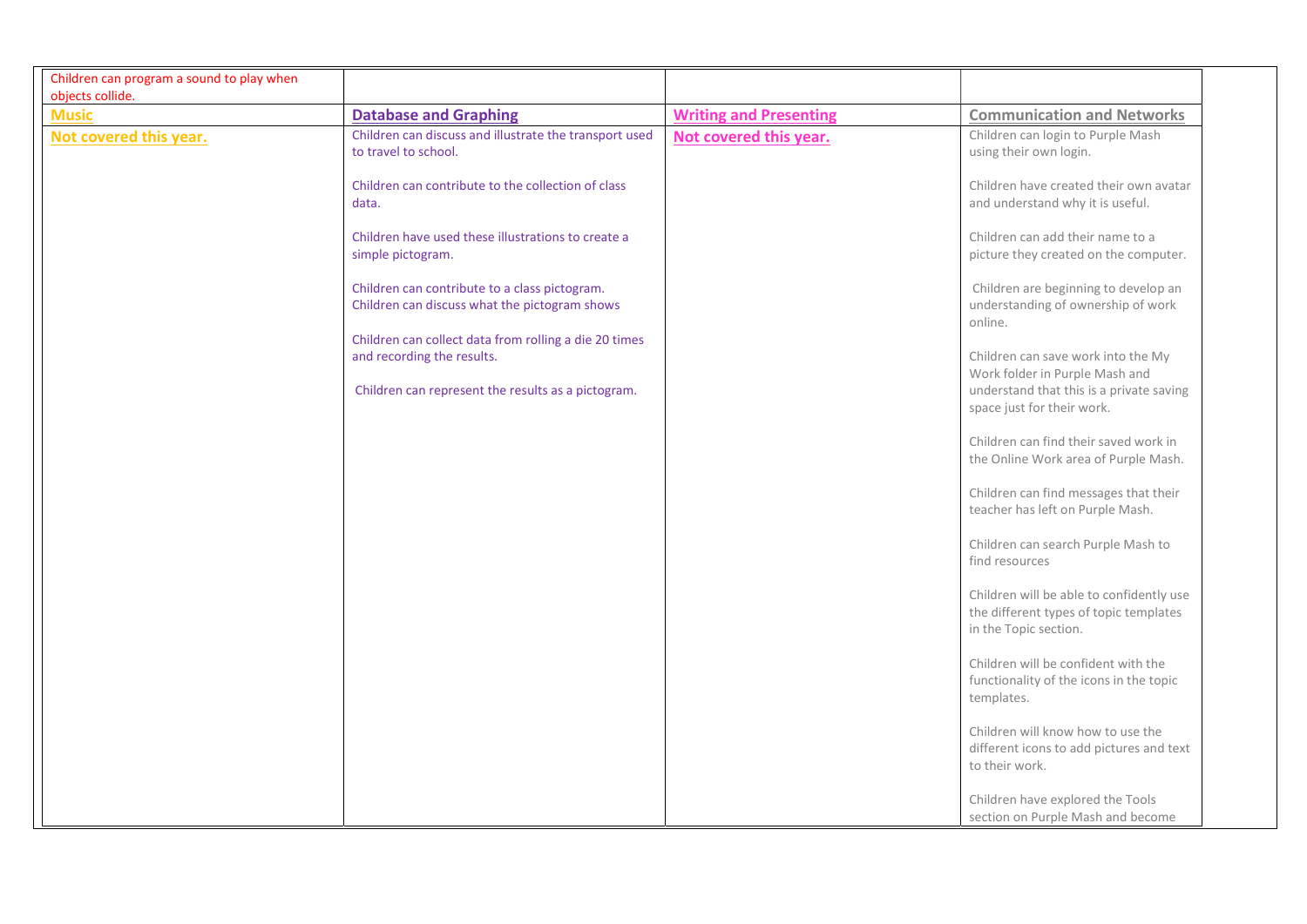|  | familiar with some of the key icons,<br>save, print, open and new.                                        |
|--|-----------------------------------------------------------------------------------------------------------|
|  | Children have explored the Games<br>section and looked at Table Toons (2x<br>tables).                     |
|  | Children can logout of Purple Mash<br>when they have finished using it and<br>know why that is important. |
|  | Children understand what is meant by<br>'technology'.                                                     |
|  | Children have considered types of<br>technology used in school and out of<br>school.                      |
|  | Children have recorded 4 examples of<br>where technology is used away from<br>school.                     |

#### Topic Title

Unit 1.1 - Online Safety & Exploring Purple Mash

### Links to NC

#### Digital Literacy

Use technology safely and respectfully, keeping personal information private; identify where to go for help and support when they have concerns about content or contact on the internet or other online technologies.

### Key Knowledge &

#### Vocabulary

log-in, username, password, avatar, log-out, save, notification, topic, tools, my work, print

## Sequence of Lessons

I am learning to log in safely. I am learning to start to understand the idea of 'ownership' of their creative work.

# Topic Title

Unit 1.6 - Animated Story Books Links to NC

## Information Technology

Use technology purposefully to create, organise, store, manipulate and retrieve digital content.

### Key Knowledge &

#### Vocabulary

animation, e-book, font, file, sound effect, display board

## Sequence of Lessons

I am learning to be introduced to e-books and to 2Create a Story.

I am learning to continue a previously saved story. To add animation to a story.

I am learning to add sound to a story including voice recording and music the children have created.

#### Topic Title Unit 1.5 - Maze Explorers

#### Links to NC

Computer Science Understand what algorithms are; how they are implemented as programs on digital devices; and that programs execute by following precise and unambiguous instructions. Create and debug simple programs

Use logical reasoning to predict the behaviour of simple programs.

# Key Knowledge &

Vocabulary

Direction, challenge, arrow, undo, rewind, forward, backwards, right turn, left turn, debug, instruction, algorithm

### Yearly Unit Breakdown Autumn

Units - 1.1, 1.2, 1.4

### Spring

Units - 1.6, 1.7

#### Autumn

Units – 1.3, 1.5, 1.8, 1.9

Lego building- links to architect jobs, planning for buildings etc… Animated story book-

links to Literacy work, story from a different

culture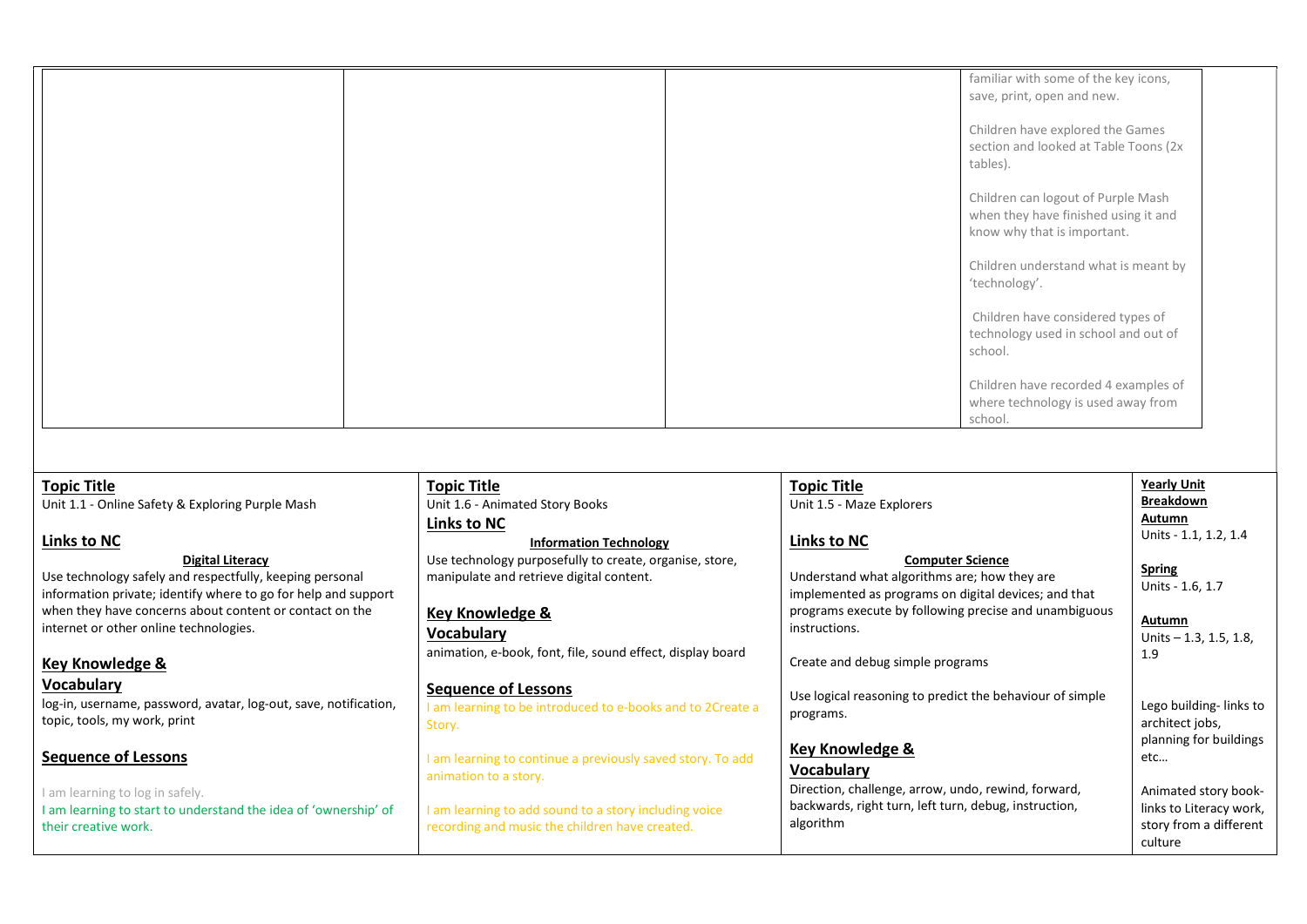|                                                                                          | I am learning to work on a more complex story including     | <b>Sequence of Lessons</b>                                                                                                |                                    |
|------------------------------------------------------------------------------------------|-------------------------------------------------------------|---------------------------------------------------------------------------------------------------------------------------|------------------------------------|
| I am learning how to find saved work in the Online Work area                             | adding backgrounds and copying and pasting pages.           | I am learning to understand the functionality of the basic                                                                | Coding links - jobs,               |
| and find teacher comments.                                                               |                                                             | direction keys in Challenges 1 and 2.                                                                                     | coders are                         |
| I am learning how to search Purple Mash to find resources.                               | I am learning to use additional features to enhance their   | I am learning to be able to use the direction keys to                                                                     | responsible for                    |
|                                                                                          | stories. To share their e-books on a class display board.   | complete the challenges successfully.                                                                                     | creating what we see               |
| I am learning to become familiar with the types of resources                             |                                                             |                                                                                                                           | on computers.                      |
| available in the Topics section.                                                         | How does this link build on previous learning?              | I am learning to understand the functionality of the basic                                                                | Maze-children can                  |
| I am learning to become more familiar with the icons used in the                         | In Reception children share a Big book once a day           | direction keys in Challenges 3 and 4.<br>I am learning to understand how to create and debug a set                        | create a physical                  |
| resources in the Topics section.                                                         | as a class.                                                 | of instructions (algorithm).                                                                                              | maze. Look at images               |
| I am learning start adding pictures and text to work.                                    |                                                             |                                                                                                                           | of mazes from around               |
|                                                                                          | <b>Topic Title</b>                                          | I am learning to use the additional direction keys as part of                                                             | the world                          |
| I am learning to explore the Tools section of Purple Mash and to                         | Unit 1.7 - Coding                                           | their algorithm.                                                                                                          |                                    |
| learn about the common icons used in Purple Mash for Save,<br>Print, Open, New.          |                                                             | I am learning to understand how to change and extend the                                                                  | Pictographs-link to                |
| I am learning to explore the Games section on Purple Mash.                               | <b>Links to NC</b>                                          | algorithm list.                                                                                                           | maths, when they                   |
| I am learning to understand the importance of logging out when                           | <b>Computer Science</b>                                     | I am learning to create a longer algorithm for an activity                                                                | would be used.                     |
| they have finished.                                                                      | <u>&amp;</u>                                                |                                                                                                                           |                                    |
|                                                                                          | <b>Information Technology</b>                               | I am learning to provide an opportunity for the children to                                                               | Spreadsheets- what<br>jobs may use |
| How does this link build on previous learning?                                           | Understand what algorithms are; how they are implemented    | set challenges for each other.                                                                                            | spreadsheets, why                  |
| In Reception children are supported to logon to Bug                                      | as programs on digital devices; and that programs execute   | I am learning too provide an opportunity for the teacher<br>to set these new challenges as 2Dos for all the class to try. | they might be useful.              |
| Club and 'Helping Monsters to Read' apps.                                                | by following precise and unambiguous instructions.          |                                                                                                                           |                                    |
|                                                                                          | Create and debug simple programs.                           |                                                                                                                           |                                    |
|                                                                                          |                                                             | How does this link build on previous learning?                                                                            |                                    |
| <b>Topic Title</b>                                                                       | Use logical reasoning to predict the behaviour of simple    | Children have access to Beebots, Ipads and                                                                                |                                    |
| Unit 1.2 - Sorting & Grouping                                                            | programs.                                                   | computers, during continuour provision                                                                                    |                                    |
|                                                                                          |                                                             | <b>Topic Title</b>                                                                                                        |                                    |
| <b>Links to NC</b>                                                                       | Use technology purposefully to create, organise, store,     | Unit 1.3 - Pictograms                                                                                                     |                                    |
| <b>Information Technology</b><br>Use technology purposefully to create, organise, store, | manipulate and retrieve digital content.                    |                                                                                                                           |                                    |
| manipulate and retrieve digital content                                                  |                                                             | Links to NC                                                                                                               |                                    |
|                                                                                          | <b>Key Knowledge &amp;</b>                                  | <b>Information Technology</b>                                                                                             |                                    |
| <b>Key Knowledge &amp;</b>                                                               | <b>Vocabulary</b>                                           | Use technology purposefully to create, organise, store,                                                                   |                                    |
| Vocabulary                                                                               | action, background, button, character, code block, code     | manipulate and retrieve digital content                                                                                   |                                    |
| sort, criteria, activities                                                               | design, coder, coding, collision detection, command, design |                                                                                                                           |                                    |
|                                                                                          | mode, input, object, program, properties, scale, stop       | <b>Key Knowledge &amp;</b>                                                                                                |                                    |
| <b>Sequence of Lessons</b>                                                               | demand, sound, when clicked, when key                       | <b>Vocabulary</b>                                                                                                         |                                    |
| I am learning to sort items using a range of criteria.                                   | <b>Sequence of Lessons</b>                                  | pictogram, data, collate, experiment                                                                                      |                                    |
|                                                                                          | I am learning to understand what coding means in            |                                                                                                                           |                                    |
| I am learning to sort items on the computer using the 'Grouping'                         | computing.                                                  | <b>Sequence of Lessons</b>                                                                                                |                                    |
| activities in Purple Mash.                                                               | I am learning to create unambiguous instructions like those | I am learning to understand that data can be represented<br>in picture format                                             |                                    |
|                                                                                          | required by a computer. To build one- and two-step          |                                                                                                                           |                                    |
| How does this link build on previous learning?                                           | instructions using the printable code cards                 | I am learning to contribute to a class pictogram                                                                          |                                    |
|                                                                                          |                                                             |                                                                                                                           |                                    |
|                                                                                          | I am learning to introduce 2Code.                           |                                                                                                                           |                                    |
|                                                                                          |                                                             |                                                                                                                           |                                    |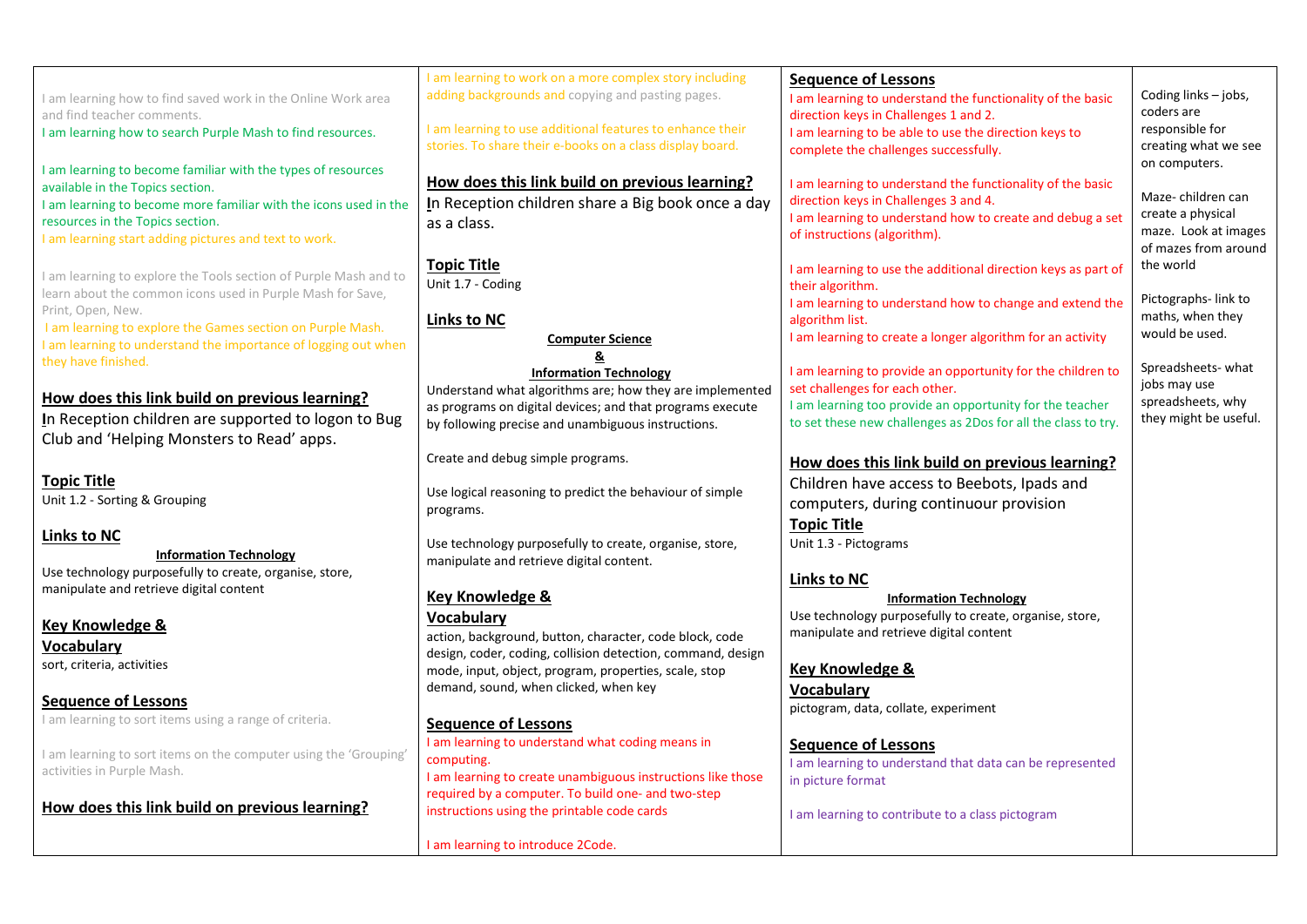In Reception children group colours, numbers etc. through continuous provision and during focused work.

Topic Title Unit 1.4 - Lego Builders

## Links to NC

Computer Science

Understand what algorithms are; how they are implemented as programs on digital devices; and that programs execute by following precise and unambiguous instructions.

# Key Knowledge &

**Vocabulary** instruction, algorithm, computer, program, debug

#### Sequence of Lessons I am learning to emphasise the importance of following instructions.

I am learning to follow and create simple instructions on the computer.

I am learning to consider how the order of instructions affects the result.

# How does this link build on previous learning?

In Reception children explore Beebots independently and during focus work.

Children take part in activities where in partners they direct each other to a variety of destinations.

# NATIONAL ONLINE SAFETY

Self-image and identity – Video and Activities 1- 2 (Activities 5 and 6 can be set up in the classroom throughout the week)

I am learning to use the 2Code program to create a simple program.

I am learning to use Design Mode to add and change backgrounds and characters. They will use the Properties table to change the look of the objects. I am learning to use the Properties table to change the look of the objects.

I am learning to design a scene for a program. I am learning to use code blocks to make the characters move automatically when the green Play button is clicked. I am learning to add an additional character who moves when clicked.

I am learning to explore the When Key and When Swiped commands (on tablets if available). I am learning to use the Stop button to make characters stop when the background is clicked.

I am learning to explore a method to code interactivity between objects. I am learning to use Collision Detection to make objects perform actions. I am learning to use the sound property.

# How does this link build on previous learning?

In Reception children explore Beebots independently and during group focus work.

# NATIONAL ONLINE SAFETY

Online Bullying - Video and Activities 1 and 4

Managing online information – Video and Activities 2 and 3 (Activity 1 could be set in another lesson)

Health, wellbeing and lifestyle – Video and Activity 1

I am learning to use a pictogram to record the results of an experiment

## How does this link build on previous learning? During a variety of topics children create class pictograms Topic Title Unit 1.8 - Spreadsheets

# Links to NC

## Information Technology

Use technology purposefully to create, organise, store, manipulate and retrieve digital content

# Key Knowledge &

## Vocabulary

arrow keys, backspace key, cursor, columns, cells, clipart, count tool, delete key, image toolbox, lock tool, move cell tool, rows, speck tool, spreadsheet

# Sequence of Lessons

I am learning to introduce spreadsheets.

## I am learning to add images to a spreadsheet and use the image toolbox.

I am learning to use the 'speak' and 'count' tools in 2Calculate to count items.

# How does this link build on previous learning?

In Reception children are exposed to spreadsheets during focused learning.

Topic Title Unit 1.9 - Technology Outside School

# Links to NC

Digital Literacy Recognise common uses of information technology beyond school

Key Knowledge &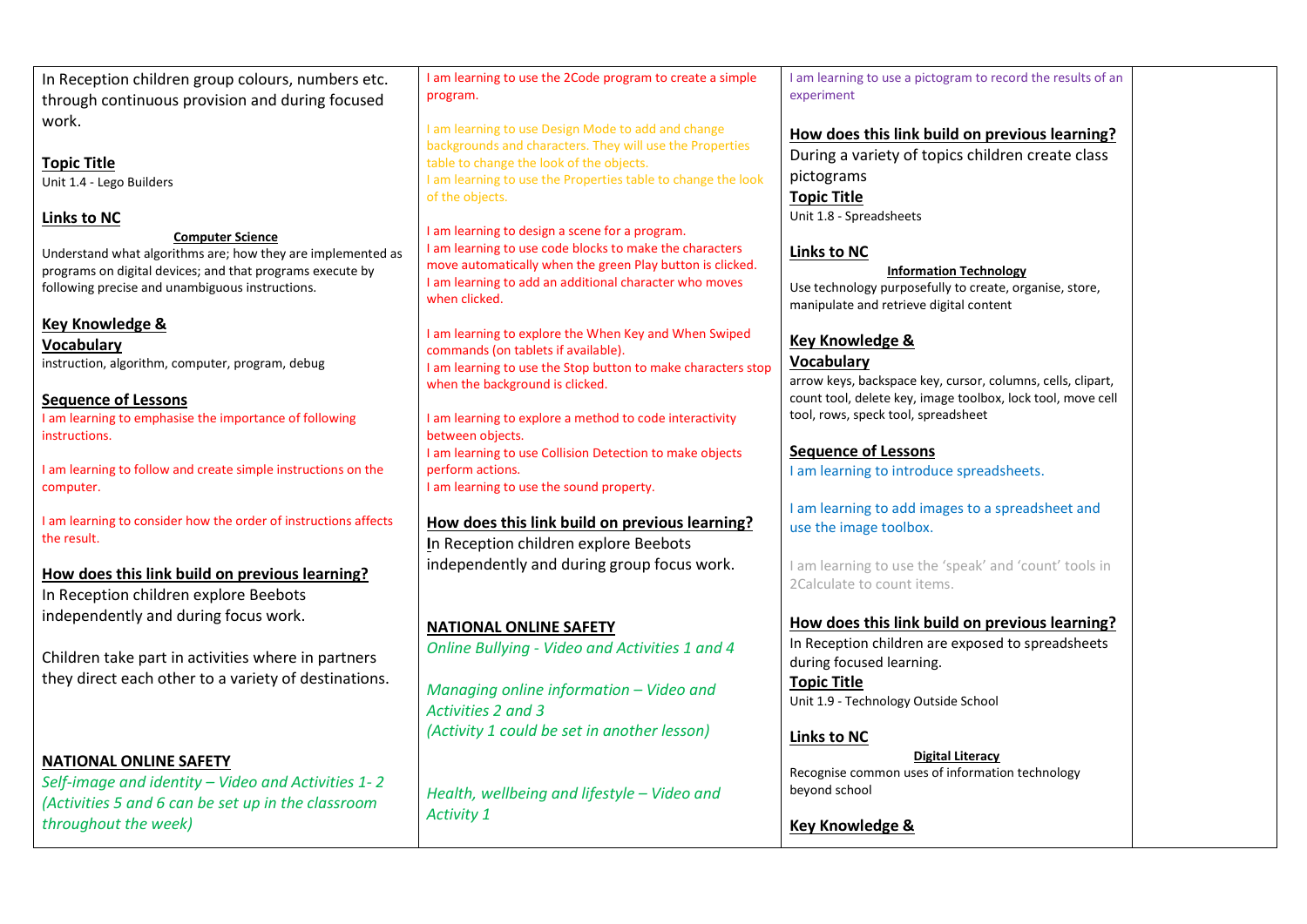| Online relationships - Video and Activities 1 and 3 |               | <b>Vocabulary</b><br>technology                                                                                                  |  |
|-----------------------------------------------------|---------------|----------------------------------------------------------------------------------------------------------------------------------|--|
| Online Reputation - Video and Activities 1-2        |               | <b>Sequence of Lessons</b><br>I am learning to walk around the local community<br>and find examples of where technology is used. |  |
|                                                     |               | I am learning to record examples of technology<br>outside school.                                                                |  |
|                                                     |               | How does this link build on previous learning?<br>Children explore the different technologies in<br>school and in the home.      |  |
|                                                     |               | <b>NATIONAL ONLINE SAFETY</b><br>Privacy and security - Video and Activity 1                                                     |  |
|                                                     | $\sim$ $\sim$ | Copyright and ownership - Video and Activity 1                                                                                   |  |

|                                                                                                            | Year 2                                              |                                                                                                |                                           |  |  |
|------------------------------------------------------------------------------------------------------------|-----------------------------------------------------|------------------------------------------------------------------------------------------------|-------------------------------------------|--|--|
| <b>Coding and computational thinking</b>                                                                   | <b>Spreadsheets</b>                                 | <b>Internet and Email</b>                                                                      | <b>Art and design</b>                     |  |  |
| Children can explain that an algorithm is a set of                                                         | Children can explain what rows and columns are in a | Children can use the search facility to refine                                                 | Children can explain what is meant by     |  |  |
| instructions.                                                                                              | spreadsheet.                                        | searches on Purple Mash by year group and                                                      | impressionist art.                        |  |  |
| Children can describe the algorithms they created.                                                         |                                                     | subject.                                                                                       |                                           |  |  |
|                                                                                                            | Children can open, save and edit a spreadsheet.     |                                                                                                | Children can use 2Paint a Picture to      |  |  |
| Children can explain that for the computer to make                                                         |                                                     | Children can share the work they have created                                                  | create art based upon this style.         |  |  |
| something happen, it needs to follow clear instructions.                                                   | Children can add images from the image toolbox and  | to a display board.                                                                            |                                           |  |  |
|                                                                                                            | allocate them a value.                              |                                                                                                | Children can explain what pointillism is. |  |  |
| Children know that the Turtle and Character objects                                                        |                                                     | Children understand that the teacher approves                                                  |                                           |  |  |
| have different properties and move in different ways.<br>They can begin to make choices about which object | Children can add the count tool to count items.     | work before it is displayed.                                                                   | Children can use 2Paint a Picture to      |  |  |
| type to use.                                                                                               |                                                     |                                                                                                | create art based upon this style.         |  |  |
|                                                                                                            | Children can use copying a pasting to help make     | Children are beginning to understand how                                                       | Children can describe the main            |  |  |
| Children are beginning to understand that the Repeat                                                       | spreadsheets.                                       | things can be shared electronically for others to<br>see both on Purple Mash and the Internet. | features of Piet Mondrian's work.         |  |  |
| and Timer commands both make objects repeat actions                                                        | Children can use tools in a spreadsheet to          |                                                                                                |                                           |  |  |
| but function differently and the type of object can affect<br>which is the best command to use.            | automatically total rows and columns.               | Children understand how 2 Repond can teach                                                     | Children can use 2Paint a Picture to      |  |  |
|                                                                                                            |                                                     | about how to use email.                                                                        | create art based upon his style.          |  |  |
| Children can include a button in their programs.                                                           | Children can use a spreadsheet to solve a           |                                                                                                |                                           |  |  |
|                                                                                                            | mathematical puzzle.                                |                                                                                                |                                           |  |  |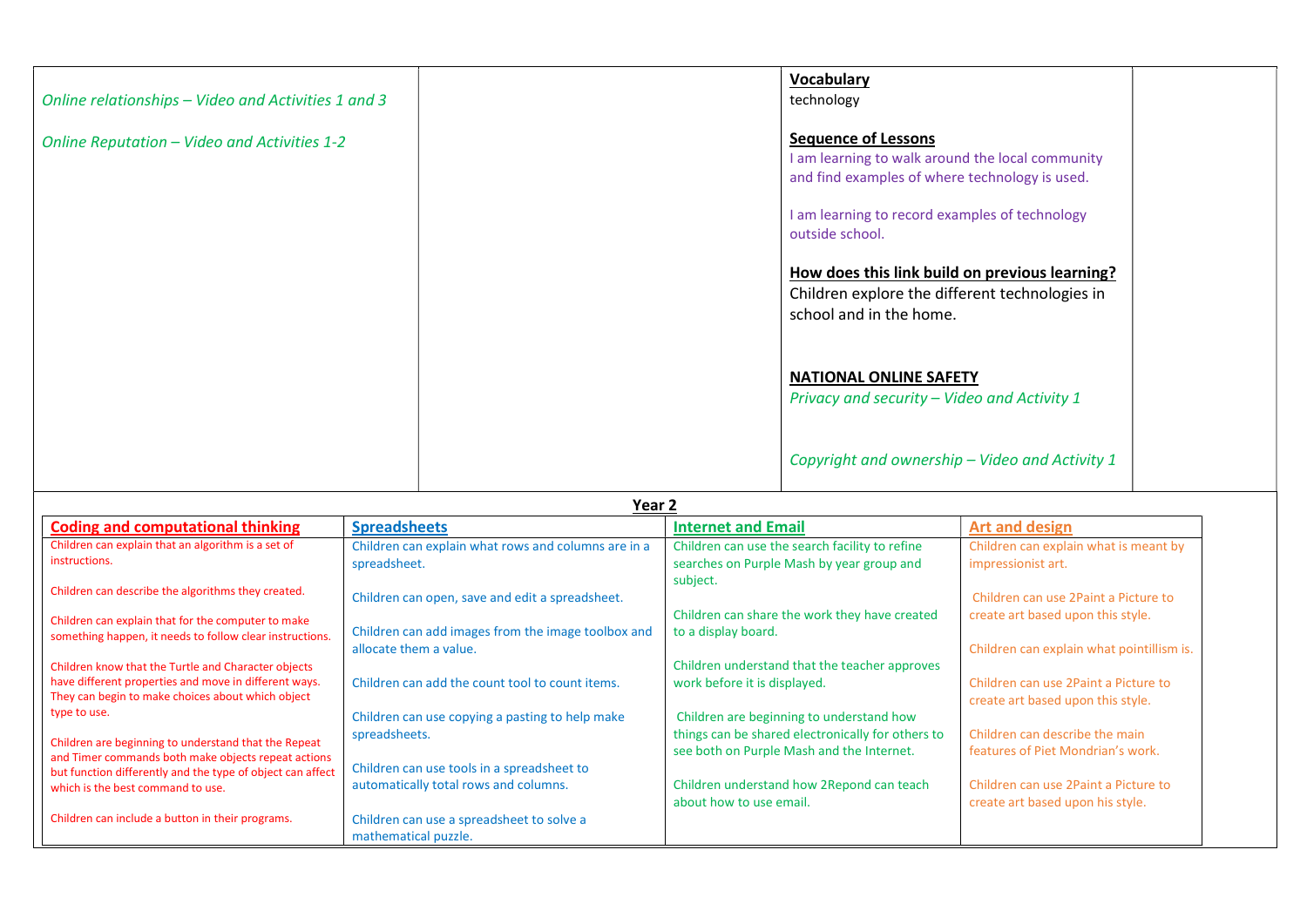| Children can explain what debug (debugging) means.                                                     |                                                       | Children can open and send an email to a          | Children can describe the main           |
|--------------------------------------------------------------------------------------------------------|-------------------------------------------------------|---------------------------------------------------|------------------------------------------|
|                                                                                                        | Children can use images in a spreadsheet.             | 2Respond character.                               | features of art that uses repeating      |
| Children have a clear idea of how to use a design                                                      |                                                       |                                                   | patterns.                                |
| document to start debugging a program.                                                                 | Children can work out how much they need to pay       | Children have discussed their own experiences     |                                          |
|                                                                                                        | using coins by using a spreadsheet to help calculate. | and understanding of what email is used for.      | Children can use 2Paint a Picture to     |
| Children can debug simple programs.                                                                    |                                                       |                                                   | create art by repeating patterns in a    |
|                                                                                                        | Children can create a table of data on a spreadsheet. | Children have discussed what makes us feel        | variety of ways.                         |
| Children can explain why it is important to save their                                                 |                                                       |                                                   |                                          |
| work after each functioning iteration of the program                                                   |                                                       | happy and what makes us feel sad?                 |                                          |
| they are making.                                                                                       | Children can use the data to create a block graph     |                                                   | Children can combine more than one       |
|                                                                                                        | manually.                                             | Children can explain what a digital footprint is. | effect in 2Paint a Picture to enhance    |
| Children can create a computer program using different                                                 |                                                       |                                                   | their patterns.                          |
| objects.                                                                                               |                                                       | Children can give examples of things that they    |                                          |
|                                                                                                        |                                                       | wouldn't want to be in their digital footprint.   | Children can describe surrealist art.    |
| Children can predict what the objects in classmates'<br>programs will do, based on my knowledge of the |                                                       |                                                   |                                          |
| objects' limitations, e.g. a turtle can only move in                                                   |                                                       | Children can recall the meaning of key internet   | Children can use the eCollage function   |
| specific ways.                                                                                         |                                                       | terms.                                            | in 2Paint a Picture to create surrealist |
|                                                                                                        |                                                       | Children have completed a quiz about the          | art using drawing and clipart.           |
| Children can explain how they know that certain                                                        |                                                       |                                                   |                                          |
| objects can only move in certain ways.                                                                 |                                                       | Internet.                                         |                                          |
|                                                                                                        |                                                       |                                                   |                                          |
| Children can plan and use algorithms in programs                                                       |                                                       | Children can identify the basic parts of a web    |                                          |
| successfully to achieve a result.                                                                      |                                                       | search engine search page.                        |                                          |
|                                                                                                        |                                                       |                                                   |                                          |
| Children can plan and use algorithms in programs                                                       |                                                       | Children have learnt to "read" a web search       |                                          |
| successfully to achieve the desired a result.                                                          |                                                       | results page.                                     |                                          |
|                                                                                                        |                                                       |                                                   |                                          |
| Children can code a program using a variety of objects,                                                |                                                       | Children can search for answers to a quiz on the  |                                          |
| actions, events and outputs successfully.                                                              |                                                       | internet.                                         |                                          |
|                                                                                                        |                                                       |                                                   |                                          |
|                                                                                                        |                                                       | Children have created a leaflet to consolidate    |                                          |
|                                                                                                        |                                                       |                                                   |                                          |
|                                                                                                        |                                                       | their knowledge of effective Internet searching.  |                                          |
|                                                                                                        |                                                       |                                                   |                                          |
| <b>Music</b>                                                                                           | <b>Database and Graphing</b>                          | <b>Writing and Presenting</b>                     | <b>Communication and networks</b>        |
| Children understand what 2Sequence is and how                                                          | Children understand that the information on           | Children have examined a traditional tale         | Not covered this year.                   |
| it works.                                                                                              | pictograms cannot be used to answer more              | presented as a mind map, as a quiz, as an e-book  |                                          |
|                                                                                                        | complicated questions.                                | and as a fact file.                               |                                          |
| Children have used the different sounds within                                                         |                                                       |                                                   |                                          |
| 2Sequence to create a tune.                                                                            | Children have used a range of yes/no questions to     | Children know that digital content can be         |                                          |
|                                                                                                        | separate different items.                             | represented in many forms.                        |                                          |
| Children have explored how to speed up and slow                                                        |                                                       |                                                   |                                          |
|                                                                                                        |                                                       |                                                   |                                          |
| down tunes.                                                                                            | Children understand what is meant by a binary tree.   | Children have made a quiz about a story using     |                                          |
|                                                                                                        |                                                       | 2Quiz.                                            |                                          |
| Children understand what happens to the tune                                                           | Children have designed a binary tree to sort pictures |                                                   |                                          |
| when sounds are moved.                                                                                 | of children.                                          | Children can talk about their work and make       |                                          |
|                                                                                                        |                                                       | improvements to solutions based on feedback       |                                          |
|                                                                                                        |                                                       | received.                                         |                                          |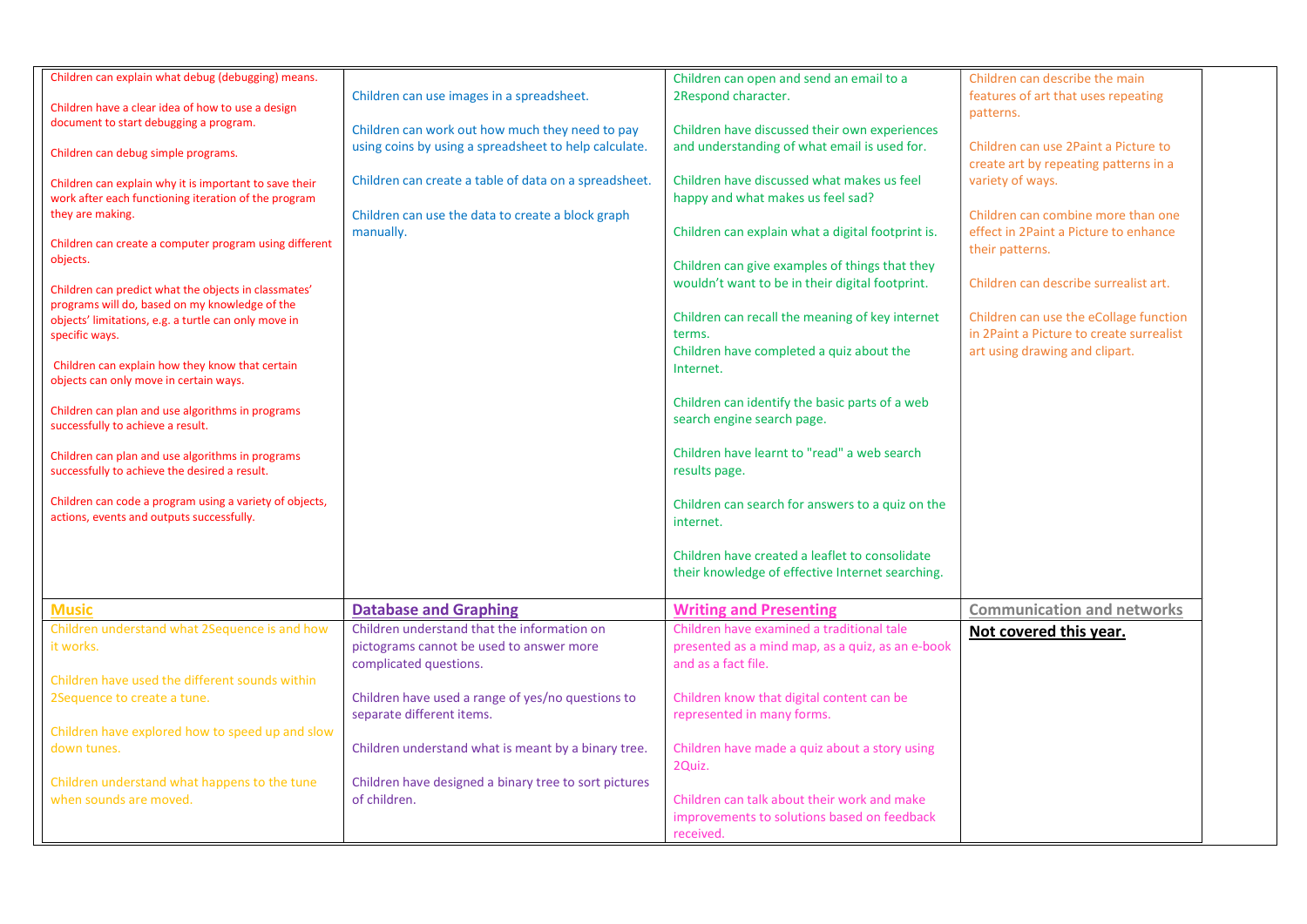| Children have added sounds to a tune they've<br>already created to change it.<br>Children have considered how music can be used<br>to express feelings.<br>Children can change the volume of the<br>background sounds.<br>Children have created two tunes which depict<br>two feelings.<br>Children have uploaded and used their own<br>sound chosen from a bank of sounds.<br>Children have created, uploaded and used their<br>own recorded sound.<br>Children have created their own tune using some<br>of the chosen sounds.                                                                                                                                                                                                                                                       | questions. | Children understand that questions are limited to<br>'yes' and 'no' in a binary tree.<br>Children understand that the user cannot use<br>2Question to find out answers to more complicated<br>Children have matched the 2Simple Avatar pictures<br>to names using a binary tree.<br>Children understand what is meant by a database.<br>Children have used a database to answer simple and<br>more complex search questions.                                                                                                                                                                                                                                                                                                                     | nonfiction topic.<br>tables to make it useful.<br>information.<br>and information in digital content. | Children have extracted information from a<br>2Connect file to make a publisher fact file on a<br>Children have added appropriate clipart.<br>Children have added an appropriate photo.<br>Children know that data can be structured in<br>Children can use a variety of software to<br>manipulate and present digital content and<br>Children can collect, organise and present data<br>Children can create digital content to achieve a<br>given goal by combining software packages.                                                                                                                                                                                                                                         |                                                                                                                                                                                                                                                                                                                                                                                                                |
|----------------------------------------------------------------------------------------------------------------------------------------------------------------------------------------------------------------------------------------------------------------------------------------------------------------------------------------------------------------------------------------------------------------------------------------------------------------------------------------------------------------------------------------------------------------------------------------------------------------------------------------------------------------------------------------------------------------------------------------------------------------------------------------|------------|--------------------------------------------------------------------------------------------------------------------------------------------------------------------------------------------------------------------------------------------------------------------------------------------------------------------------------------------------------------------------------------------------------------------------------------------------------------------------------------------------------------------------------------------------------------------------------------------------------------------------------------------------------------------------------------------------------------------------------------------------|-------------------------------------------------------------------------------------------------------|---------------------------------------------------------------------------------------------------------------------------------------------------------------------------------------------------------------------------------------------------------------------------------------------------------------------------------------------------------------------------------------------------------------------------------------------------------------------------------------------------------------------------------------------------------------------------------------------------------------------------------------------------------------------------------------------------------------------------------|----------------------------------------------------------------------------------------------------------------------------------------------------------------------------------------------------------------------------------------------------------------------------------------------------------------------------------------------------------------------------------------------------------------|
| <b>Topic Title</b><br>Coding<br><b>Links to NC</b><br>Computer Science<br>Understand what algorithms are; how they are implemented as<br>programs on digital devices; and that programs execute by<br>following precise instructions.<br>Create and debug simple programs.<br>Use logical reasoning to predict the behaviour of simple<br>programs.<br><b>Key Knowledge &amp;</b><br><b>Vocabulary</b><br>2Code; program; algorithm;<br>repeat; debug; command;<br><b>Sequence of Lessons</b><br>I am learning to understand what an algorithm is; To create a<br>computer program using simple algorithms;<br>I am learning to compare Turtle & character objects; To use the<br>button object; To understand how to repeat a command; to<br>understand how to use the timer command. |            | <b>Topic Title</b><br>Questioning<br><b>Links to NC</b><br><b>Information Technology</b><br>Use logical reasoning to predict the behaviour of simple<br>programs.<br>Use technology purposefully to create, organise, store,<br>manipulate and retrieve digital content.<br>Recognise common uses of information technology beyond<br>school.<br><b>Key Knowledge &amp;</b><br><b>Vocabulary</b><br>Database, Avatar, Binary Tree, Pictogram<br><b>Sequence of Lessons</b><br>I am learning to show that the information provided on<br>pictograms is of limited use beyond answering questions.<br>I am learning to use YES or NO questions to separate<br>information.<br>I am learning to use 2Question (binary tree) to answer<br>questions. |                                                                                                       | <b>Topic Title</b><br><b>Creating Pictures</b><br><b>Links to NC</b><br><b>Information Technology</b><br>Use logical reasoning to predict the behaviour of simple<br>programs.<br>Use technology purposefully to create, organise, store,<br>manipulate and retrieve digital content.<br><b>Key Knowledge &amp;</b><br>Vocabulary<br>Paint, draw, colour, pointillism, lines,<br><b>Sequence of Lessons</b><br>I am learning to be introduced to 2Paint A Picture. To look<br>at the impressionist style of art.<br>I am learning to recreate pointillist art and look at the<br>work of pointillist artists such as Seurat.<br>I am learning to look at the work of Piet Mondrian and<br>recreate it using the lines template. | Coding links - jobs,<br>coders are<br>responsible for<br>creating what we see<br>on computers-<br>showing a range of<br>apps that use a repeat<br>command.<br>Creating pictures-<br>artists and styles from<br>around the world<br>Seraut, Mondrian,<br>Morris, Impressionist,<br>Surrealism<br>Questioning- applying<br>to where yes no<br>questions would be<br>useful.<br>Spreadsheets-what<br>jobs may use |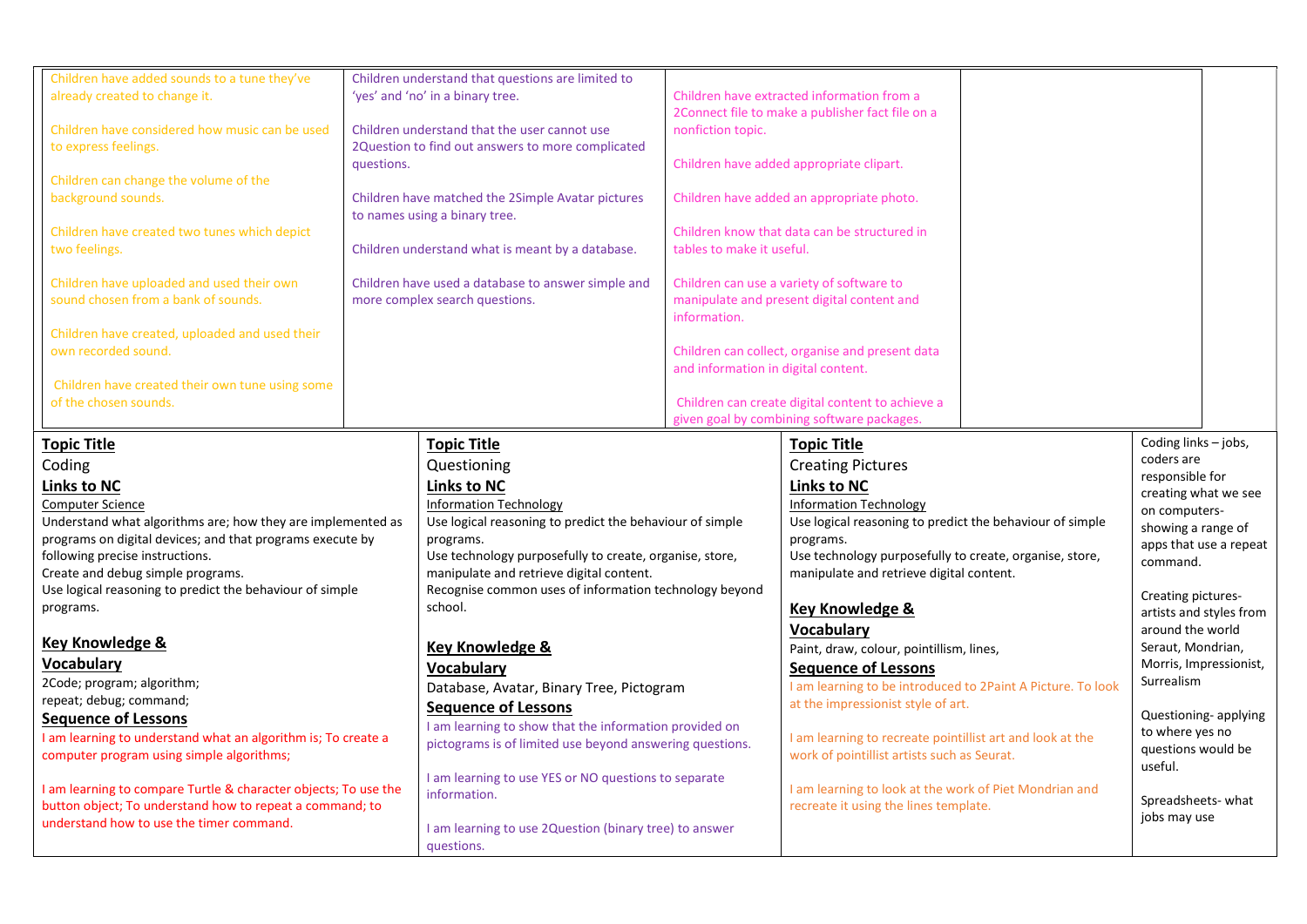I am learning to know what debugging means; To understand the need to test and debug a program repeatedly; To debug simple programs. I am learning to create programs using different kinds of objects whose behaviours are limited to specific actions; To predict what the objects will do in other programs, based on their knowledge of what the object is capable of; To discuss how logic helped them understand that they could only predict specific actions, as that is what the objects were limited to. I am learning to use all the coding knowledge they have learned throughout their programming lessons to create a more complex program that tells a story. How does this link build on previous learning? This unit builds on the Year 1 Coding unit and builds on skills taught in other Year 1 units such as Grouping and sorting and Maze Explorers. Online Safety Use technology safely and respectfully, keeping personal information private; identify where to go for help and support when they have concerns about content or contact on the internet t other online technologies. Key Knowledge & Search tool, e mail, share, communicate, internet, open and send e mails, digital footprint, trail, safety, secure, Sequence of Lessons I am learning to know how to refine searches using the search tool; To know how to share work electronically using the display boards; To use digital technology to share work on Purple Mash to communicate and connect with others; To have some knowledge and understanding about sharing more globally on I am learning to introduce e mail as a communication tool using the 2Respond simulations; To understand how we talk to others I am learning to use a database to answer more complex search questions. To use the search tool to find information. How does this link build on previous learning? This unit builds on the Year 1 unit, Pictgrams Topic Title Effective Searching Links to NC Information Technology/Digital Literacy Use technology purposefully to create, organise, store, manipulate and retrieve digital content. Recognise common uses of information technology beyond school. Use technology safely and respectfully, keeping personal information private; identify where to go for help and support when they have concerns about content or contact t on the internet t other online technologies. Key Knowledge & **Vocabulary** Search, internet, safely, Sequence of Lessons I am learning to understand the terminology associated with searching. I am learning to gain a better understanding about searching on the internet. I am learning to create a leaflet to help someone search for information on the internet. How does this link build on previous learning? This unit builds on the Year 1 unit, Online safety and exploring Purple Mash. NATIONAL ONLINE SAFETY Online Bullying - Video and Activities 2 and 3 I am learning to look at the work of William Morris to recreate it using the Patterns template. I am learning to explore surrealism and eCollage. How does this link build on previous learning? This unit builds on the Year 1 unit, Animated Storybooks Topic Title Making Music Links to NC Information Technology Use technology purposefully to create, organise, store, manipulate and retrieve digital content. Use technology safely and respectfully, keeping personal information private; identify where to go for help and support when they have concerns about content or contact t on the internet t other online technologies. Key Knowledge & Vocabulary Explore sounds, edit, combine, sequence, add, create, upload, record, Sequence of Lessons How does this link build on previous learning? The link to ICT and music is not made in Year 1, this is the first time this skill is taught. Topic Title Presenting Ideas

Topic Title

Links to NC Digital Literacy

Vocabulary

the internet;

spreadsheets, why they might be useful.

Making music – music used in animations, games

Presenting ideas- link to literacy story

Searching- links to safety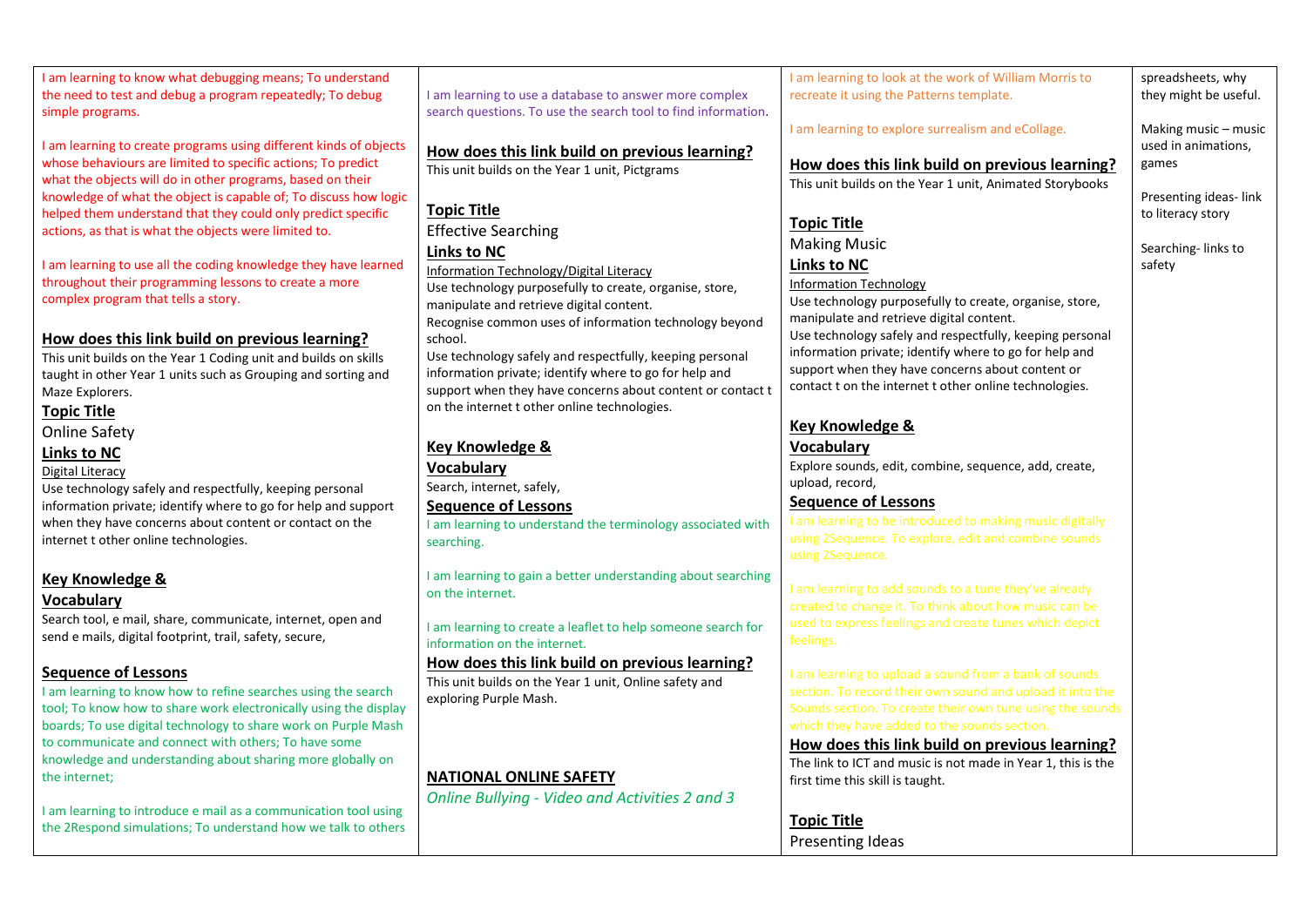| when they aren't there in front of us; To open and send simple     | Managing online information -Video and      | <b>Links to NC</b>                                         |  |
|--------------------------------------------------------------------|---------------------------------------------|------------------------------------------------------------|--|
| online communications in the form of an e mail;                    | Activities 4 and 5                          | <b>Information Technology</b>                              |  |
|                                                                    | (Activity 1 could be set in another lesson) | Use technology purposefully to create, organise, store,    |  |
| I am learning to understand that information put online leaves a   |                                             | manipulate and retrieve digital content.                   |  |
| digital footprint or trail; To begin to think critically about the |                                             | Recognise common uses of information technology            |  |
| information they leave online; To identify steps that can be       | Health, wellbeing and lifestyle - Video and | beyond school.                                             |  |
| taken to keep personal data and hardware secure.                   | <b>Activity 1</b>                           | Use technology safely and respectfully, keeping personal   |  |
| How does this link build on previous learning?                     |                                             | information private; identify where to go for help and     |  |
| This unit builds on the Year 1 unit- Online safety and exploring   |                                             | support when they have concerns about content or           |  |
| Purple Mash.                                                       |                                             | contact t on the internet t other online technologies.     |  |
| <b>Topic Title</b>                                                 |                                             |                                                            |  |
| Spreadsheets                                                       |                                             |                                                            |  |
| <b>Links to NC</b>                                                 |                                             | Key Knowledge &                                            |  |
| <b>Information Technology</b>                                      |                                             | Vocabulary                                                 |  |
| Use technology purposefully to create, organise, store,            |                                             | Story, quiz, presentation, fact file,                      |  |
| manipulate and retrieve digital content.                           |                                             |                                                            |  |
| Recognise common uses of information technology beyond             |                                             | <b>Sequence of Lessons</b>                                 |  |
| school.                                                            |                                             | I am learning to explore how a story can be presented in   |  |
|                                                                    |                                             | different ways.                                            |  |
| <b>Key Knowledge &amp;</b>                                         |                                             |                                                            |  |
| <b>Vocabulary</b>                                                  |                                             | I am learning to make a quiz about a class story or topic. |  |
| Rows, columns, spreadsheet, open, save, edit, copy, paste, add     |                                             |                                                            |  |
| images, toolbar, table of data,                                    |                                             | I am learning to make a fact file on a non-fiction topic.  |  |
| <b>Sequence of Lessons</b>                                         |                                             |                                                            |  |
| I am learning to review previous use of spreadsheets.              |                                             | I am learning to make a class presentation                 |  |
|                                                                    |                                             |                                                            |  |
| I am learning to use copying and pasting totaling tools.           |                                             | How does this link build on previous learning?             |  |
|                                                                    |                                             | The skills in this unit are not taught in Year 1.          |  |
| I am learning to use a spreadsheet to add amounts.                 |                                             |                                                            |  |
|                                                                    |                                             |                                                            |  |
| I am learning to create a table and block graph.                   |                                             | <b>NATIONAL ONLINE SAFETY</b>                              |  |
|                                                                    |                                             |                                                            |  |
| How does this link build on previous learning?                     |                                             | Privacy and security - Video and Activity 1                |  |
| This unit builds on the previous Year 1 unit on spreadsheets.      |                                             |                                                            |  |
|                                                                    |                                             | Copyright and ownership - Video and Activity 1             |  |
| <b>NATIONAL ONLINE SAFETY</b>                                      |                                             |                                                            |  |
| Self-image and identity - Video and Activities 3-4                 |                                             |                                                            |  |
| (Activities 5 and 6 can be set up in the classroom                 |                                             |                                                            |  |
| throughout the week)                                               |                                             |                                                            |  |
|                                                                    |                                             |                                                            |  |
|                                                                    |                                             |                                                            |  |
| Online relationships - Video and Activity 2                        |                                             |                                                            |  |
|                                                                    |                                             |                                                            |  |
|                                                                    |                                             |                                                            |  |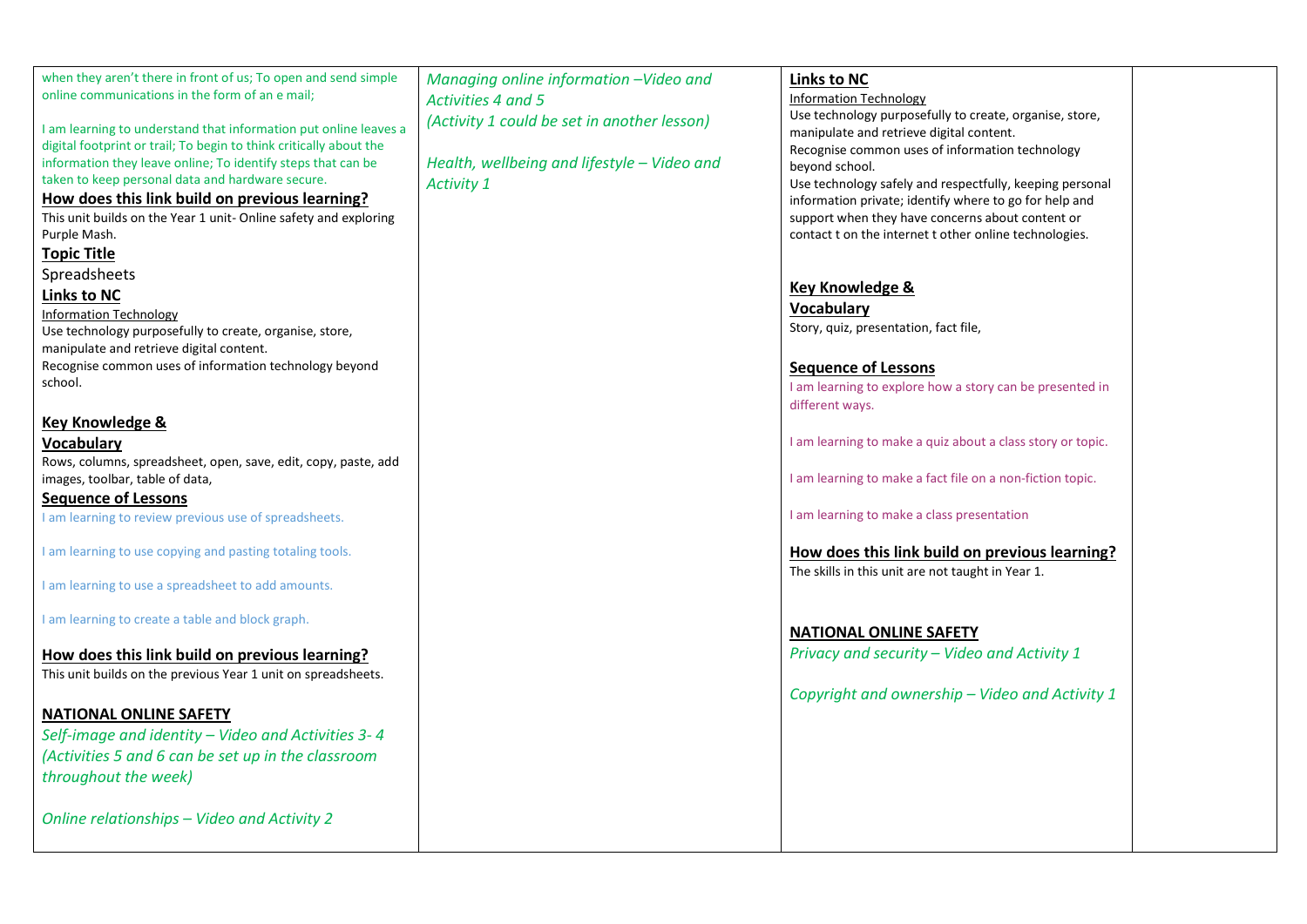| Online Reputation - Video and Activities 3 and 4                                                          |                     |                                                                                                           |                                      |                                                                                                                                                 |                       |  |
|-----------------------------------------------------------------------------------------------------------|---------------------|-----------------------------------------------------------------------------------------------------------|--------------------------------------|-------------------------------------------------------------------------------------------------------------------------------------------------|-----------------------|--|
| Year 3                                                                                                    |                     |                                                                                                           |                                      |                                                                                                                                                 |                       |  |
|                                                                                                           |                     |                                                                                                           |                                      |                                                                                                                                                 |                       |  |
| <b>Coding and computational thinking</b>                                                                  | <b>Spreadsheets</b> |                                                                                                           | <b>Internet and Email</b>            |                                                                                                                                                 | <b>Art and design</b> |  |
| Children can create a design that represents a<br>sequential algorithm.                                   |                     | Children can create a table of data on a spreadsheet.                                                     | password for use on the Internet.    | Children understand what makes a good                                                                                                           | Not covered this year |  |
| Children can use a flowchart design to create the code.                                                   |                     | Children can use a spreadsheet program to<br>automatically create charts and graphs from data.            |                                      | Children are beginning to realise the outcomes                                                                                                  |                       |  |
| Children can explain what Object, Action, Output,<br>Control and Event are in computer programming.       |                     | Children can use the 'more than', 'less than' and<br>'equals' tools to compare different numbers and help | of not keeping passwords safe.       | Children can contribute to a concept map of all                                                                                                 |                       |  |
| Children can explain how their program simulates a<br>physical system, i.e. my vehicles move at different |                     | to work out solutions to sums.                                                                            | can help us to communicate.          | the different ways they know that the Internet                                                                                                  |                       |  |
| speeds and angles.                                                                                        | times tables.       | Children can use the 'spin' tool to count through                                                         |                                      | Children have contributed to a class blog with                                                                                                  |                       |  |
| Children can describe what they did to make their<br>vehicle change angle.                                |                     | Children can describe a cell location in a spreadsheet                                                    | clear and appropriate messages.      |                                                                                                                                                 |                       |  |
| Children can show that their vehicles move at different<br>speeds                                         |                     | using the notation of a letter for the column followed<br>by a number for the row.                        |                                      | Children understand that some information held<br>on websites may not be accurate or true.                                                      |                       |  |
| Children can make use of the X and Y properties of<br>objects in their coding.                            | spreadsheet.        | Children can find specified locations in a                                                                |                                      | Children are beginning to understand how to<br>search the Internet and how to think critically                                                  |                       |  |
| Children can create an if statement in their program.                                                     |                     |                                                                                                           | about the results that are returned. |                                                                                                                                                 |                       |  |
| Children can use a timer and if statement to introduce<br>selection in their program.                     |                     |                                                                                                           |                                      | Children have accessed and assessed a 'spoof'<br>website, creating and sharing their own 'spoof'                                                |                       |  |
| Children can explain what a variable is in programming.                                                   |                     |                                                                                                           | webpage mock-up.                     | Children can identify some physical and                                                                                                         |                       |  |
| Children can explain why variables need to be named.                                                      |                     |                                                                                                           | inappropriate content/games.         | emotional effects of playing/watching                                                                                                           |                       |  |
| Children can create a variable in a program.                                                              |                     |                                                                                                           |                                      |                                                                                                                                                 |                       |  |
| Children can set/change the variable values<br>appropriately to create a timer.                           |                     |                                                                                                           | reporting.                           | Children relate cyberbullying to bullying in the<br>real-world and have strategies for dealing with<br>online bullying including screenshot and |                       |  |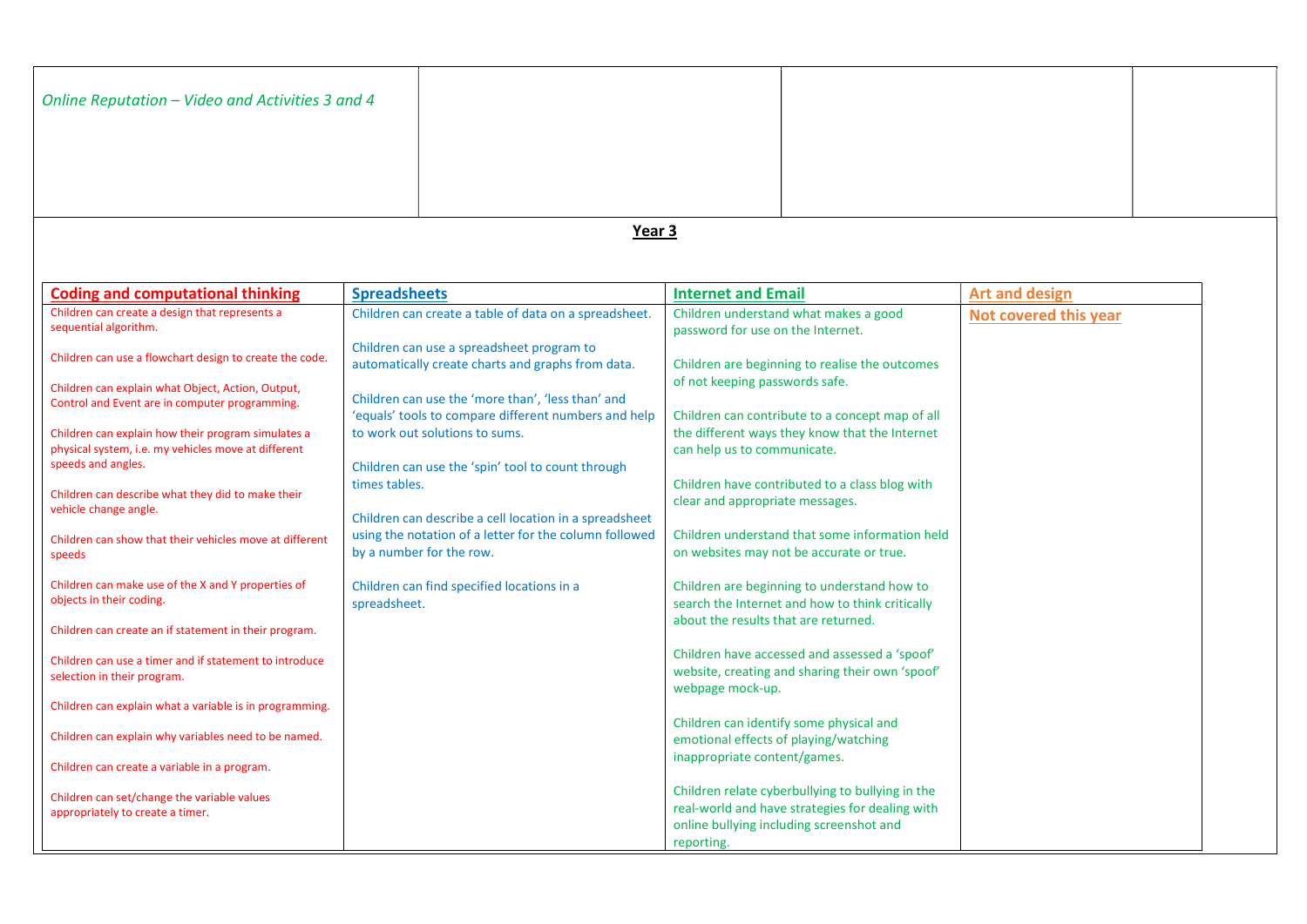| Children can show how their character repeats an              |                                                                               |                                                                    |                                                                              |
|---------------------------------------------------------------|-------------------------------------------------------------------------------|--------------------------------------------------------------------|------------------------------------------------------------------------------|
| action and explain how they caused it to do so.               |                                                                               | Children can list a range of different ways to                     |                                                                              |
|                                                               |                                                                               | communicate and use 2Connect to highlight the                      |                                                                              |
| Children are beginning to understand how the use of           |                                                                               | strengths and weaknesses of each method.                           |                                                                              |
| the timer differs from the repeat command and can             |                                                                               |                                                                    |                                                                              |
| experiment with the different methods of repeating            |                                                                               | Children can open an email and respond to it,                      |                                                                              |
| blocks of code.                                               |                                                                               | sending emails to other children in the class.                     |                                                                              |
|                                                               |                                                                               |                                                                    |                                                                              |
| Children can explain how they made objects repeat<br>actions. |                                                                               |                                                                    |                                                                              |
|                                                               |                                                                               | Children have written rules about how to stay                      |                                                                              |
| Children can explain what debug (debugging) means.            |                                                                               | safe using email.                                                  |                                                                              |
|                                                               |                                                                               |                                                                    |                                                                              |
| Children have a clear idea of how to use a design             |                                                                               | Children have created a quiz about email safety                    |                                                                              |
| document to start debugging a program.                        |                                                                               | which explores scenarios that they could come                      |                                                                              |
|                                                               |                                                                               | across in the future.                                              |                                                                              |
| Children can debug simple programs.                           |                                                                               |                                                                    |                                                                              |
|                                                               |                                                                               | Children can attach work to an email.                              |                                                                              |
| Children can explain why it is important to save their        |                                                                               |                                                                    |                                                                              |
| work after each functioning iteration of the program          |                                                                               | Children know what CC means and how to use it.                     |                                                                              |
| they are making.                                              |                                                                               |                                                                    |                                                                              |
|                                                               |                                                                               | Children can read and respond to a series of                       |                                                                              |
|                                                               |                                                                               | email communications.                                              |                                                                              |
|                                                               |                                                                               |                                                                    |                                                                              |
|                                                               |                                                                               |                                                                    |                                                                              |
|                                                               |                                                                               | Children can attach files appropriately and use                    |                                                                              |
|                                                               |                                                                               | email communication to explore ideas.                              |                                                                              |
| <b>Music</b>                                                  | <b>Database and Graphing</b>                                                  | <b>Writing and Presenting</b>                                      | <b>Communication and networks</b>                                            |
|                                                               | Children understand how YES/NO questions are                                  | To understand the names of the fingers.                            | Children know that a computer                                                |
| Not covered this year                                         | structured and answered.                                                      | To understand what is meant by $-$ home,                           | simulation can represent real and                                            |
|                                                               |                                                                               | bottom, and top rows.                                              | imaginary situations.                                                        |
|                                                               |                                                                               |                                                                    |                                                                              |
|                                                               | Children have used YES/NO questioning to play a<br>simple game with a friend. |                                                                    |                                                                              |
|                                                               |                                                                               | Developed ability to touch type the home,<br>bottom, and top rows. | Children can give some examples of<br>simulations used for fun and for work. |
|                                                               |                                                                               |                                                                    |                                                                              |
|                                                               | Children have contributed to a class branching                                |                                                                    |                                                                              |
|                                                               | database about fruit.                                                         | Children can use two hands to type the letters                     | Children can give suggestions of                                             |
|                                                               |                                                                               | on the keyboard.                                                   | advantages and problems of                                                   |
|                                                               | Children have completed a branching database about                            |                                                                    | simulations                                                                  |
|                                                               | vegetables.                                                                   | Children can touch type using the left hand.                       |                                                                              |
|                                                               |                                                                               |                                                                    | Children can explore a simulation.                                           |
|                                                               | Children can choose a suitable topic for a branching                          | Children can touch type using the right hand.                      |                                                                              |
|                                                               | database.                                                                     |                                                                    | Children can use a simulation to try out                                     |
|                                                               |                                                                               |                                                                    | different options and to test                                                |
|                                                               | Children can select and save appropriate images.                              |                                                                    | predictions.                                                                 |
|                                                               |                                                                               |                                                                    |                                                                              |
|                                                               | Children can create a branching database.                                     |                                                                    | Children can begin to evaluate<br>simulations by comparing them with         |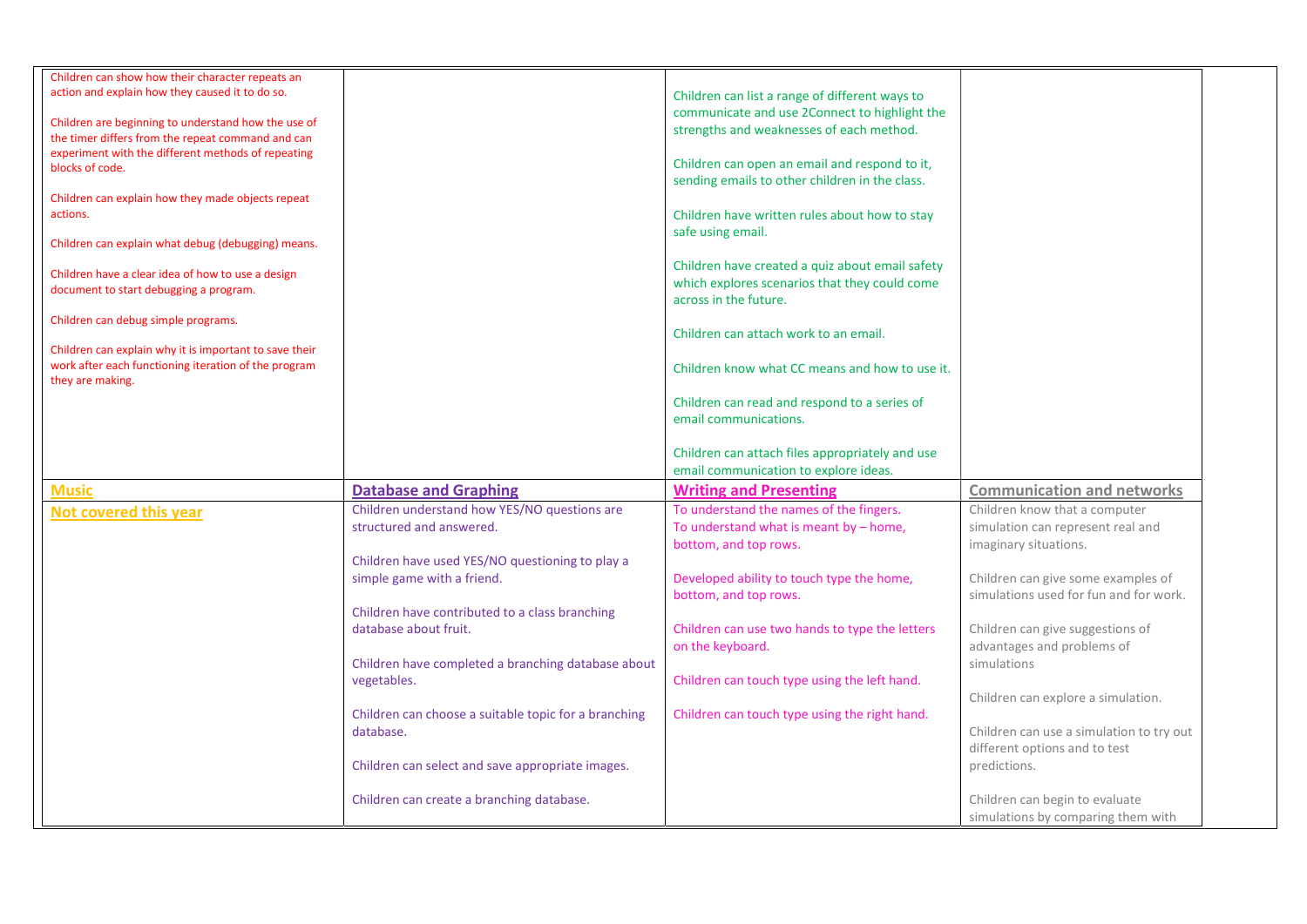|                                                                                                                                                                                                                                                                                                                                                                                                                                                                                                                                                                                                                                              | branching database.<br>fields.<br>computer. | Children know how to use and debug their own<br>Children can set up a graph with a given number of<br>Children can enter data for a graph.<br>Children can produce and share graphs made on the<br>Children have solved a maths investigation.                                                                                                                                                                                                                                                                                                                                                                                                               |                                                                                                                                                                                                                                                                                                                                                                                                                                                                                                                                            | real situations and considering their<br>usefulness.<br>Children can recognise patterns within<br>simulations and make and test<br>predictions.<br>Children can identify the relationships<br>and rules on which the simulations are<br>based and test their predictions.<br>Children can evaluate a simulation to |  |
|----------------------------------------------------------------------------------------------------------------------------------------------------------------------------------------------------------------------------------------------------------------------------------------------------------------------------------------------------------------------------------------------------------------------------------------------------------------------------------------------------------------------------------------------------------------------------------------------------------------------------------------------|---------------------------------------------|--------------------------------------------------------------------------------------------------------------------------------------------------------------------------------------------------------------------------------------------------------------------------------------------------------------------------------------------------------------------------------------------------------------------------------------------------------------------------------------------------------------------------------------------------------------------------------------------------------------------------------------------------------------|--------------------------------------------------------------------------------------------------------------------------------------------------------------------------------------------------------------------------------------------------------------------------------------------------------------------------------------------------------------------------------------------------------------------------------------------------------------------------------------------------------------------------------------------|--------------------------------------------------------------------------------------------------------------------------------------------------------------------------------------------------------------------------------------------------------------------------------------------------------------------|--|
|                                                                                                                                                                                                                                                                                                                                                                                                                                                                                                                                                                                                                                              | graphical formats.                          | Children can present the results in a range of                                                                                                                                                                                                                                                                                                                                                                                                                                                                                                                                                                                                               |                                                                                                                                                                                                                                                                                                                                                                                                                                                                                                                                            | determine its usefulness for purpose.                                                                                                                                                                                                                                                                              |  |
| <b>Topic Title</b><br>$3.1 - coding$<br><b>Links to NC</b><br><b>Computer Science</b><br>Design, write and debug programs that accomplish specific<br>goals, including controlling or simulating physical systems; solve<br>problems by decomposing them into smaller parts.<br>Use sequence, selection and repetition in programs; work with<br>variables and various forms of input and output.<br>Use logical reasoning to explain how some simple algorithms<br>work and to detect and correct errors in algorithms and<br>programs<br>Key Knowledge &<br>Vocabulary<br>Search engine, e-safety, reliable, unreliable, publish, program, |                                             | <b>Topic Title</b><br>$3.3$ – spreadsheets<br><b>Links to NC</b><br><b>Information Technology</b><br>Select, use and combine a variety of software (including<br>internet services) on a range of digital devices to design and<br>create a range of programs, systems and content that<br>accomplish given goals, including collecting, analysing,<br>evaluating and presenting data and information.<br><b>Key Knowledge &amp;</b><br>Vocabulary<br>Search engine, e-safety, reliable, unreliable, publish,<br>program, sequence, output, network input, algorithm,<br>debug, coding, selection, variable, repeat, command, data<br>handling, co-ordinates | <b>Topic Title</b><br>$3.5 -$ Email<br><b>Links to NC</b><br><b>Computer Science</b><br>Understand computer networks, including the Internet;<br>how they can provide multiple services, such as the World<br>Wide Web; and the opportunities they offer for<br>communication and collaboration.<br>Digital Literacy<br>Use technology safely, respectfully and responsibly;<br>recognise acceptable/unacceptable behaviour; identify a<br>range of ways to report concerns about content and<br>contact.<br><b>Information Technology</b> |                                                                                                                                                                                                                                                                                                                    |  |
| sequence, output, network input, algorithm, debug, coding,<br>selection, variable, repeat, command<br><b>Sequence of Lessons</b><br>1-L.O. I am learning to write a simple code<br>2-L.O. I am learning to design and write a program                                                                                                                                                                                                                                                                                                                                                                                                        |                                             | <b>Sequence of Lessons</b><br>1-L.O. I am learning to create pie charts and bar graphs<br>$2 - L.0$ . I am learning to use the inequality tools<br>3-L.O. I am learning to explore co-ordinates                                                                                                                                                                                                                                                                                                                                                                                                                                                              | Select, use and combine a variety of software (including<br>internet services) on a range of digital devices to design<br>and create a range of programs, systems and content that<br>accomplish given goals, including collecting, analysing,<br>evaluating and presenting data and information.                                                                                                                                                                                                                                          |                                                                                                                                                                                                                                                                                                                    |  |
| 3 - L.O. I am learning to introduce selection<br>4 - L.O. I am learning to understand a program variable<br>5 - L.O. I am learning to explore the use of the repeat command<br>6 - L.O. I am learning to explore debugging                                                                                                                                                                                                                                                                                                                                                                                                                   |                                             | How does this link build on previous learning?                                                                                                                                                                                                                                                                                                                                                                                                                                                                                                                                                                                                               | <b>Key Knowledge &amp;</b><br><b>Vocabulary</b><br>Search engine, e-safety, reliable, unreliable, publish,<br>program, sequence, output, network input, algorithm,                                                                                                                                                                                                                                                                                                                                                                         |                                                                                                                                                                                                                                                                                                                    |  |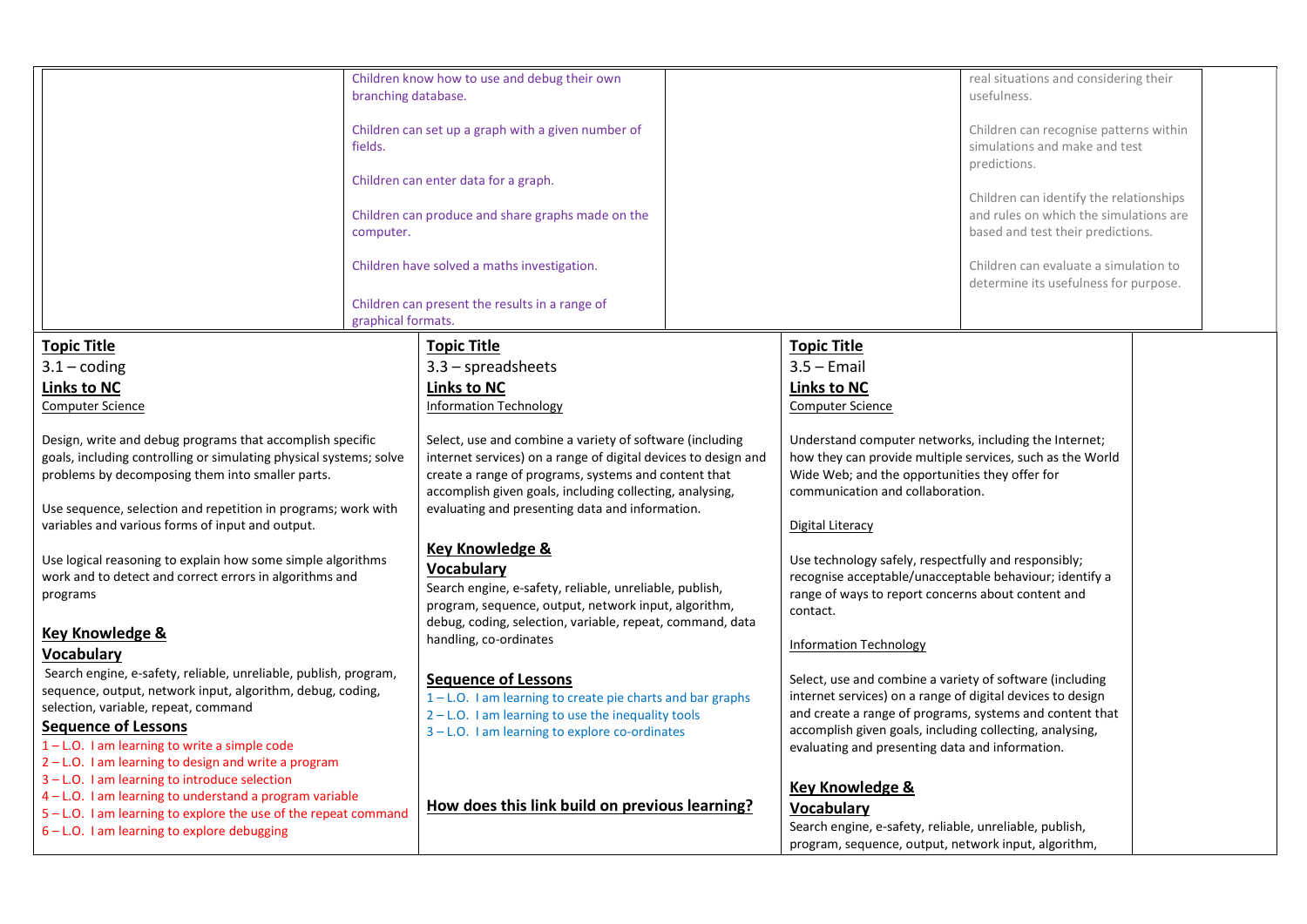|                                                                  | Children build on their knowledge of Y1                                       | debug, coding, selection, variable, repeat, command,       |
|------------------------------------------------------------------|-------------------------------------------------------------------------------|------------------------------------------------------------|
| How does this link build on previous learning?                   | pictograms and Y2 binary trees                                                | email, attachment, simulated, simulation                   |
| Children extend knowledge of creating simple                     |                                                                               | <b>Sequence of Lessons</b>                                 |
| algorithms in Y2                                                 |                                                                               | $1 - L.0$ . I am learning to think about the               |
|                                                                  | <b>Topic Title</b>                                                            | different methods of communication.                        |
| Children continue to build their knowledge of                    | 3.4 - Touch-typing                                                            | 2 - L.O. I am learning to open and respond to              |
| internet safety techniques from Y1 and Y2 and                    |                                                                               | an email. To write an email to someone, using              |
| introduce reliability of published materials online              | <b>Links to NC</b>                                                            | an address book.                                           |
|                                                                  | <b>Information Technology</b>                                                 | 3 - L.O. I am learning to learn how to use email           |
|                                                                  |                                                                               | safely                                                     |
| <b>Topic Title</b>                                               | Select, use and combine a variety of software                                 | 4 - L.O. I am learning to learn how to use email           |
| $3.2$ – online safety                                            | (including internet services) on a range of digital                           |                                                            |
| Links to NC                                                      | devices to design and create a range of programs,                             | safely                                                     |
| Digital Literacy                                                 | systems and content that accomplish given goals,                              | 5 - L.O. I am learning to add an attachment                |
| Use technology safely, respectfully and responsibly;             | including collecting, analysing, evaluating and                               | 6 - L.O. I am learning to explore a simulated              |
| recognise acceptable/unacceptable behaviour;                     | presenting data and information.                                              | email scenario                                             |
| identify a range of ways to report concerns about                |                                                                               |                                                            |
| content and contact.                                             | Key Knowledge &                                                               | How does this link build on previous learning?             |
|                                                                  | <b>Vocabulary</b>                                                             | Children build their knowledge from Y1 and Y2              |
| <b>Key Knowledge &amp;</b>                                       | Search engine, e-safety, reliable, unreliable, publish,                       | searching in emails.                                       |
| <b>Vocabulary</b>                                                | program, sequence, output, network input, algorithm,                          |                                                            |
| Search engine, e-safety, reliable, unreliable, publish, program, | debug, coding, selection, variable, repeat, command, data                     |                                                            |
| sequence, output, network input, algorithm, debug, coding,       | handling, co-ordinates                                                        | <b>Topic Title</b>                                         |
| selection, variable, repeat, command                             |                                                                               | 3.6 - Branching databases                                  |
| <b>Sequence of Lessons</b>                                       | <b>Sequence of Lessons</b>                                                    | <b>Links to NC</b>                                         |
|                                                                  |                                                                               | <b>Information Technology</b>                              |
| 1-L.O. I am learning to understand password safety               | 1-L.O. I am learning to introduce typing and buttons                          |                                                            |
| 2-L.O. I am learning to consider the validity of online material | 2-L.O. I am learning to practice typing for home, bottom                      | Select, use and combine a variety of software (including   |
| 3 - L.O. I am learning to understand age restrictions            | and top rows<br>3-L.O. I am learning to practice the keys typed with the left | internet services) on a range of digital devices to design |
| How does this link build on previous learning?                   | hand                                                                          | and create a range of programs, systems and content that   |
|                                                                  | $4 - L.$ O. I am learning to practice the keys typed with                     | accomplish given goals, including collecting, analysing,   |
|                                                                  | the left hand                                                                 | evaluating and presenting data and information.            |
| Children continue to build their knowledge of                    |                                                                               |                                                            |
| internet safety techniques from Y1 and Y2 and                    | How does this link build on previous learning?                                | <b>Key Knowledge &amp;</b>                                 |
| introduce reliability of published materials online              |                                                                               | <b>Vocabulary</b>                                          |
|                                                                  |                                                                               | Search engine, e-safety, reliable, unreliable, publish,    |
| <b>NATIONAL ONLINE SAFETY</b>                                    | Children build on their knowledge of Y1                                       | program, sequence, output, network input, algorithm,       |

pictograms and Y2 binary trees

Self-image and identity – Video and Activity 1

Sequence of Lessons

debug, coding, selection, variable, repeat, command,

email, attachment, simulated, simulation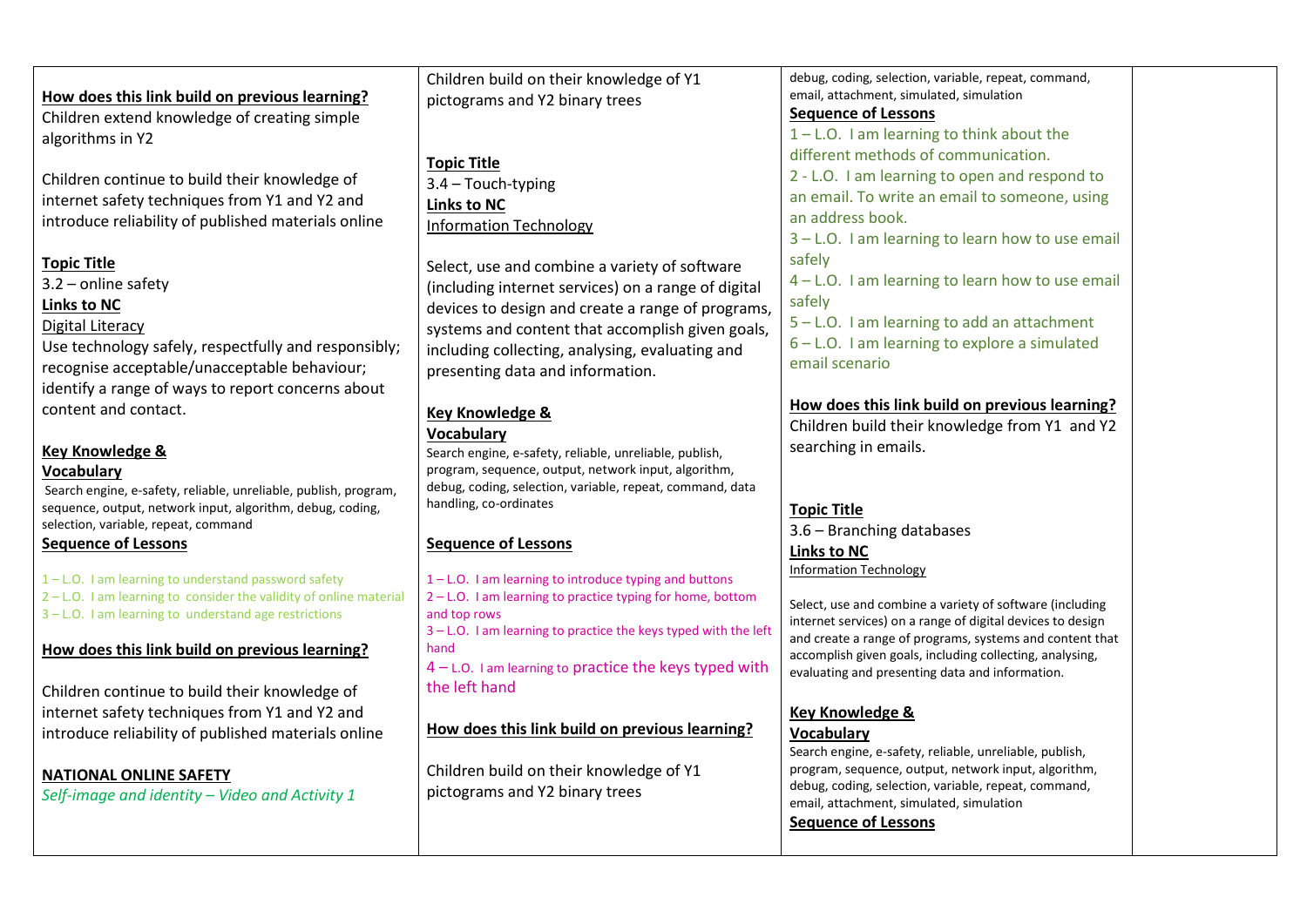| Online relationships - Video and Activities 1 and 2 | <b>NATIONAL ONLINE SAFETY</b>                    | $1 - L$ . I am learning to sort objects using just                                                                   |  |
|-----------------------------------------------------|--------------------------------------------------|----------------------------------------------------------------------------------------------------------------------|--|
|                                                     | <b>Online Bullying - Video and Activity 1</b>    | YES/NO questions.                                                                                                    |  |
| Online Reputation - Video and Activity 1            |                                                  | 2 - L.O. I am learning to complete a branching                                                                       |  |
|                                                     | Managing online information - Video and Activity | database using 2Question                                                                                             |  |
|                                                     | $\mathbf{1}$                                     | 3 - L.O. I am learning to create a branching                                                                         |  |
|                                                     |                                                  | database of the children's choice.                                                                                   |  |
|                                                     | Health, wellbeing and lifestyle - Video and      |                                                                                                                      |  |
|                                                     | Activity 1                                       | How does this link build on previous learning?                                                                       |  |
|                                                     |                                                  | Children build their knowledge from Y1 and Y2                                                                        |  |
|                                                     |                                                  | searching in emails.                                                                                                 |  |
|                                                     |                                                  |                                                                                                                      |  |
|                                                     |                                                  | This is the first time they look at networking.                                                                      |  |
|                                                     |                                                  |                                                                                                                      |  |
|                                                     |                                                  |                                                                                                                      |  |
|                                                     |                                                  | <b>Topic Title</b>                                                                                                   |  |
|                                                     |                                                  | 3.7 - simulations                                                                                                    |  |
|                                                     |                                                  | Links to NC                                                                                                          |  |
|                                                     |                                                  | <b>Information Technology</b>                                                                                        |  |
|                                                     |                                                  |                                                                                                                      |  |
|                                                     |                                                  | Select, use and combine a variety of software (including                                                             |  |
|                                                     |                                                  | internet services) on a range of digital devices to design                                                           |  |
|                                                     |                                                  | and create a range of programs, systems and content that<br>accomplish given goals, including collecting, analysing, |  |
|                                                     |                                                  | evaluating and presenting data and information.                                                                      |  |
|                                                     |                                                  |                                                                                                                      |  |
|                                                     |                                                  | <b>Key Knowledge &amp;</b>                                                                                           |  |
|                                                     |                                                  | Vocabulary                                                                                                           |  |
|                                                     |                                                  | Search engine, e-safety, reliable, unreliable, publish,                                                              |  |
|                                                     |                                                  | program, sequence, output, network input, algorithm,                                                                 |  |
|                                                     |                                                  | debug, coding, selection, variable, repeat, command,                                                                 |  |
|                                                     |                                                  | email, attachment, simulated, simulation                                                                             |  |
|                                                     |                                                  | <b>Sequence of Lessons</b>                                                                                           |  |
|                                                     |                                                  | $1 - L$ .O. I am learning to explore simulations                                                                     |  |
|                                                     |                                                  | 2 - L.O. I am learning to explore simulations                                                                        |  |
|                                                     |                                                  | 3 - L.O. I am learning to analyse and evaluate                                                                       |  |
|                                                     |                                                  |                                                                                                                      |  |
|                                                     |                                                  |                                                                                                                      |  |
|                                                     |                                                  | How does this link build on previous learning?                                                                       |  |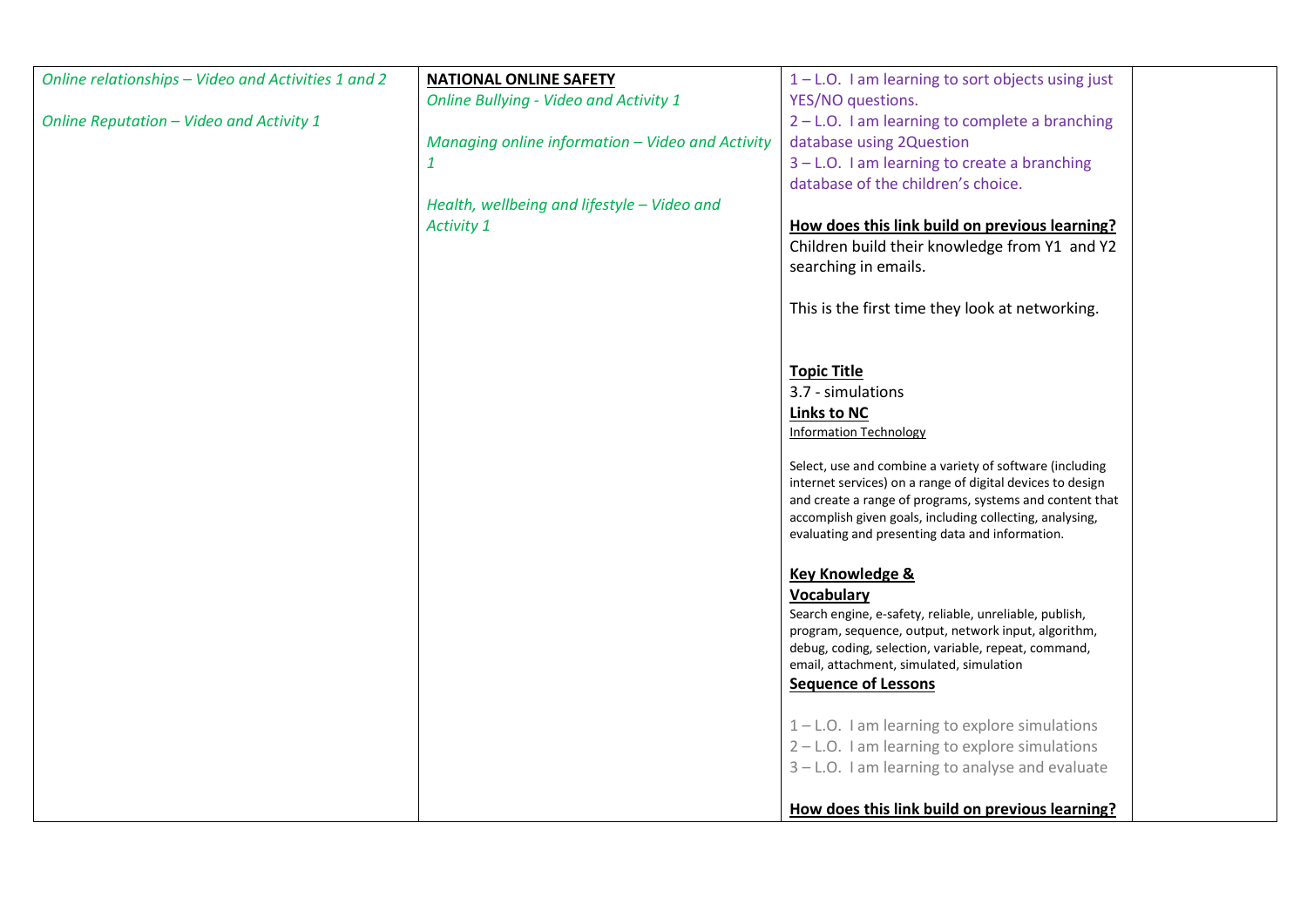|                                                                                                 |                                                                                                             |                                                                                                                              | searching in emails.<br><b>NATIONAL ONLINE SAFETY</b><br>Privacy and security - Video and Activity 1 | Children build their knowledge from Y1 and Y2<br>This is the first time they look at networking.<br>Copyright and ownership - Video and Activity 1 |
|-------------------------------------------------------------------------------------------------|-------------------------------------------------------------------------------------------------------------|------------------------------------------------------------------------------------------------------------------------------|------------------------------------------------------------------------------------------------------|----------------------------------------------------------------------------------------------------------------------------------------------------|
|                                                                                                 | Year 4                                                                                                      |                                                                                                                              |                                                                                                      |                                                                                                                                                    |
| <b>Coding and computational thinking</b>                                                        | <b>Spreadsheets</b>                                                                                         | <b>Internet and Email</b>                                                                                                    |                                                                                                      | <b>Art and Design</b>                                                                                                                              |
| Children can use sketching to design a program and<br>reflect upon their design.                | Children can use the number formatting tools<br>to appropriately format numbers.                            | padlock protect their identity online.                                                                                       | Children know that security symbols such as a                                                        | Children have put together a simple animation<br>using paper to create a flick book.                                                               |
| Children can create code that conforms to their design                                          | Children can add a formula to a cell to<br>automatically make a calculation in that cell.                   | Children know the meaning of the term                                                                                        | 'phishing' and are aware of the existence of                                                         | Children have an understanding of animation<br>'frames'.                                                                                           |
| Children can create an 'If/else' statement.                                                     | Children can use the timer, random number                                                                   | scam websites.                                                                                                               |                                                                                                      |                                                                                                                                                    |
| Children understand what a variable is in<br>programming.                                       | and spin button tools.                                                                                      | and how it relates to identity theft.                                                                                        | Children can explain what a digital footprint is                                                     | Children have made a simple animation using<br>2Animate                                                                                            |
| Children can set/change the variable values<br>appropriately.                                   | Children can combine tools to make fun ways<br>to explore number.                                           | Children can give examples of things that they<br>wouldn't want to be in their digital footprint.                            |                                                                                                      | Children know what the Onion Skin tool does in<br>animation and can use it to create an animated<br>image.                                         |
| Children can interpret a flowchart that depicts an<br>if/else flowchart.                        | Children can use a series of data in a<br>spreadsheet to create a line graph and<br>interpret data from it. | Children can identify possible risks of installing<br>free and paid for software.                                            |                                                                                                      | Children can use backgrounds and sounds to<br>make more complex and imaginative animations.                                                        |
| Children can show how a character repeats an action<br>and explain how they caused it to do so. | Children can make practical use of a<br>spreadsheet to help them plan actions.                              | Children know that malware is software that is<br>specifically designed to disrupt, damage, or<br>gain access to a computer. |                                                                                                      | Children know what stop motion animation is<br>and how it is created.                                                                              |
| Children can make a character respond to user<br>keyboard input.                                | Children can use the currency formatting<br>Children can allocate values to images and use                  | Children know what a computer virus is.                                                                                      |                                                                                                      | Children have used ideas from existing stop<br>motion films to recreate their own animation.                                                       |
| Children can explain what a variable is when used in<br>programming.                            | these to explore place value.<br>Children can use a spreadsheet made to check                               | Children are able to determine whether                                                                                       | activities that they undertake online, infringe<br>another's' copyright knowing the difference       | Children have shared their animations and<br>commented on each other's work                                                                        |
| Children can create a timer that prints a new number<br>to the screen every second.             | their understanding of a mathematical<br>concept.                                                           | and copying it                                                                                                               | between researching and using information                                                            |                                                                                                                                                    |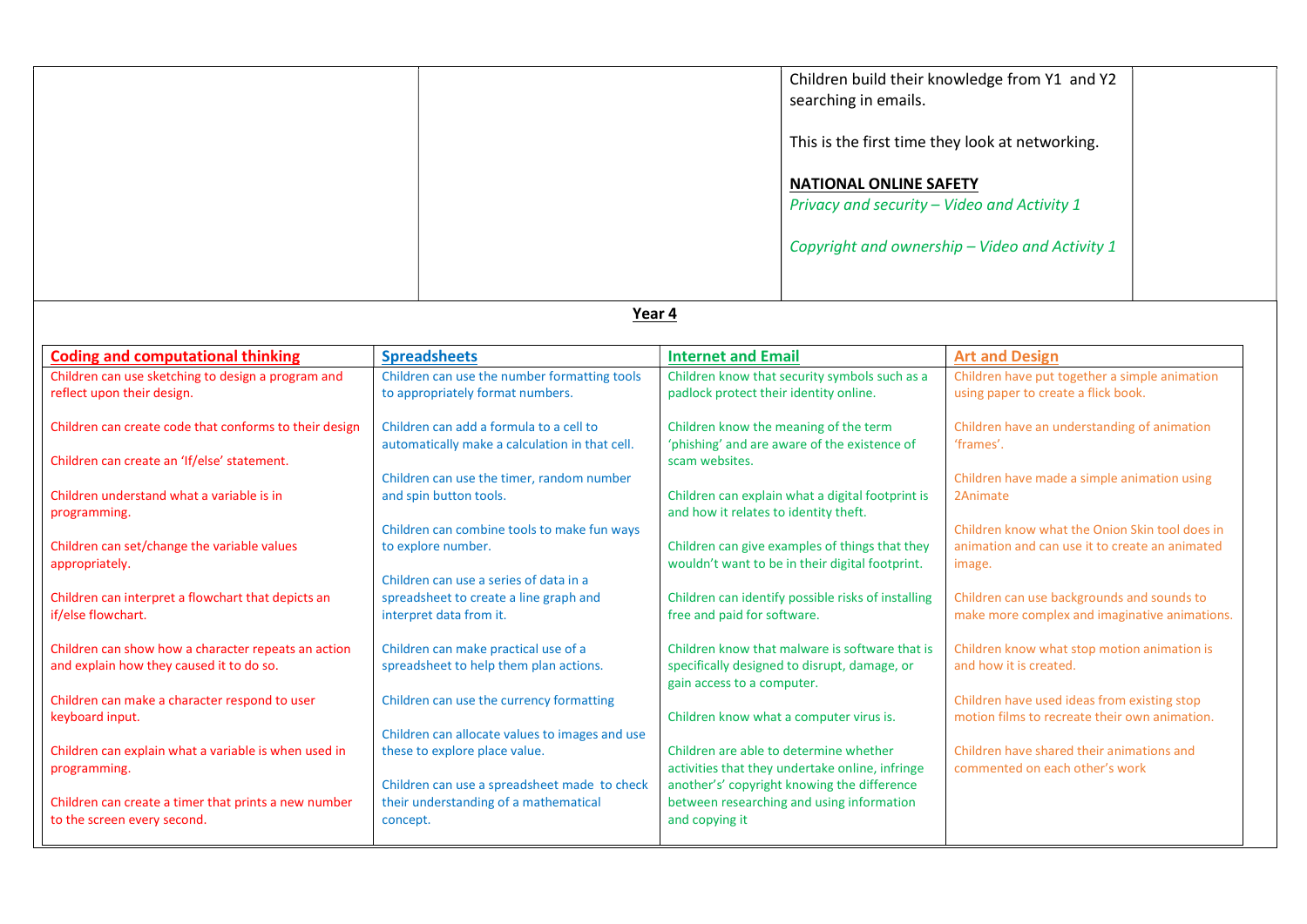| Children can explain how they made their program<br>change the number every second                                                                                          |                               | Children know about citing sources that they<br>have used.                                                                               |                                   |
|-----------------------------------------------------------------------------------------------------------------------------------------------------------------------------|-------------------------------|------------------------------------------------------------------------------------------------------------------------------------------|-----------------------------------|
| Children can create an algorithm modelling the<br>sequence of a simple event.                                                                                               |                               | Children are able to take more informed<br>ownership of the way that they choose to use<br>their free time, recognising a need to find a |                                   |
| Children can manipulate graphics in the design view to<br>achieve the desired look for the program.                                                                         |                               | balance between being active and digital<br>activities.                                                                                  |                                   |
| Children can use an algorithm when making a<br>simulation of an event on the computer.                                                                                      |                               | Children can give reasons for limiting screen<br>time                                                                                    |                                   |
| Children can make good attempts to break down their<br>aims for a coding task into smaller achievable steps.                                                                |                               | Children can structure search queries to locate<br>specific information.                                                                 |                                   |
| Children recognise the need to start coding at a basic<br>level of abstraction to remove superfluous details from<br>their program that do not contribute to the aim of the |                               | Children have used search to answer a series of<br>questions.                                                                            |                                   |
| task.                                                                                                                                                                       |                               | Children have written search questions for a<br>friend to solve                                                                          |                                   |
| Children know what the different instructions are in<br>Logo and how to type them.                                                                                          |                               | Children can analyse the contents of a web<br>page for clues about the credibility of the<br>information.                                |                                   |
| Children can follow simple Logo instructions to create<br>shapes on paper and in Logo                                                                                       |                               |                                                                                                                                          |                                   |
| Children can create Logo instructions to draw letters of<br>increasing complexity.                                                                                          |                               |                                                                                                                                          |                                   |
| Children can write Logo instructions for a word of four<br>letters.                                                                                                         |                               |                                                                                                                                          |                                   |
| Children can predict what shapes will be made from<br>Logo instructions.                                                                                                    |                               |                                                                                                                                          |                                   |
| Children can create shapes using the Repeat function.                                                                                                                       |                               |                                                                                                                                          |                                   |
| Children can find the most efficient way to draw<br>shapes.                                                                                                                 |                               |                                                                                                                                          |                                   |
| Children can use the Build feature.                                                                                                                                         |                               |                                                                                                                                          |                                   |
| Children can create 'flowers' using Logo.                                                                                                                                   |                               |                                                                                                                                          |                                   |
| <b>Music</b>                                                                                                                                                                | <b>Databases and Graphing</b> | <b>Writing and Presenting</b>                                                                                                            | <b>Communication and networks</b> |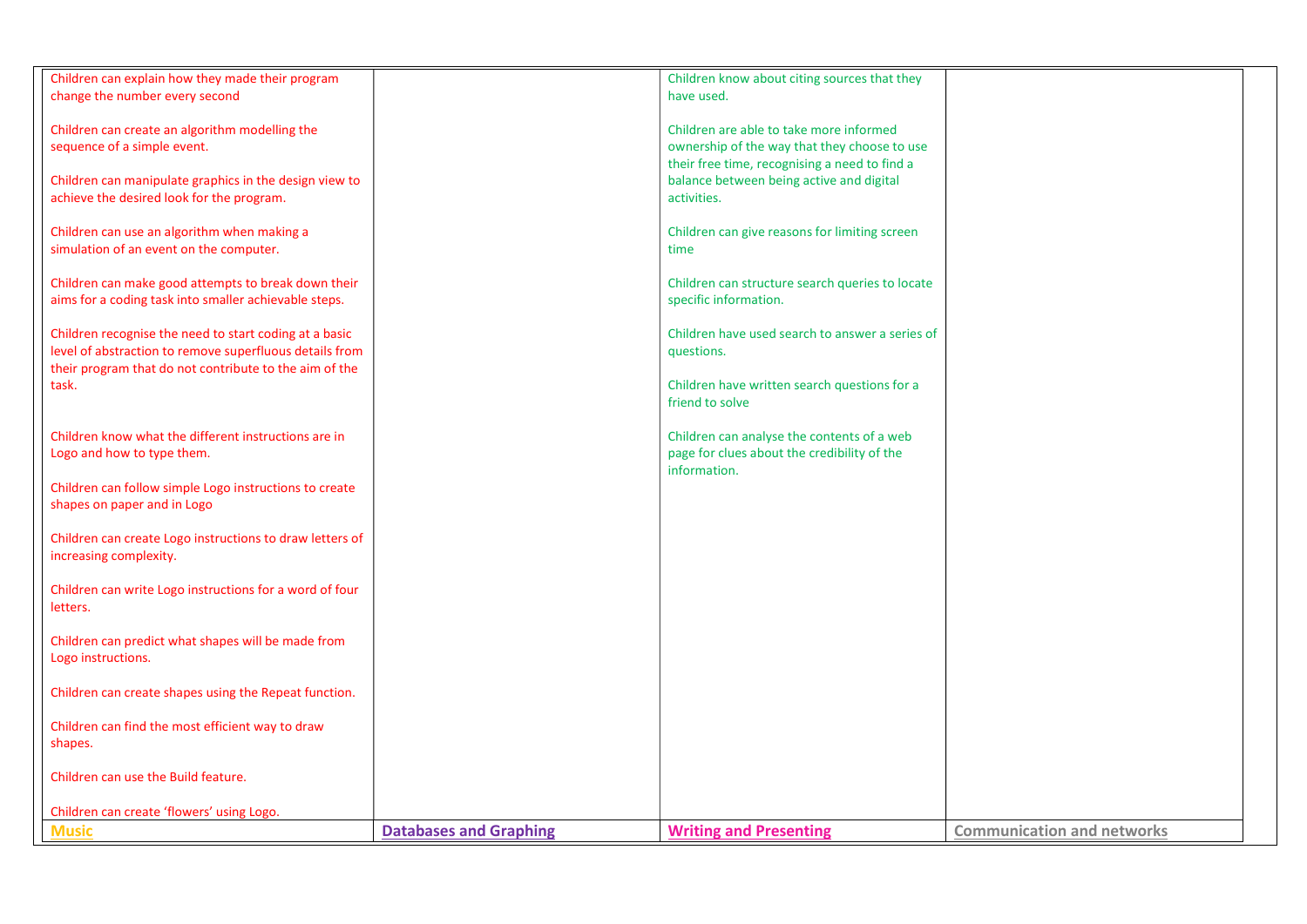| Not covered this year                                                                                             |  | Not covered this year                                          | piece of writing fit for its audience and<br>purpose.<br>the details of a story- writing their own<br>newspaper report. | Children have looked at and discussed a variety<br>of written material where the font size and<br>type are tailored to the purpose of the text.<br>Children have used text formatting to make a<br>Children have interpreted a variety of incoming<br>communications and used these to build up<br>Children have mind-mapped ideas for a<br>community campaign, using the ideas to create | Children can name the different parts of a<br>desktop computer.<br>Children know what the function of the different<br>parts of a computer is.<br>Children have created a leaflet to show the<br>function of computer parts |                              |
|-------------------------------------------------------------------------------------------------------------------|--|----------------------------------------------------------------|-------------------------------------------------------------------------------------------------------------------------|-------------------------------------------------------------------------------------------------------------------------------------------------------------------------------------------------------------------------------------------------------------------------------------------------------------------------------------------------------------------------------------------|-----------------------------------------------------------------------------------------------------------------------------------------------------------------------------------------------------------------------------|------------------------------|
|                                                                                                                   |  |                                                                | a persuasive text.<br>audience.                                                                                         | Children have assessed their texts using criteria<br>to judge their suitability for the intended                                                                                                                                                                                                                                                                                          |                                                                                                                                                                                                                             |                              |
| <b>Topic Title</b><br>Coding-4.1                                                                                  |  | <b>Topic Title</b><br>Spreadsheets-4.3                         |                                                                                                                         | <b>Topic Title</b><br>Animation-4.6                                                                                                                                                                                                                                                                                                                                                       |                                                                                                                                                                                                                             | <b>Animation-links</b>       |
| <b>Links to NC</b>                                                                                                |  | <b>Links to NC</b>                                             |                                                                                                                         | Links to NC                                                                                                                                                                                                                                                                                                                                                                               |                                                                                                                                                                                                                             | to ones seen in              |
| <b>Computer Science</b>                                                                                           |  | <b>Information Technology</b>                                  |                                                                                                                         | <b>Information Technology</b>                                                                                                                                                                                                                                                                                                                                                             |                                                                                                                                                                                                                             | the world-job<br>links as an |
| Use logical reasoning to explain how some simple algorithms                                                       |  | Select, use and combine a variety of software (including       |                                                                                                                         | select, use and combine a variety of software (including<br>internet services) on a range of digital devices to design                                                                                                                                                                                                                                                                    |                                                                                                                                                                                                                             |                              |
| work and to detect and correct errors in algorithms and                                                           |  | internet services) on a range of digital devices to design and |                                                                                                                         |                                                                                                                                                                                                                                                                                                                                                                                           |                                                                                                                                                                                                                             | animator.                    |
| programs                                                                                                          |  | create a range of programs, systems and content that           |                                                                                                                         |                                                                                                                                                                                                                                                                                                                                                                                           | and create a range of programs, systems and content that                                                                                                                                                                    |                              |
|                                                                                                                   |  | accomplish given goals, including collecting, analysing,       |                                                                                                                         | accomplish given goals, including collecting, analysing,                                                                                                                                                                                                                                                                                                                                  |                                                                                                                                                                                                                             | Logo-importance              |
| Use sequence, selection, and repetition in programs; work with<br>variables and various forms of input and output |  | evaluating and presenting data and information                 |                                                                                                                         | evaluating and presenting data and information                                                                                                                                                                                                                                                                                                                                            |                                                                                                                                                                                                                             | of being able t              |
|                                                                                                                   |  | Key Knowledge &<br><b>Vocabulary</b>                           |                                                                                                                         | <b>Key Knowledge &amp;</b><br>Vocabulary                                                                                                                                                                                                                                                                                                                                                  |                                                                                                                                                                                                                             | control things               |
| Solve problems by decomposing them into smaller parts                                                             |  | Average, advance mode, copy and paste, columns, cells,         |                                                                                                                         | Animation, flipbook, frame, onion skinning, background,                                                                                                                                                                                                                                                                                                                                   |                                                                                                                                                                                                                             | remotely-                    |
| <b>Key Knowledge &amp;</b>                                                                                        |  | charts, equals tool, formula, formula wizard, move cell tool,  |                                                                                                                         | play, sound, stop motion, video clip                                                                                                                                                                                                                                                                                                                                                      |                                                                                                                                                                                                                             | submersibles,                |
| <b>Vocabulary</b>                                                                                                 |  | random tool, rows, spin tool, spreadsheet, timer               |                                                                                                                         | <b>Sequence of Lessons</b>                                                                                                                                                                                                                                                                                                                                                                |                                                                                                                                                                                                                             | space exploration            |
| Coding, sketch, storyboard, program, design, algorithm, If/else                                                   |  | <b>Sequence of Lessons</b>                                     |                                                                                                                         |                                                                                                                                                                                                                                                                                                                                                                                           | LO I am learning to discuss what makes a good animated                                                                                                                                                                      |                              |
| statement, variable, flowchart, command, counting machine,                                                        |  | LO I am learning to explore how the numbers entered into       |                                                                                                                         |                                                                                                                                                                                                                                                                                                                                                                                           | film or cartoon and find out how 2Animate can be created                                                                                                                                                                    | Writing for a                |
| timer, simulation,                                                                                                |  | cells can be set to either currency, decimal or fraction.      |                                                                                                                         | in a similar way using the computer.                                                                                                                                                                                                                                                                                                                                                      |                                                                                                                                                                                                                             | purpose-links to             |
| <b>Sequence of Lessons</b>                                                                                        |  | LO I am learning to explore how tools can be combined to       |                                                                                                                         |                                                                                                                                                                                                                                                                                                                                                                                           |                                                                                                                                                                                                                             | rainforest topic             |
| LO I am learning to use a sketch or storyboard to represent a                                                     |  | use 2Calculate to make number games.                           |                                                                                                                         |                                                                                                                                                                                                                                                                                                                                                                                           | LO I am learning about onion skinning in animation to add                                                                                                                                                                   | and impacts of               |
| program design and algorithm and then use the design to create                                                    |  |                                                                |                                                                                                                         | backgrounds and sounds to animations.                                                                                                                                                                                                                                                                                                                                                     |                                                                                                                                                                                                                             | deforestation                |
| a program.                                                                                                        |  | LO I am learning to use the line graphing tool in 2Calculate   |                                                                                                                         |                                                                                                                                                                                                                                                                                                                                                                                           |                                                                                                                                                                                                                             |                              |
|                                                                                                                   |  | with appropriate data and to interpret a line graph to         |                                                                                                                         |                                                                                                                                                                                                                                                                                                                                                                                           |                                                                                                                                                                                                                             |                              |
|                                                                                                                   |  | estimate values between data readings.                         |                                                                                                                         |                                                                                                                                                                                                                                                                                                                                                                                           |                                                                                                                                                                                                                             |                              |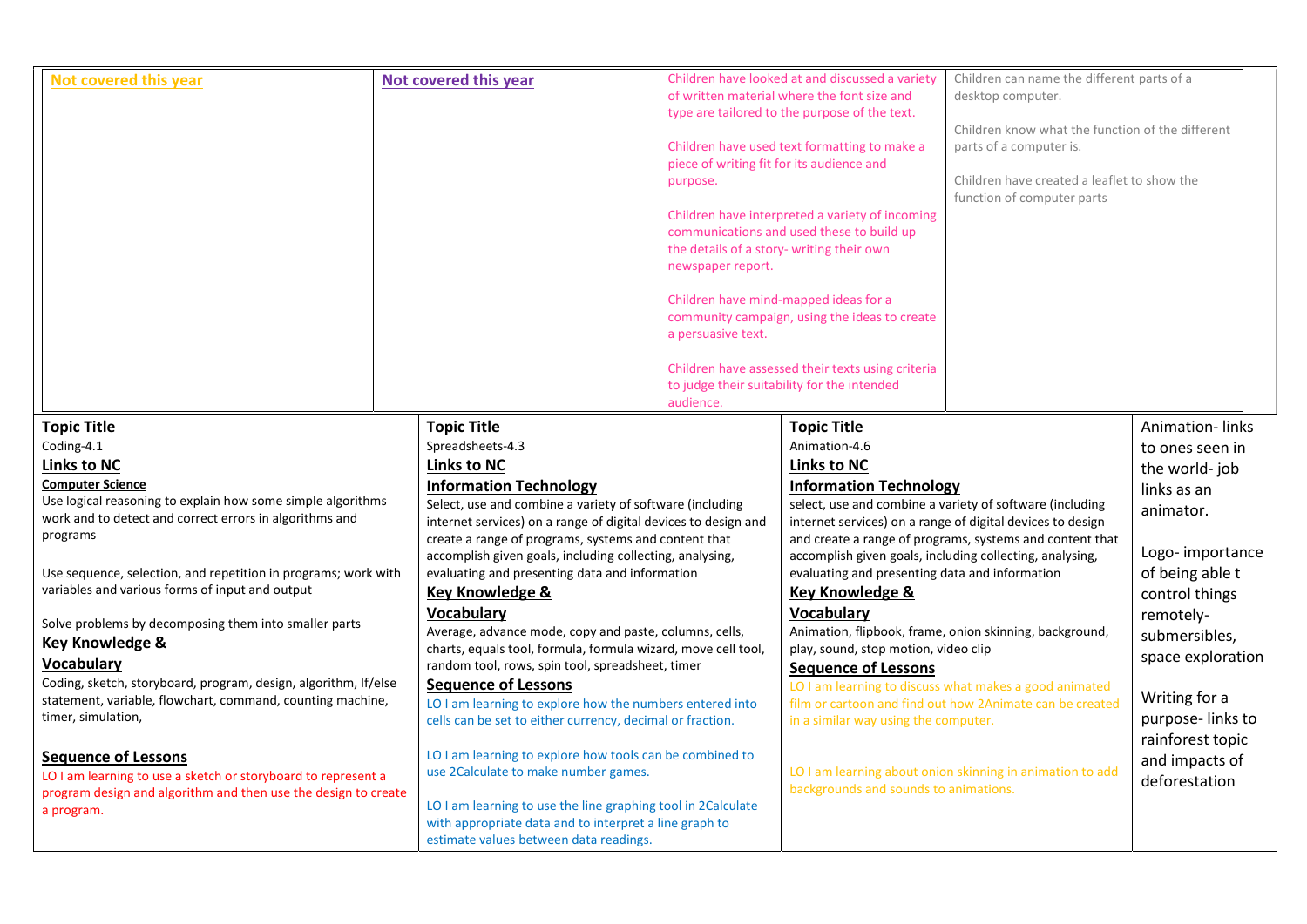| LO I am learning to create a variable and explore a flowchart<br>design for a program with an if/else statement .                                                | LO I am learning to use the currency formatting tool in<br>2Calculate to create a model of a real-life situation.                               | LO I am being introduced to 'stop motion' animation. To<br>share animation on the class display board and by<br>blogging. | Spreadsheets-<br>tool that can be<br>used in business |
|------------------------------------------------------------------------------------------------------------------------------------------------------------------|-------------------------------------------------------------------------------------------------------------------------------------------------|---------------------------------------------------------------------------------------------------------------------------|-------------------------------------------------------|
| LO I am learning to create a program with a character that<br>repeats actions.                                                                                   | I am learning to use the functions of allocating value to<br>images in 2Calculate to make a resource to teach place                             |                                                                                                                           | Hardware-                                             |
| Lo I am learning to make timers and counting machines using<br>variables to print a new number to the screen every second.                                       | value.                                                                                                                                          | How does this link build on previous learning?                                                                            | computer<br>technician role                           |
| I am learning to explore how 2Code can be used to investigate<br>control by creating a simulation                                                                | How does this link build on previous learning?<br>Children build on their knowledge of Y1                                                       | This is the first time they are introduced to<br>animation                                                                | Searching-roles<br>of people who                      |
| LO I know what decomposition and abstraction are in computer<br>science and make it a feature of a real-life situation.                                          | pictograms and Y2 binary trees<br>In year 3 the children have explored pie charts,<br>bar graphs, co-ordinates and used the inequality<br>tools | <b>Topic Title</b><br>Effective searching-4.7<br><b>Links to NC</b>                                                       | create data bases<br>for companies<br>such as google. |
| How does this link build on previous learning?<br>Children extend knowledge of creating simple                                                                   | <b>Topic Title</b>                                                                                                                              | <b>Information Technology</b><br>Use search technologies effectively, appreciate how                                      |                                                       |
| algorithms in Y2                                                                                                                                                 | $Logo-4.5$                                                                                                                                      | results are selected and ranked, and be discerning in<br>evaluating digital content                                       |                                                       |
| In Year 3 the children have written a simple code<br>with a variable                                                                                             | <b>Links to NC</b><br><b>Computer Science</b>                                                                                                   | <b>Key Knowledge &amp;</b><br>Vocabulary                                                                                  |                                                       |
| <b>Topic Title</b>                                                                                                                                               | Design, write and debug programs that accomplish specific<br>goals, including controlling or simulating physical systems<br>Key Knowledge &     | Easter egg, internet, internet browser, search, search<br>engine, spoof website, website                                  |                                                       |
| Online safety-4.2<br><b>Links to NC</b>                                                                                                                          | Vocabulary                                                                                                                                      | <b>Sequence of Lessons</b>                                                                                                |                                                       |
| <b>Digital Literacy</b><br>Use technology safely, respectfully and responsibly; recognise                                                                        | Logo, bk, fd, rd, lt, retreat, setpc, setps, py, pd<br><b>Sequence of Lessons</b><br>LO I am learning the structure of the coding language of   | LO I am learning to locate information on the search<br>results page                                                      |                                                       |
| acceptable/unacceptable behaviour; identify a range of ways to<br>report concerns about content and contact.<br>Key Knowledge &                                  | Logo.                                                                                                                                           | LO I am learning to use search effectively to find out<br>information                                                     |                                                       |
| <b>Vocabulary</b><br>Computer virus, cookies, copyright, digital footprint, email,                                                                               | LO I am learning to input simple instructions in Logo. Using<br>2Logo to create letter shapes.                                                  | LO I am learning to assess whether an information source<br>is true and reliable                                          |                                                       |
| identity theft, malware, phishing, plagiarism, spam<br><b>Sequence of Lessons</b><br>LO I am learning to understand how children can protect                     | LO I am learning to use the Repeat function in Logo to create<br>shapes.                                                                        | How does this link build on previous learning?                                                                            |                                                       |
| themselves from online identity theft and understand that<br>information put online leaves a digital footprint or trail and that<br>this can aid identity theft. | I am learning to use and build procedures in Logo.<br>How does this link build on previous learning?                                            | In year 2 the children have explored effective<br>searching                                                               |                                                       |
| LO I am learning to Identify the risks and benefits of installing<br>software including apps.                                                                    | In Year 3 the children have written a simple code<br>with a variable                                                                            | <b>Topic Title</b><br>Hardware investigators-4.8<br><b>Links to NC</b>                                                    |                                                       |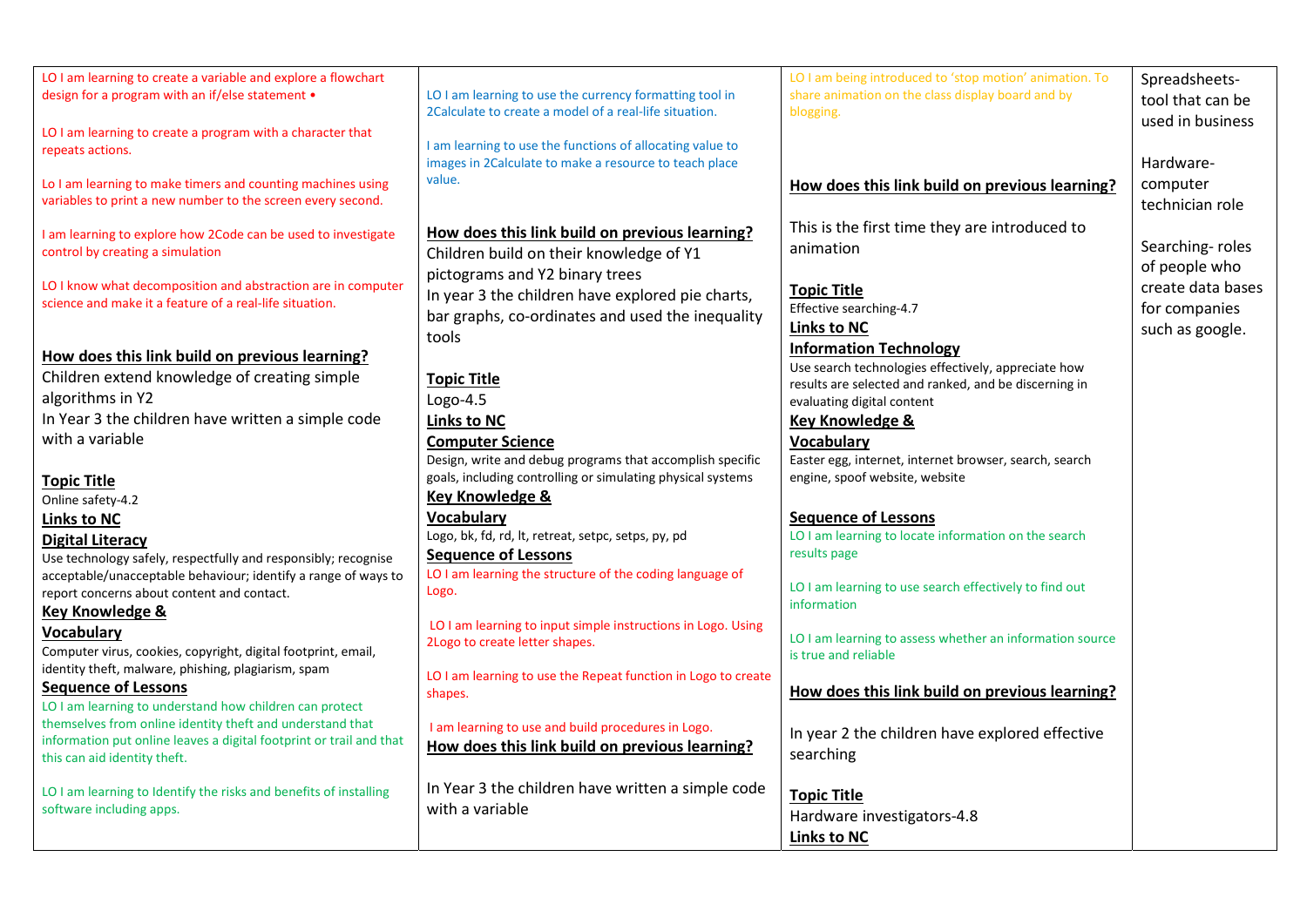| LO I am learning to understand that copying the work of others<br>and presenting it as their own is called 'plagiarism' and to<br>consider the consequences of plagiarism.<br>LO I am learning to identify the positive and negative influences<br>of technology on health and the environment.<br>LO I am learning to understand the importance of balancing<br>game and screen time with other parts of their lives.<br>How does this link build on previous learning?<br>In year 3 children have looked at the need for secure<br>passwords                                                                                                                                                                                                                                                                                                                                                                                                          | <b>NATIONAL ONLINE SAFETY</b><br><b>Online Bullying - Video and Activity 2</b><br>Managing online information - Video and Activity<br>$\mathbf{1}$<br>Health, wellbeing and lifestyle - Video and<br><b>Activity 2</b> | Key Knowledge &<br>Vocabulary<br>Motherboard, CPU, RAM, graphics card, network card,<br>monitor, speakers, keyboard and mouse<br><b>Sequence of Lessons</b><br>LO I am learning to understand the different parts that<br>make up a computer.<br>LO I am learning to recall the different parts that make up<br>a computer.<br>How does this link build on previous learning? |  |
|---------------------------------------------------------------------------------------------------------------------------------------------------------------------------------------------------------------------------------------------------------------------------------------------------------------------------------------------------------------------------------------------------------------------------------------------------------------------------------------------------------------------------------------------------------------------------------------------------------------------------------------------------------------------------------------------------------------------------------------------------------------------------------------------------------------------------------------------------------------------------------------------------------------------------------------------------------|------------------------------------------------------------------------------------------------------------------------------------------------------------------------------------------------------------------------|-------------------------------------------------------------------------------------------------------------------------------------------------------------------------------------------------------------------------------------------------------------------------------------------------------------------------------------------------------------------------------|--|
| <b>Topic Title</b><br>Writing for different purposes-4.4<br>(Rainforest information)<br>Links to NC<br><b>Information Technology</b><br>Select, use and combine a variety of software (including internet<br>services) on a range of digital devices to design and create a<br>range of programs, systems and content that accomplish given<br>goals, including collecting, analysing, evaluating and presenting<br>data and information<br>Key Knowledge &<br><b>Vocabulary</b><br>Font, bold, italic, underline<br><b>Sequence of Lessons</b><br>LO I am learning to explore how font size and style can affect<br>the impact of a text.<br>LO I am learning to use a simulated scenario to produce a news<br>report.<br>LO I am learning to use a simulated scenario to write for a<br>community campaign.<br><b>NATIONAL ONLINE SAFETY</b><br>Self-image and identity - Video and Activity 2<br>Online relationships - Video and Activities 3 and 4 |                                                                                                                                                                                                                        | <b>NATIONAL ONLINE SAFETY</b><br>Privacy and security - Video and Activity 2<br>Copyright and ownership - Video and Activity 2                                                                                                                                                                                                                                                |  |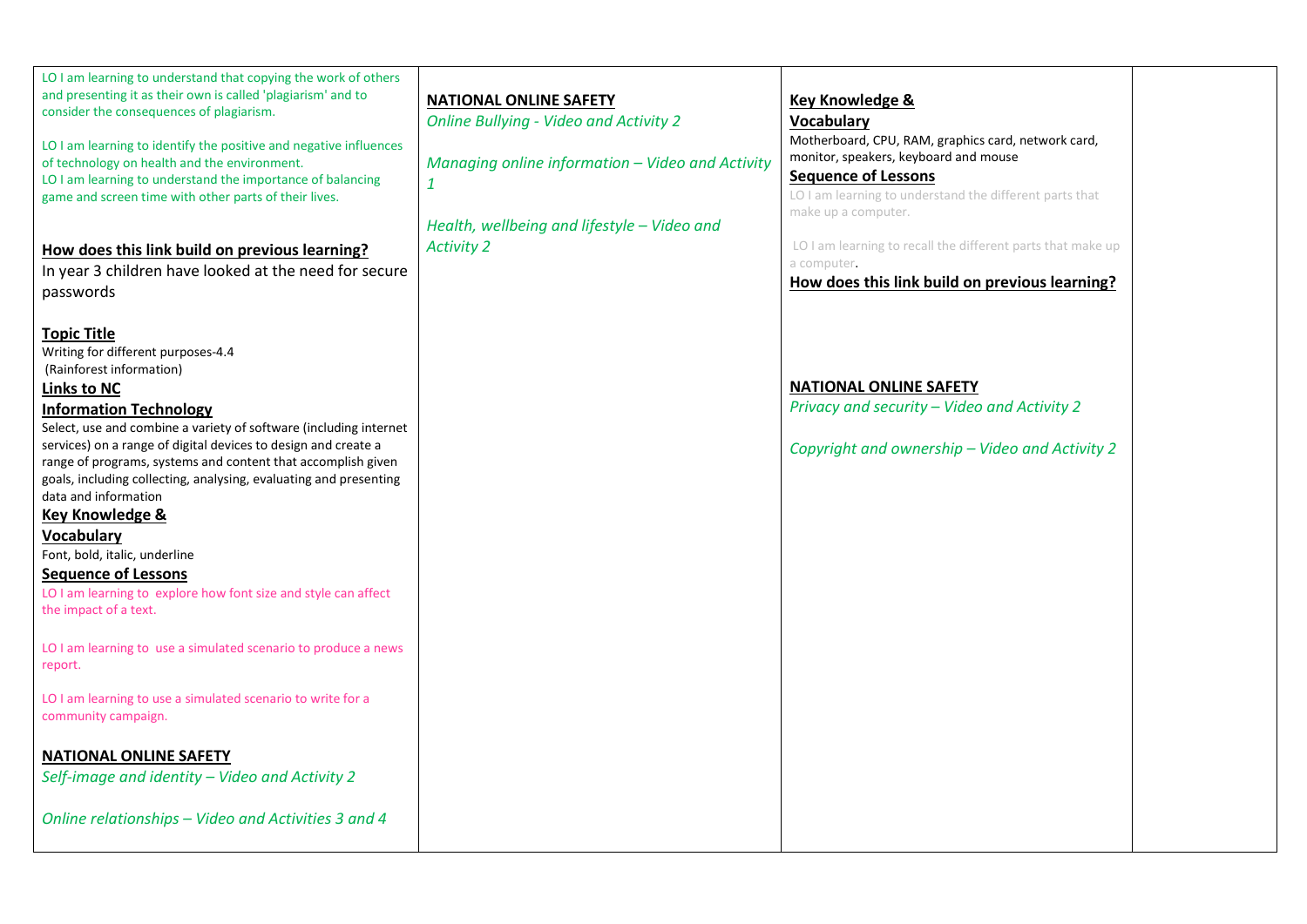| Online Reputation - Video and Activity 1                                                                                                |                                                                                                                                 |                                                                                                                                        |                                                                                                                                                |  |  |  |  |
|-----------------------------------------------------------------------------------------------------------------------------------------|---------------------------------------------------------------------------------------------------------------------------------|----------------------------------------------------------------------------------------------------------------------------------------|------------------------------------------------------------------------------------------------------------------------------------------------|--|--|--|--|
|                                                                                                                                         |                                                                                                                                 |                                                                                                                                        |                                                                                                                                                |  |  |  |  |
|                                                                                                                                         | Year 5                                                                                                                          |                                                                                                                                        |                                                                                                                                                |  |  |  |  |
| <b>Coding and computational thinking</b>                                                                                                | <b>Spreadsheets</b>                                                                                                             | <b>Internet and Email</b>                                                                                                              | <b>Art and Design</b>                                                                                                                          |  |  |  |  |
| Children can create code that conforms to their design.<br>Children can explain how their program simulates a                           | Children can create a formula in a spreadsheet<br>to convert m to cm.                                                           | Can think critically about the information that<br>they share online both about themselves and<br>others.                              | Children can begin the process of designing their<br>own game.                                                                                 |  |  |  |  |
| physical system.<br>Children can select the relevant features of a situation                                                            | Children can apply this to creating a<br>spreadsheet that converts miles to km and vice<br>versa.                               | Know who to tell if they am upset by<br>something that happens online.                                                                 | Children can design the setting for their game so<br>that it fits with the selected theme.                                                     |  |  |  |  |
| to incorporate into their simulation by using<br>decomposition and abstraction.<br>Children can reflect upon the effectiveness of their | Children can use a spreadsheet to work out<br>which letters appear most often.                                                  | Can use the SMART rules as a source of<br>guidance when online.                                                                        | Children can design characters for their game,<br>deciding upon, and changing, the animations and<br>sounds that the characters make.          |  |  |  |  |
| simulation.                                                                                                                             | Children can use the 'how many' tool.                                                                                           | Children think critically about what they share<br>online, even when asked by a usually reliable                                       | Children can make their game more unique by<br>selecting the appropriate options to maximise                                                   |  |  |  |  |
| Children can explain what a variable is in programming.<br>Children can set/change the variable values                                  | Children can use a spreadsheet to work out the<br>area and perimeter of rectangles.                                             | person to share something.<br>Children have clear ideas about good                                                                     | the playability.<br>Children can write informative instructions for                                                                            |  |  |  |  |
| appropriately.                                                                                                                          | Children can use these calculations to solve a<br>real-life problem.                                                            | passwords.                                                                                                                             | their game so that other people can play it.                                                                                                   |  |  |  |  |
| Children know some ways that text variables can be<br>used in coding                                                                    | Children can create simple formulae that use<br>different variables.                                                            | Children can see how they can use images and<br>digital technology to create effects not possible<br>without technology.               | Children can evaluate their own and peers'<br>games to help improve their design for the<br>future.                                            |  |  |  |  |
| Children can create a game which has a timer and<br>score pad.<br>Children can use variables to control the objects in the              | Children can create a formula that will work<br>out how many days there are in x number of<br>weeks or years.                   | Children have experienced how image<br>manipulation could be used to upset them or<br>others even using simple, freely available tools | Children know what the 2Design and Make tool<br>is for exploring the different viewpoints whilst<br>designing a building.                      |  |  |  |  |
| game.<br>Children can create loops using the timer and If/else<br>statements.                                                           | Children can use a spreadsheet to model a<br>real-life situation and come up with solutions<br>that can be practically applied. | and little specialist knowledge.<br>Children are able to cite all sources when<br>researching and explain the importance of this.      | Children have adapted one of the vehicle models<br>by moving the points to alter the shape of the<br>vehicle while still maintaining its form. |  |  |  |  |
| Children can include buttons and objects that launch<br>windows to websites and programs.                                               |                                                                                                                                 | Children select keywords and search<br>techniques to find relevant information and<br>increase reliability                             | Children have explored how to edit the polygon<br>3D models to design a 3D model for a purpose.                                                |  |  |  |  |
| Children can code a program that informs others.                                                                                        |                                                                                                                                 | Children show an understanding of the<br>advantages and disadvantages of different                                                     | Children have refined one of their designs to<br>prepare it for printing.                                                                      |  |  |  |  |
|                                                                                                                                         |                                                                                                                                 | forms of communication and when it is<br>appropriate to use each                                                                       | Children have printed their design as a 2D net<br>and then created a 3D model.                                                                 |  |  |  |  |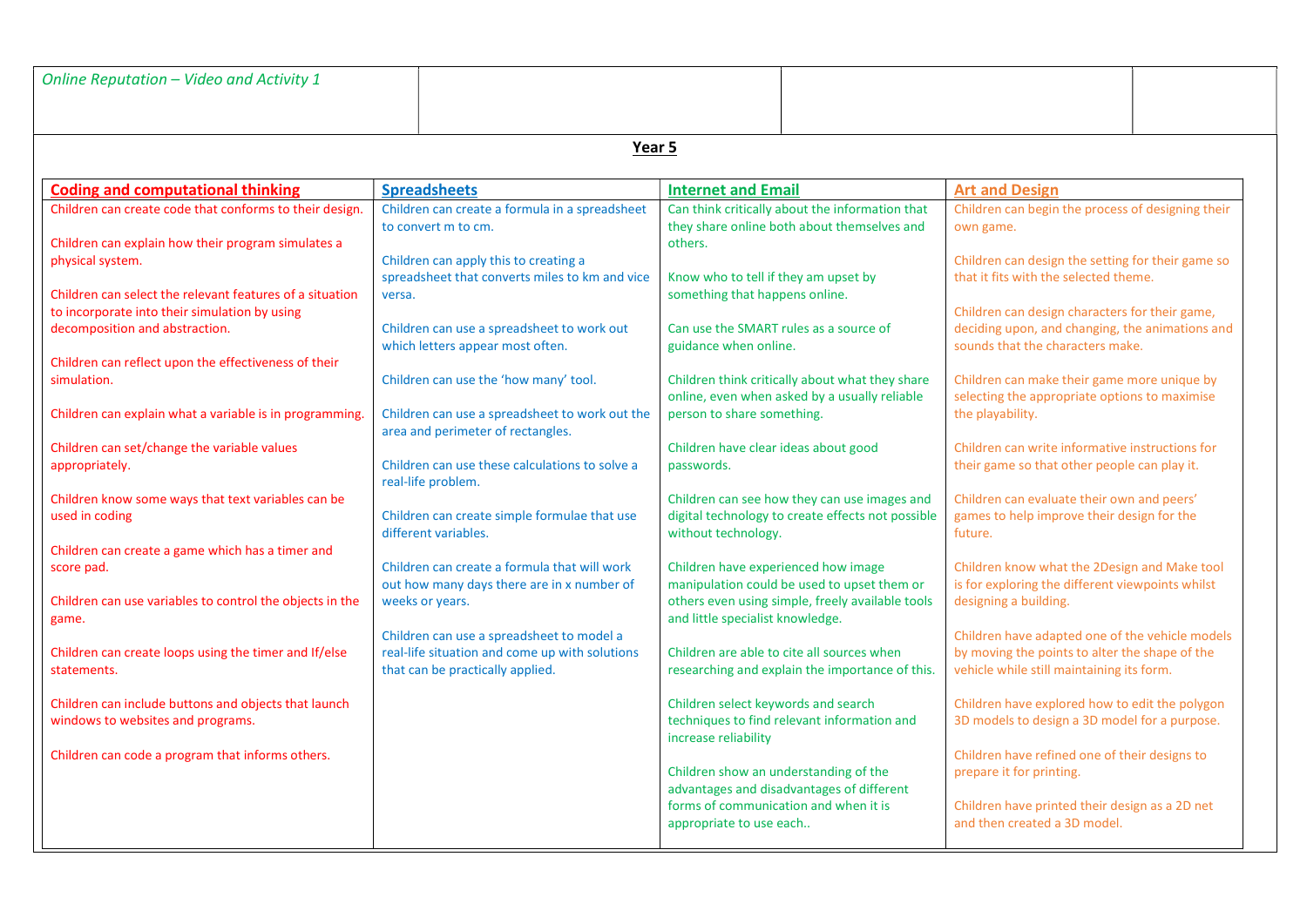|                                                                                                                                 |           |                                                                                                                            |                               |                                                                                                              | Children have explored the possibilities of 3D<br>printing                                                             |                                       |
|---------------------------------------------------------------------------------------------------------------------------------|-----------|----------------------------------------------------------------------------------------------------------------------------|-------------------------------|--------------------------------------------------------------------------------------------------------------|------------------------------------------------------------------------------------------------------------------------|---------------------------------------|
| <b>Music</b>                                                                                                                    |           | <b>Databases and Graphing</b>                                                                                              | <b>Writing and Presenting</b> |                                                                                                              | <b>Communication and networks</b>                                                                                      |                                       |
| Not covered this year                                                                                                           |           | Children understand the different ways to<br>search a database.                                                            | thoughts and ideas.           | Children can make connections between                                                                        | Not covered this year                                                                                                  |                                       |
|                                                                                                                                 |           | Children can search a database in order to<br>answer questions correctly.<br>Children have designed an avatar for a class  | concept maps visually         | Children can see the importance of recording                                                                 |                                                                                                                        |                                       |
|                                                                                                                                 | database. |                                                                                                                            |                               | Children understand what is meant by 'concept<br>maps', 'stage', 'nodes' and 'connections'.                  |                                                                                                                        |                                       |
|                                                                                                                                 |           | Children have successfully entered information<br>into a class database.<br>Children can create their own database on a    |                               | Children can create a basic concept map.                                                                     |                                                                                                                        |                                       |
|                                                                                                                                 |           | chosen topic.                                                                                                              | create an informative text.   | Children have used 2Connect Story Mode to                                                                    |                                                                                                                        |                                       |
|                                                                                                                                 |           | Children can add records to their database.                                                                                |                               | Children have used 2Connect collaboratively to                                                               |                                                                                                                        |                                       |
|                                                                                                                                 |           | Children know what a database field is and can<br>correctly add field information.                                         | create a concept map.         | Children have used Presentation Mode to                                                                      |                                                                                                                        |                                       |
|                                                                                                                                 |           | Children understand how to word questions so<br>that they can be effectively answered using a                              |                               | present their concept maps to an audience.                                                                   |                                                                                                                        |                                       |
| <b>Topic Title</b>                                                                                                              |           | search of their database.<br><b>Topic Title</b>                                                                            |                               | <b>Topic Title</b>                                                                                           |                                                                                                                        | Coding links - jobs,                  |
| Coding - Unit 5.1                                                                                                               |           | Spreadsheets- 5.3                                                                                                          |                               | 3D modelling $-5.6$                                                                                          |                                                                                                                        | coders are                            |
| <b>Links to NC</b>                                                                                                              |           | <b>Links to NC</b>                                                                                                         |                               | <b>Links to NC</b>                                                                                           |                                                                                                                        | responsible for                       |
| Computer science:                                                                                                               |           |                                                                                                                            |                               | Information tech:                                                                                            |                                                                                                                        | creating what we see<br>on computers. |
|                                                                                                                                 |           | Information tech:                                                                                                          |                               |                                                                                                              |                                                                                                                        |                                       |
| Design, write and debug programs that accomplish specific<br>goals, including controlling or simulating physical systems; solve |           | Use search technologies effectively, appreciate how results                                                                |                               | Use search technologies effectively, appreciate how<br>results are selected and ranked, and be discerning in |                                                                                                                        | Online safety-                        |
| problems by decomposing them into smaller parts.                                                                                |           | are selected and ranked, and be discerning in evaluating<br>digital content.                                               |                               | evaluating digital content.                                                                                  |                                                                                                                        | password<br>protection-               |
| Use sequence, selection and repetition in programs; work with                                                                   |           |                                                                                                                            |                               |                                                                                                              | Select, use and combine a variety of software (including                                                               | dangers of fraud                      |
| variables and various forms of input and output.                                                                                |           | Select, use and combine a variety of software (including<br>internet services) on a range of digital devices to design and |                               |                                                                                                              | internet services) on a range of digital devices to design<br>and create a range of programs, systems and content that |                                       |
| Use logical reasoning to explain how some simple algorithms                                                                     |           | create a range of programs, systems and content that                                                                       |                               | accomplish given goals, including collecting, analysing,                                                     |                                                                                                                        | Database-link to                      |
| work and to detect and correct errors in algorithms and                                                                         |           | accomplish given goals, including collecting, analysing,                                                                   |                               | evaluating and presenting data and information.                                                              |                                                                                                                        | crimes and                            |
| programs.                                                                                                                       |           | evaluating and presenting data and information.                                                                            |                               | <b>Key Knowledge &amp;</b>                                                                                   |                                                                                                                        | punishments                           |
| Information tech:                                                                                                               |           | <b>Key Knowledge &amp;</b><br><b>Vocabulary</b>                                                                            |                               | <b>Vocabulary</b>                                                                                            |                                                                                                                        | through time.                         |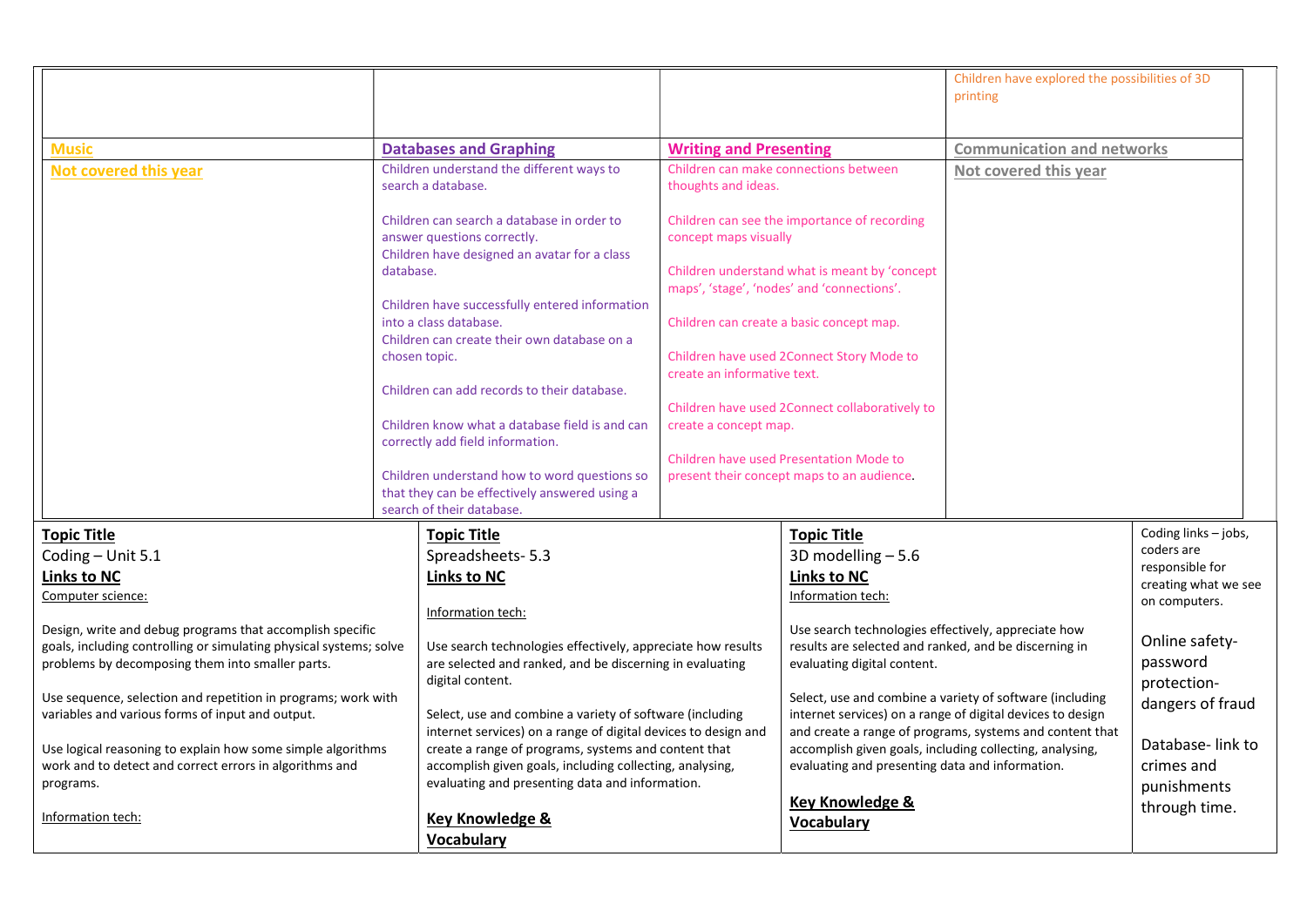| Use search technologies effectively, appreciate how results are                            | Average, Advance mode, Copy and Paste,           | CAD- Computer Aided Design, 3D, Modelling,                                                                             |                  |
|--------------------------------------------------------------------------------------------|--------------------------------------------------|------------------------------------------------------------------------------------------------------------------------|------------------|
| selected and ranked, and be discerning in evaluating digital<br>content.                   | Columns, Cells, Charts, Equals Tool, Formula,    | Viewpoint, Polygon, 2D, Net, 3D Printing,                                                                              | Game designer-   |
|                                                                                            | Formula Wizard, Move Cell Tool, Random Tool,     | points, template, 2Deisgn                                                                                              | job opportunity  |
| Select, use and combine a variety of software (including internet                          | Rows, Spin Tool, Spreadsheet, Timer              | <b>Sequence of Lessons</b>                                                                                             | to be part of a  |
| services) on a range of digital devices to design and create a                             | <b>Sequence of Lessons</b>                       | L.O. I am learning about 2Design and Make.                                                                             | game designing   |
| range of programs, systems and content that accomplish given                               | L.O. I am learning about conversions of          |                                                                                                                        | team.            |
| goals, including collecting, analysing, evaluating and presenting<br>data and information. | measurements.                                    | L.O. I am learning to explore the effect of                                                                            |                  |
|                                                                                            |                                                  | moving points when designing.                                                                                          | 3D modelling-    |
|                                                                                            | L.O. I am learning about novel use of the count  |                                                                                                                        | impact of models |
| <b>Key Knowledge &amp;</b>                                                                 | tool.                                            | L.O. I am learning to understand designing for                                                                         | and nets- use of |
| Vocabulary                                                                                 |                                                  | a purpose.                                                                                                             | 3D printer in    |
| Action, alert, algorithm, bug, code design, command,                                       | L.O. I am learning about formulae including the  |                                                                                                                        | modern world.    |
| control, code design, debug, design mode, Event,                                           | advanced mode.                                   | L.O. I am learning to understand printing and                                                                          | Links to maths   |
| Get Input, If, If/else, Input, Output, Object, Repeat,                                     |                                                  | making.                                                                                                                | and shape topic  |
| Sequence, Selection, stimulation, timer, number                                            | L.O. I am learning to use text variables to      |                                                                                                                        |                  |
| variable, text variable, 2Code                                                             | perform calculations.                            | How does this link build on previous learning?                                                                         | Concept maps-    |
| <b>Sequence of Lessons</b>                                                                 |                                                  |                                                                                                                        | how it can be    |
| L.O. I am learning to design and create an algorithm.                                      | L.O. I am learning to use a spreadsheet to plan  |                                                                                                                        | used in the      |
|                                                                                            | an event.                                        | <b>Topic Title</b>                                                                                                     | designing world  |
| L.O. I am learning to design and write a program that                                      | How does this link build on previous learning?   | Concept maps 5.7                                                                                                       | to support       |
| stimulates a physical system.                                                              | Children have learnt to set numbers as currency, | <b>Links to NC</b>                                                                                                     | manufacturing/   |
|                                                                                            | decimals and fractions. Have created number      |                                                                                                                        | creating.        |
| L.O. I am learning to review the use of number                                             | games using timer, random number and spin the    | Information tech:                                                                                                      |                  |
| variables and explore text variables.                                                      | wheel. Have used line graph tools and            | Use search technologies effectively, appreciate how                                                                    |                  |
|                                                                                            | interpreted data from these. have used the       | results are selected and ranked, and be discerning in                                                                  |                  |
| L.O. I am learning to create a competitive game,                                           | currency formatting tool and created a model of  | evaluating digital content.                                                                                            |                  |
| which uses variables, if/else statements and repeats                                       | a real-life situation. Used the functions of     |                                                                                                                        |                  |
| to achieve the desired effect in code.                                                     | allocating value to images to make a resource to | Select, use and combine a variety of software (including<br>internet services) on a range of digital devices to design |                  |
|                                                                                            | teach place value.                               | and create a range of programs, systems and content that                                                               |                  |
| L.O. I am learning to read code so that it can be                                          |                                                  | accomplish given goals, including collecting, analysing,                                                               |                  |
| adapted, personalised and improved.                                                        |                                                  | evaluating and presenting data and information.                                                                        |                  |
|                                                                                            | <b>Topic Title</b>                               |                                                                                                                        |                  |
| L.O. I am learning about launch commands and can                                           | Game Creator - 5.5                               | <b>Key Knowledge &amp;</b><br><b>Vocabulary</b>                                                                        |                  |
| create a program to inform others.                                                         |                                                  | Audience, Collaboratively, concept, concept                                                                            |                  |
|                                                                                            | <b>Links to NC</b>                               |                                                                                                                        |                  |
| How does this link build on previous learning?                                             | Computer science:                                | map, connection, idea, Node, Thought, Visual                                                                           |                  |
|                                                                                            |                                                  | <b>Sequence of Lessons</b>                                                                                             |                  |
|                                                                                            |                                                  |                                                                                                                        |                  |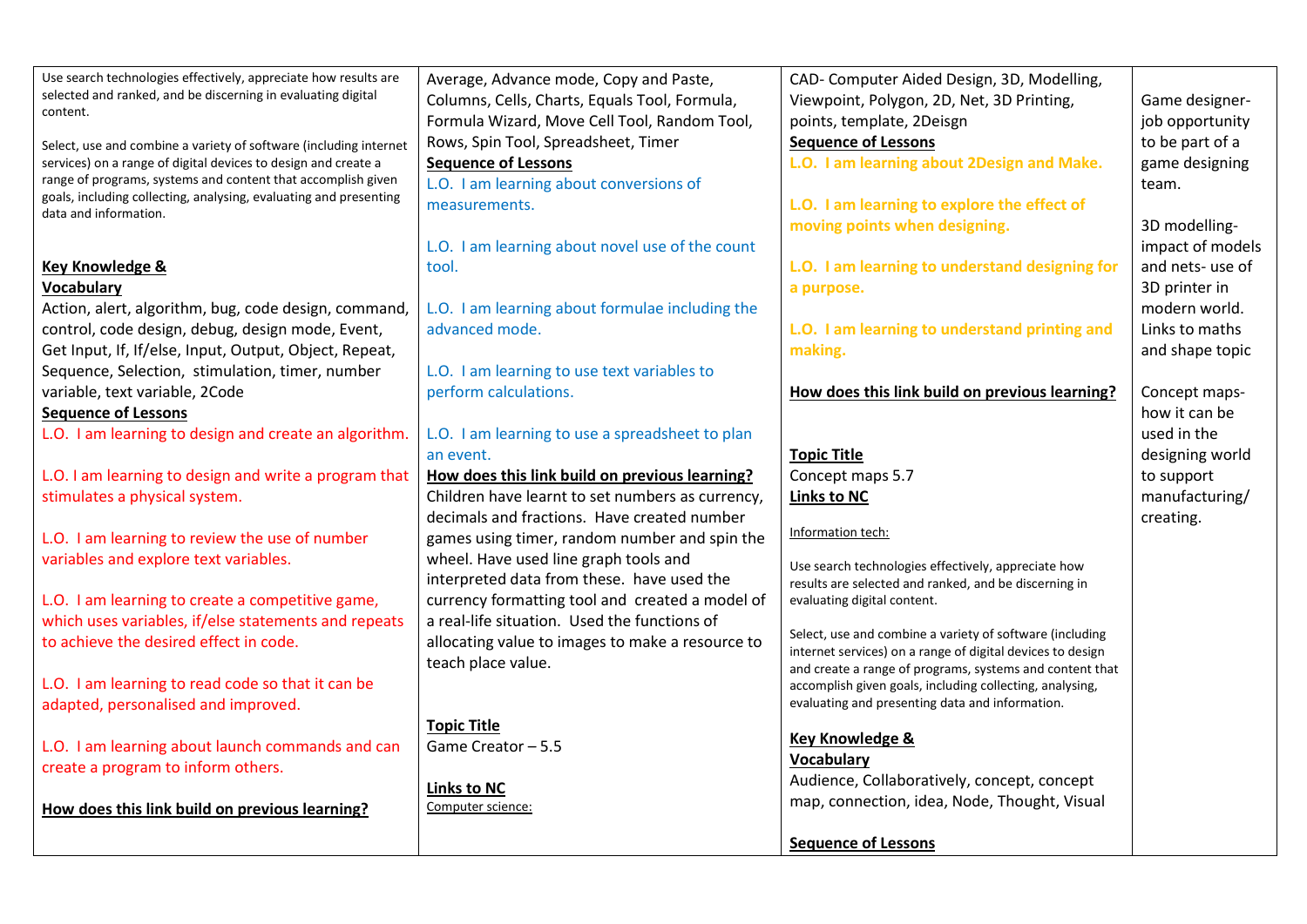| Children have previously planned and designed                   | Design, write and debug programs that accomplish specific                                                                  |                                                   |
|-----------------------------------------------------------------|----------------------------------------------------------------------------------------------------------------------------|---------------------------------------------------|
| programs for a purpose. Children have introduced                | goals, including controlling or simulating physical systems;                                                               | L.O. I am learning to understand the need for     |
| variables using If/else statement, repeat commands              | solve problems by decomposing them into smaller parts.                                                                     | visual representation when generating and         |
| and timers. Children have learnt to control                     | Information tech:                                                                                                          | discussing complex ideas.                         |
| characters on screen using keyboard input and                   |                                                                                                                            |                                                   |
| simulation. Learnt about decomposition and                      | Use search technologies effectively, appreciate how results                                                                | L.O. I am learning to understand and use the      |
| abstraction.                                                    | are selected and ranked, and be discerning in evaluating                                                                   | correct vocabulary when creating a concept        |
|                                                                 | digital content.                                                                                                           |                                                   |
| <b>Topic Title</b>                                              |                                                                                                                            | map.                                              |
|                                                                 | Select, use and combine a variety of software (including<br>internet services) on a range of digital devices to design and |                                                   |
| Online Safety - 5.2                                             | create a range of programs, systems and content that                                                                       | L.O. I am learning to understand how a concept    |
| <b>Links to NC</b>                                              | accomplish given goals, including collecting, analysing,                                                                   | map can be used to retell stories and             |
| Computer science:                                               | evaluating and presenting data and information.                                                                            | information.                                      |
| Understand computer networks, including the Internet; how       |                                                                                                                            |                                                   |
| they can provide multiple services, such as the World Wide      | <b>Key Knowledge &amp;</b>                                                                                                 | L.O. I am learning to create a collaborative      |
| Web; and the opportunities they offer for communication and     | <b>Vocabulary</b>                                                                                                          | concept map and present this to an audience.      |
| collaboration.                                                  | Animation, Computer game, Customise,                                                                                       |                                                   |
| Information tech:                                               | Evaluation, Image, Instructions, Interactive,                                                                              | How does this link build on previous learning?    |
|                                                                 | Screenshot, Texture, Perspective, Playability                                                                              |                                                   |
| Use search technologies effectively, appreciate how results are | <b>Sequence of Lessons</b>                                                                                                 | Children have previously considered typing for    |
| selected and ranked, and be discerning in evaluating digital    | L.O. I am learning to set the scene.                                                                                       | different audiences-Y4, experimenting with the    |
| content.                                                        |                                                                                                                            | impact that font and style can have.              |
| Digital Literacy:                                               | L.O. I am learning to create the game                                                                                      |                                                   |
|                                                                 | environment.                                                                                                               | <b>NATIONAL ONLINE SAFETY</b>                     |
| Use technology safely, respectfully and responsibly; recognise  |                                                                                                                            | Privacy and security - Video and Activities 3 and |
| acceptable/unacceptable behaviour; identify a range of ways to  | L.O. I am learning to create the game quest.                                                                               | 5                                                 |
| report concerns about content and contact.                      |                                                                                                                            |                                                   |
|                                                                 | L.O. I am learning to finish and share the game.                                                                           | Copyright and ownership - Video and Activity 3    |
| <b>Key Knowledge &amp;</b>                                      |                                                                                                                            |                                                   |
| <b>Vocabulary</b>                                               | L.O. I am learning to evaluate my own and                                                                                  |                                                   |
| Online safety, Smart Rules, Password, Reputable,                | other's games.                                                                                                             |                                                   |
| Encryption, Identity theft, Shared image, Plagarism,            |                                                                                                                            |                                                   |
| Citations, Reference, Bibliography                              | How does this link build on previous learning?                                                                             |                                                   |
|                                                                 | Children have made animations. They have learnt how                                                                        |                                                   |
| <b>Sequence of Lessons</b>                                      | animations are created by hand and how 2Animate can be                                                                     |                                                   |
|                                                                 | created in a similar way using the computer. They                                                                          |                                                   |
|                                                                 | understand about onion skinning in animation and adding                                                                    |                                                   |
|                                                                 | backgrounds and sounds to animations. They have been                                                                       |                                                   |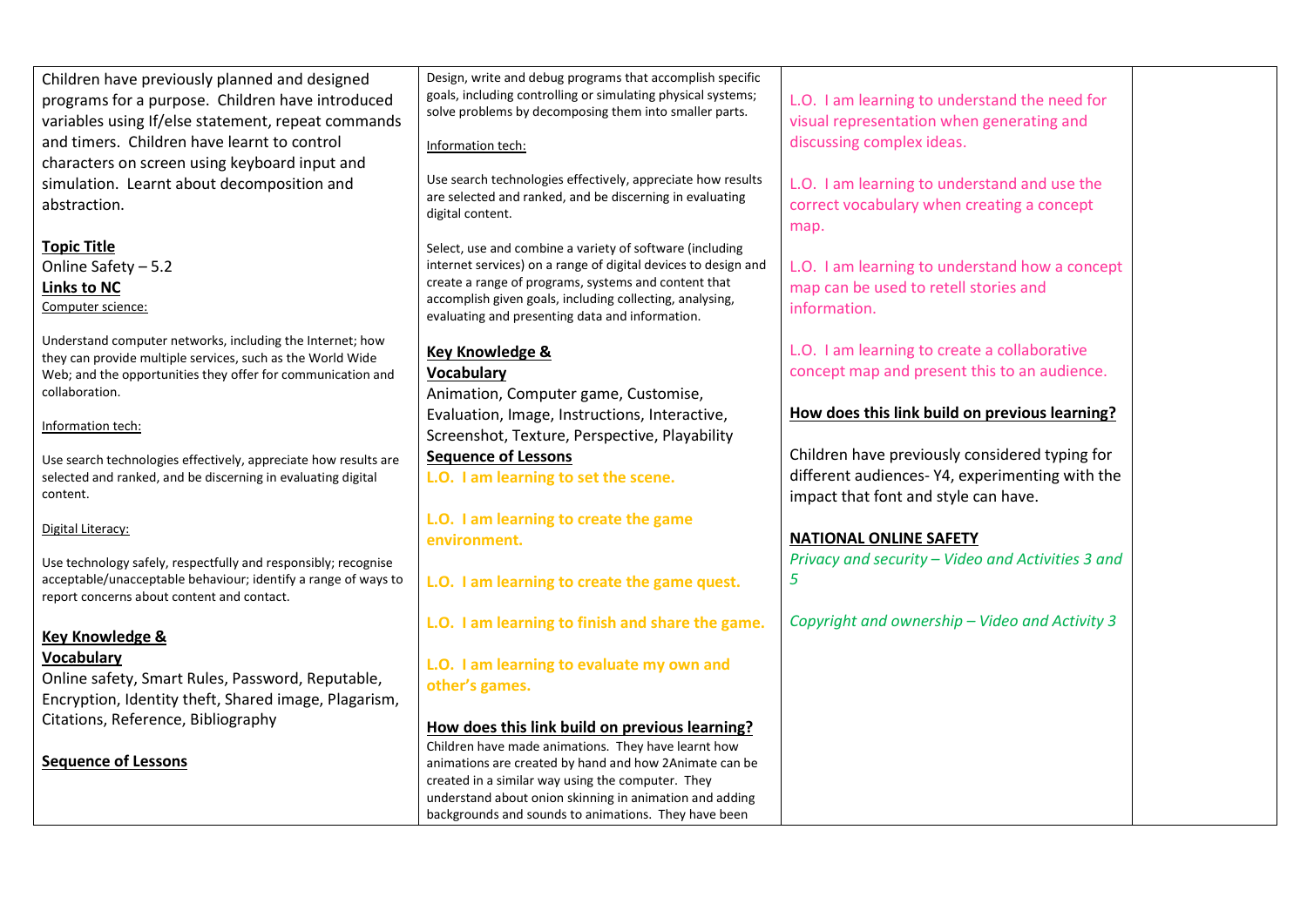| L.O. I am learning about the impact that sharing<br>digital content can have and reviewing sources of<br>support when using technology.                                                                                                           | introduced to 'stop motion' animation and shared<br>animation on the class display board and by blogging. |  |
|---------------------------------------------------------------------------------------------------------------------------------------------------------------------------------------------------------------------------------------------------|-----------------------------------------------------------------------------------------------------------|--|
| L.O. I am learning about my responsibility others in<br>my online behaviour.                                                                                                                                                                      | <b>NATIONAL ONLINE SAFETY</b><br><b>Online Bullying - Video and Activity 1</b>                            |  |
| L.O. I am learning how to maintain secure<br>passwords.<br>L.O. I am learning to understand the advantages,                                                                                                                                       | Managing online information - Video and Activity<br>2                                                     |  |
| disadvantages, permissions and purposes of altering<br>an image digitally and the reasons for this.<br>L.O. I am learning to be aware of appropriate and<br>inappropriate text, photographs and videos and the<br>impact of sharing these online. | Health, wellbeing and lifestyle - Video and<br><b>Activity 3</b>                                          |  |
| L.O. I am learning to reference sources in my work<br>L.O. I am learning to search the Internet with a<br>consideration for the reliability of the results of<br>sources to check validity and understand the impact<br>of incorrect information. |                                                                                                           |  |
| How does this link build on previous learning?<br>Children have learnt about identity theft and digital<br>footprint. have learnt about risks and benefits of                                                                                     |                                                                                                           |  |
| installing software. Children have learnt about<br>plagarism, its consequences, and appropriate<br>behaviour for online collaborative work. Children                                                                                              |                                                                                                           |  |
| have learnt about the effects of technology on<br>health and environment.                                                                                                                                                                         |                                                                                                           |  |
| <b>Topic Title</b><br>Databases - 5.4<br><b>Links to NC</b>                                                                                                                                                                                       |                                                                                                           |  |
| Information tech:                                                                                                                                                                                                                                 |                                                                                                           |  |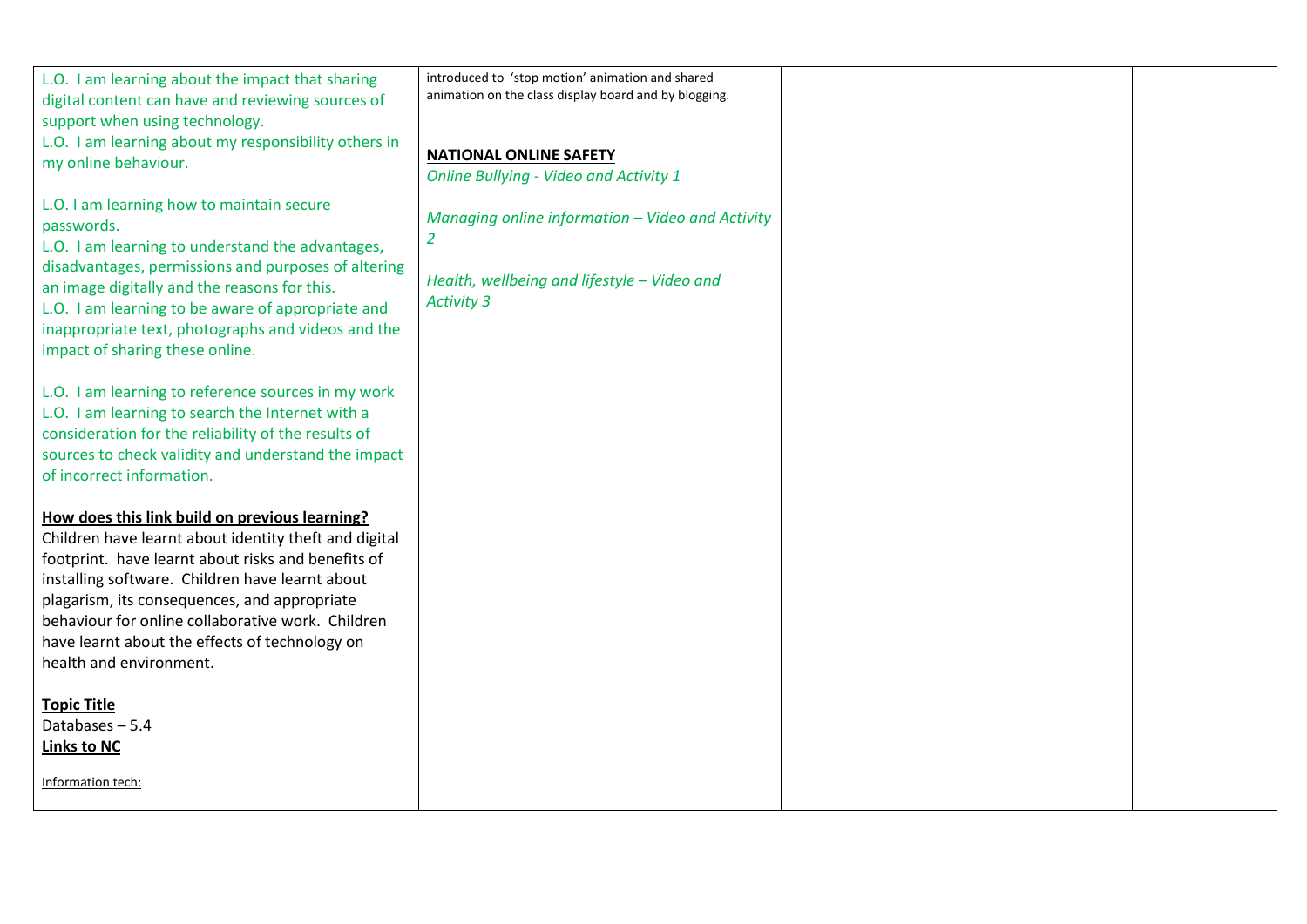| Use search technologies effectively, appreciate how results are<br>selected and ranked, and be discerning in evaluating digital<br>content.<br>Select, use and combine a variety of software (including internet<br>services) on a range of digital devices to design and create a<br>range of programs, systems and content that accomplish given<br>goals, including collecting, analysing, evaluating and presenting<br>data and information.                                                                                         |  |  |
|------------------------------------------------------------------------------------------------------------------------------------------------------------------------------------------------------------------------------------------------------------------------------------------------------------------------------------------------------------------------------------------------------------------------------------------------------------------------------------------------------------------------------------------|--|--|
| Key Knowledge &<br><b>Vocabulary</b><br>Avatar, binary tree, charts, collaborative, data,<br>database, find, record, sort group and arrange,<br>statistics and reports, table<br><b>Sequence of Lessons</b><br>L.O. I am learning how to search for information on<br>a database                                                                                                                                                                                                                                                         |  |  |
| L.O. I am learning to contribute to a class database.<br>L.O. I am learning to create a database around a<br>chosen topic.<br>How does this link build on previous learning?<br>In Year 3 children organised using yes no questions and created<br>branching databases using these. Children have used the<br>internet as a searching tool. They have located information on<br>the search results page and used search effectively to find out<br>information. They have assessed whether an information<br>source is true and reliable |  |  |
| <b>NATIONAL ONLINE SAFETY</b><br>Self-image and identity - Video and Activities 3 & 4<br>Online relationships - Video and Activities 5 and 6<br>Online Reputation - Video and Activity 2                                                                                                                                                                                                                                                                                                                                                 |  |  |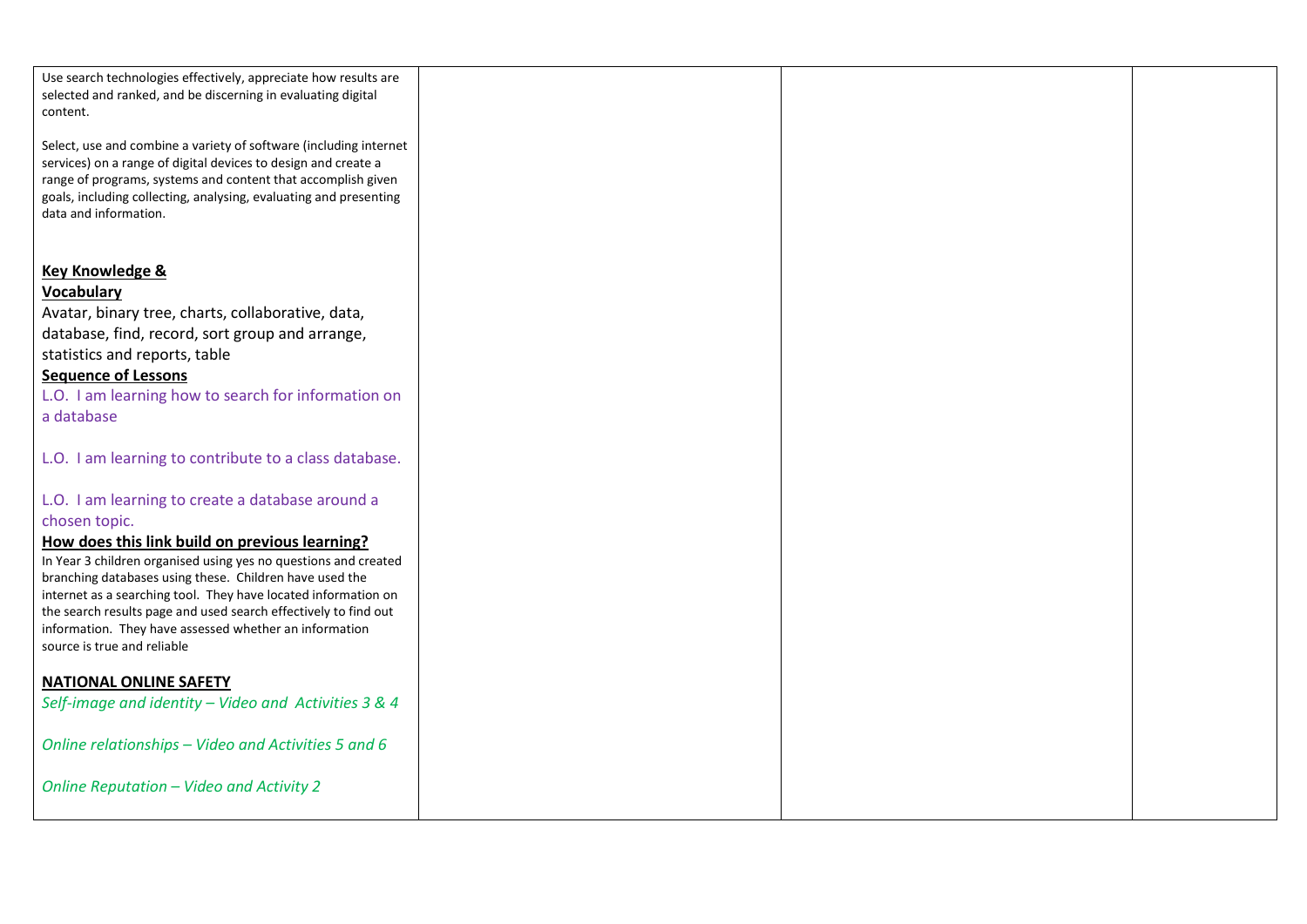| Year 6                                                                                                                           |                                                                                                 |                                                                                                                                               |                                                                                                      |  |  |
|----------------------------------------------------------------------------------------------------------------------------------|-------------------------------------------------------------------------------------------------|-----------------------------------------------------------------------------------------------------------------------------------------------|------------------------------------------------------------------------------------------------------|--|--|
| <b>Coding and computational thinking</b>                                                                                         | <b>Spreadsheets</b>                                                                             | <b>Internet and Email</b>                                                                                                                     | <b>Writing and Presenting</b>                                                                        |  |  |
| Children can plan a program before coding to<br>anticipate the variables that will be required to achieve<br>the desired effect. | Children can create a spreadsheet to answer a<br>mathematical question relating to probability. | Children have used the example game and<br>further research to refresh their memories<br>about risks online including sharing location,       | Children understand how a blog can be used as<br>an informative text.                                |  |  |
| Children can follow through plans to create the<br>program.                                                                      | Children can take copy and paste shortcuts.<br>Children can problem solve using the count       | secure websites, spoof websites, phishing and<br>other email scams.                                                                           | Children understand the key features of a blog.<br>Children can work collaboratively to plan a blog. |  |  |
| Children can debug when things do not run as                                                                                     | tool.                                                                                           | Children have used the example game and<br>further research to refresh their memories                                                         | Children can create a blog with a specific                                                           |  |  |
| expected.<br>Children can explain what functions are and how they                                                                | Children can create a machine to help work out<br>the price of different items in a sale.       | about the steps they can take to protect<br>themselves including protecting their digital<br>footprint, where to go for help, smart rules and | purpose.<br>Children understand that the way in which                                                |  |  |
| can be created and labelled.<br>Children can explain how to move code from one tab                                               | Children can use the formula wizard to create<br>formulae.                                      | security software.<br>Children understand how what they share                                                                                 | information is presented has an impact upon the<br>audience.                                         |  |  |
| to another.                                                                                                                      | Children can use a spreadsheet to solve a<br>problem.                                           | impacts upon themselves and upon others in<br>the long-term.                                                                                  | Children understand that blogs need to be<br>updated regularly to maintain the audience's            |  |  |
| Children can explain how they organised code in a<br>program into functions to make it easier to read.                           | Children can use a spreadsheet to model a<br>real-life situation and come up with solutions.    | Children know about the consequences of<br>promoting inappropriate content online and                                                         | interest and engagement.<br>Children can post comments and blog posts to an                          |  |  |
| Children can code programs that take text input from<br>the user and use this in the program.                                    | Children can make practical use of a<br>spreadsheet to help plan actions.                       | how to put a stop to such behaviour when they<br>experience it or witness it as a bystander.                                                  | existing class blog.<br>Children understand the approval process that                                |  |  |
| Children can attribute variables to user input.                                                                                  | Children can use a spreadsheet to model a                                                       | Children can take more informed ownership of<br>the way that they choose to use their free                                                    | their posts go through and demonstrate an<br>awareness of the issues surrounding                     |  |  |
| Children are aware of the need to code for all<br>possibilities when using user input.                                           | real-life situation and come up with solutions<br>that can be applied to real life.             | time. They recognise a need to find a balance<br>between being active and digital activities.                                                 | inappropriate posts and cyberbullying.<br>Children can comment on and respond to other               |  |  |
| Children can follow flowcharts to create and debug<br>code.                                                                      |                                                                                                 | Children can give reasons for limiting screen<br>time.                                                                                        | blogs.<br>Children can assess the effectiveness and impact                                           |  |  |
| Children can create flowcharts for algorithms.                                                                                   |                                                                                                 | Children can talk about the positives and<br>negative aspects of technology and balance                                                       | of a blog.                                                                                           |  |  |
| Children can be creative with the way they code to<br>generate novel visual effects.                                             |                                                                                                 | these opposing views                                                                                                                          | Children have used the 2DIY activities to create a<br>picturebased quiz.                             |  |  |
| Children can follow through the code of how a text<br>adventure can be programmed.                                               |                                                                                                 |                                                                                                                                               | Children have considered the audience's ability<br>level and interests when setting the quiz.        |  |  |
| Children can adapt an existing text adventure to make<br>it unique to their requirements.                                        |                                                                                                 |                                                                                                                                               | Children have shared their quiz and responded<br>to feedback.                                        |  |  |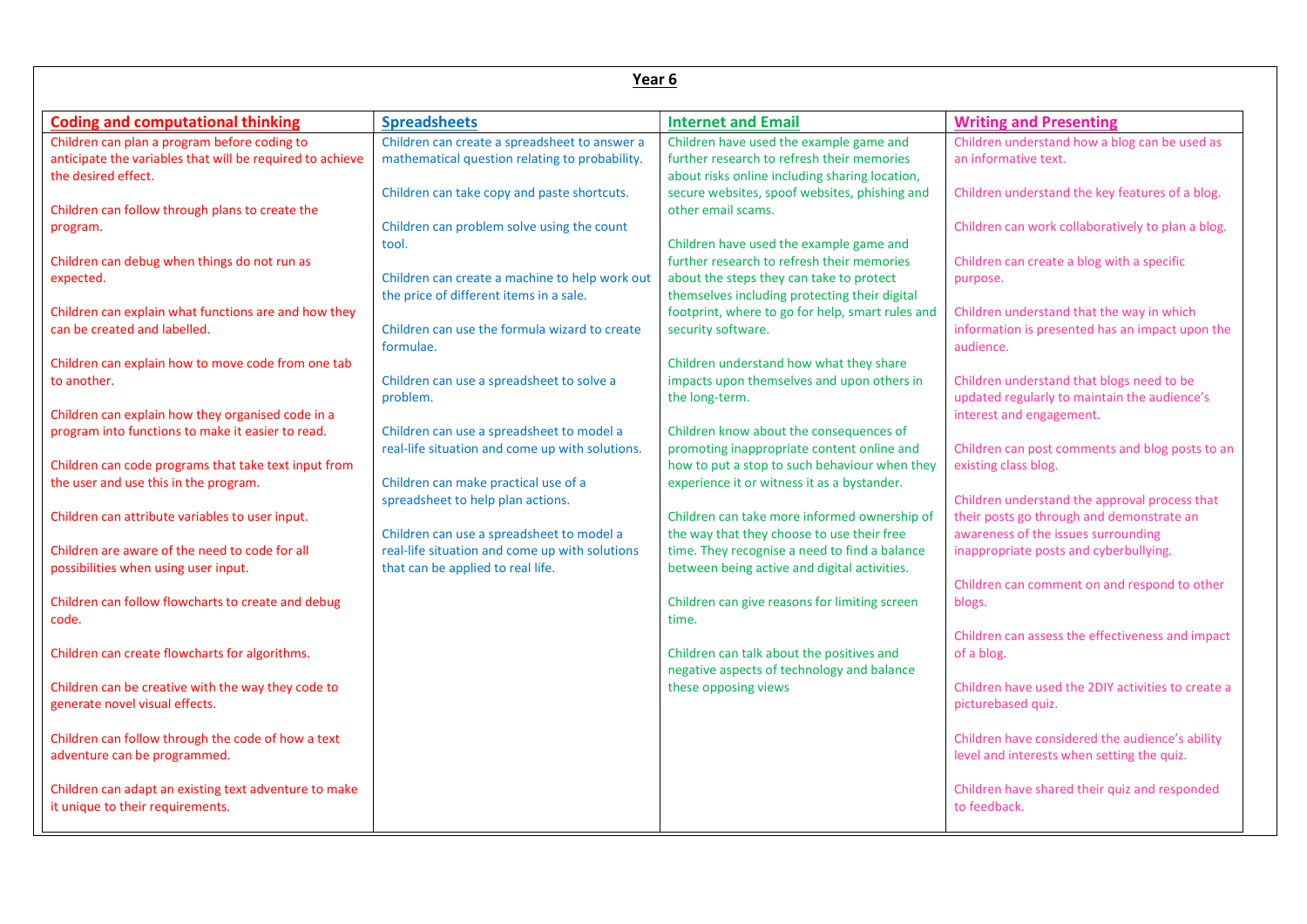| Children can describe what a text adventure is and<br>map out a story-based text adventure.<br>Children can create, test and debug using their plan.<br>Children can split their adventure-game design into<br>appropriate sections to facilitate creating it.<br>Children can map out an existing text adventure.<br>Children can contrast a map-based game with a<br>sequential story-based game<br>Children can create their own text-based adventure<br>based upon a map.<br>Children can use coding concepts of functions, two-<br>way selection (if/else statements) and repetition in<br>conjunction with one another to code their game.<br>Children make logical attempts to debug their code<br>when it does not work correctly<br><b>Music</b><br>Not covered in this year | <b>Databases and Graphing</b><br>Not covered in this year      | <b>Art and Design</b><br>Not covered in this year |                                                                                                       | Children understand the different question types<br>within 2Quiz.<br>Children have ideas about what sort of questions<br>are best suited to the different question types.<br>Children have used 2Quiz to make and share a<br>science quiz.<br>Children have considered the audience's ability<br>level and interests when setting the quiz.<br>Children have chosen an appropriate Text Toolkit<br>tool to make their own grammar game.<br>Children have designed their own quiz based on<br>one of the 2Investigate example databases.<br>Children have used their knowledge of quiz types<br>to create a quiz show quiz based on a curriculum<br>area.<br><b>Communication and networks</b><br>Children know the difference between the World<br>Wide Web and the internet.<br>Children know about their school network.<br>Children have researched and found out about |                                                                               |  |
|---------------------------------------------------------------------------------------------------------------------------------------------------------------------------------------------------------------------------------------------------------------------------------------------------------------------------------------------------------------------------------------------------------------------------------------------------------------------------------------------------------------------------------------------------------------------------------------------------------------------------------------------------------------------------------------------------------------------------------------------------------------------------------------|----------------------------------------------------------------|---------------------------------------------------|-------------------------------------------------------------------------------------------------------|----------------------------------------------------------------------------------------------------------------------------------------------------------------------------------------------------------------------------------------------------------------------------------------------------------------------------------------------------------------------------------------------------------------------------------------------------------------------------------------------------------------------------------------------------------------------------------------------------------------------------------------------------------------------------------------------------------------------------------------------------------------------------------------------------------------------------------------------------------------------------|-------------------------------------------------------------------------------|--|
|                                                                                                                                                                                                                                                                                                                                                                                                                                                                                                                                                                                                                                                                                                                                                                                       |                                                                |                                                   |                                                                                                       | Tim Berners-Lee.<br>Children have considered some of the major<br>changes in technology which have taken place<br>during their lifetime and the lifetime of their                                                                                                                                                                                                                                                                                                                                                                                                                                                                                                                                                                                                                                                                                                          |                                                                               |  |
|                                                                                                                                                                                                                                                                                                                                                                                                                                                                                                                                                                                                                                                                                                                                                                                       |                                                                |                                                   |                                                                                                       | teacher/another adult.                                                                                                                                                                                                                                                                                                                                                                                                                                                                                                                                                                                                                                                                                                                                                                                                                                                     |                                                                               |  |
| <b>Topic Title</b><br><b>Vikings vs Anglo Saxons</b>                                                                                                                                                                                                                                                                                                                                                                                                                                                                                                                                                                                                                                                                                                                                  | <b>Topic Title</b><br><b>Extreme Earth</b>                     |                                                   | <b>Topic Title</b><br>What was Life like for Children in WW2?<br>Unit 6.5 - Text Adventures (5 weeks) |                                                                                                                                                                                                                                                                                                                                                                                                                                                                                                                                                                                                                                                                                                                                                                                                                                                                            | Coding links - jobs,<br>coders are<br>responsible for<br>creating what we see |  |
| Unit 6.1 - Coding (6 weeks)                                                                                                                                                                                                                                                                                                                                                                                                                                                                                                                                                                                                                                                                                                                                                           | Unit 6.3 - Spreadsheets (5 weeks)                              |                                                   | <b>Links to NC</b>                                                                                    |                                                                                                                                                                                                                                                                                                                                                                                                                                                                                                                                                                                                                                                                                                                                                                                                                                                                            | on computers.                                                                 |  |
| <b>Links to NC</b>                                                                                                                                                                                                                                                                                                                                                                                                                                                                                                                                                                                                                                                                                                                                                                    | <b>Links to NC</b>                                             |                                                   | <b>Computer Science</b>                                                                               |                                                                                                                                                                                                                                                                                                                                                                                                                                                                                                                                                                                                                                                                                                                                                                                                                                                                            |                                                                               |  |
| <b>Computer Science</b>                                                                                                                                                                                                                                                                                                                                                                                                                                                                                                                                                                                                                                                                                                                                                               | <b>Information Technology</b>                                  |                                                   |                                                                                                       | Design, write and debug programs that accomplish specific<br>goals, including controlling or simulating physical systems;                                                                                                                                                                                                                                                                                                                                                                                                                                                                                                                                                                                                                                                                                                                                                  | Text adventure-                                                               |  |
| Design, write and debug programs that accomplish specific                                                                                                                                                                                                                                                                                                                                                                                                                                                                                                                                                                                                                                                                                                                             | Select, use and combine a variety of software (including       |                                                   |                                                                                                       | solve problems by decomposing them into smaller parts.                                                                                                                                                                                                                                                                                                                                                                                                                                                                                                                                                                                                                                                                                                                                                                                                                     | links to literacy/                                                            |  |
| goals, including controlling or simulating physical systems; solve                                                                                                                                                                                                                                                                                                                                                                                                                                                                                                                                                                                                                                                                                                                    | internet services) on a range of digital devices to design and |                                                   |                                                                                                       |                                                                                                                                                                                                                                                                                                                                                                                                                                                                                                                                                                                                                                                                                                                                                                                                                                                                            | WW2 project.                                                                  |  |
| problems by decomposing them into smaller parts                                                                                                                                                                                                                                                                                                                                                                                                                                                                                                                                                                                                                                                                                                                                       | create a range of programs, systems and content that           |                                                   |                                                                                                       |                                                                                                                                                                                                                                                                                                                                                                                                                                                                                                                                                                                                                                                                                                                                                                                                                                                                            |                                                                               |  |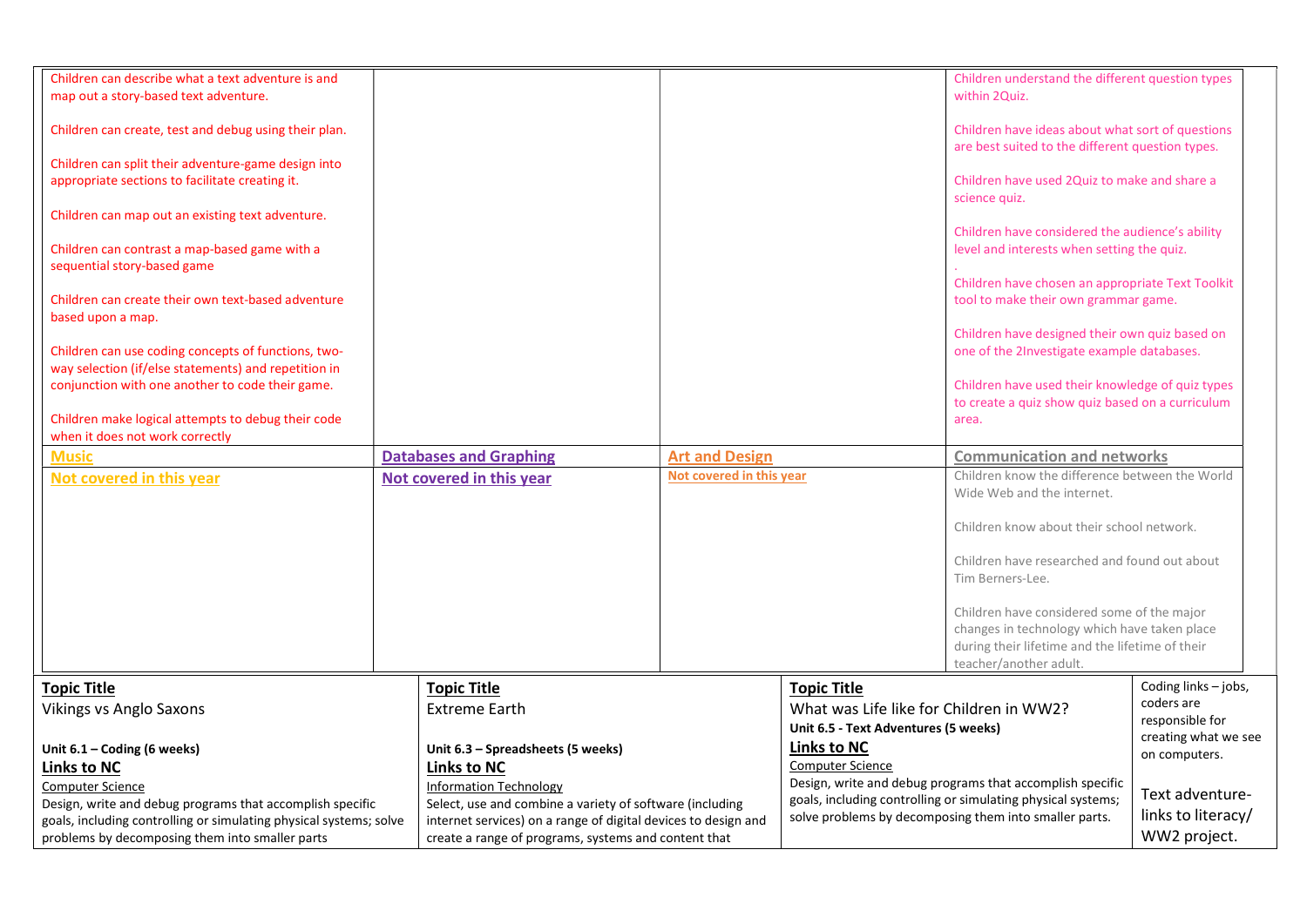|                                                                    | accomplish given goals, including collecting, analysing,       | Use sequence, selection and repetition in programs; work   |                    |
|--------------------------------------------------------------------|----------------------------------------------------------------|------------------------------------------------------------|--------------------|
| Use sequence, selection, and repetition in programs; work with     | evaluating and presenting data and information.                | with variables and various forms of input and output.      | Networks-          |
| variables and various forms of input and output                    | <b>Key Knowledge &amp;</b>                                     |                                                            | importance of      |
|                                                                    | Vocabulary                                                     | Use logical reasoning to explain how some simple           |                    |
| Use logical reasoning to explain how some simple algorithms        | Average, advance mode, copy/paste, columns, cell, charts,      | algorithms work and to detect and correct errors in        | Internet-how it    |
| work and to detect and correct errors in algorithms and            | count tool, dice, equals tool, formula, formula wizard, move   | algorithms and programs.                                   | started, how it is |
| programs                                                           | cell tool, random tool, rows, spin tool, spreadsheet, timer    |                                                            | used both in       |
|                                                                    | <b>Sequence of Lessons</b>                                     | <b>Information Technology</b>                              | homes and work.    |
| <b>Information Technology</b>                                      | L.O. I am learning to use a spreadsheet to investigate the     | Select, use and combine a variety of software (including   | How it is used in  |
| Select, use and combine a variety of software (including internet  | probability of the results of throwing many dice.              | internet services) on a range of digital devices to design |                    |
| services) on a range of digital devices to design and create a     | L.O. I am learning to use the formula wizard to add a formula  | and create a range of programs, systems and content that   | school             |
| range of programs, systems and content that accomplish given       | to a cell to automatically make a calculation in that cell.    | accomplish given goals, including collecting, analysing,   |                    |
| goals, including collecting, analysing, evaluating and presenting  | L.O. I am learning to create graphs showing the data           | evaluating and presenting data and information.            | Blogs-looking a    |
| data and information                                               | collected.                                                     | <b>Key Knowledge &amp;</b>                                 | blogs written by   |
| Key Knowledge &                                                    | L.O. I am learning to type in a formula for a cell to          | Vocabulary                                                 | storm chasers,     |
| <b>Vocabulary</b>                                                  | automatically make a calculation in that cell. L.O. I am       | Text-based adventure, concept map, debug, sprite,          |                    |
| Action, alert, algorithm, bug, code design, command, control,      | learning to use a spreadsheet to create computational          | function.                                                  | nature activists,  |
| debug, event, function, get input, if/else, input, output, object, | models and answer questions.                                   | <b>Sequence of Lessons</b>                                 | geologists,        |
| repeat, sequence, selection, simulation, tabs, timer, variable     | How does this link build on previous learning?                 | L.O. I am learning what a text adventure is.               | meteorologists     |
|                                                                    | Following an introduction to spreadsheets in Years 1 and 2,    | L.O. I am learning to plan a story adventure.              | etc                |
| <b>Sequence of Lessons</b>                                         | children have learnt how to:                                   | L.O. I am learning to make a story-based adventure. L.O. I |                    |
| L.O. I am learning to use the program design process, including    | Y3 – create a table of data and produce charts and graphs      | am learning about map-based text adventures.               | Quiz-based on      |
| flowcharts, to develop algorithms for more complex programs        | from this. Identify a cell's location. (3.3)                   | L.O. I am learning to code a map-based text adventure.     |                    |
| using and understanding of abstraction and decomposition to        | Y4 – format and enter values. Produce a line graph. (4.3)      | How does this link build on previous learning?             | WW2 project/ an    |
| define the important aspects of the program.                       | Y5 - Use formulae, count tools and perform calculations.       | Children will build on their coding experience.            | area of interest   |
| L.O. I am learning to code, test and debug from these designs.     | (5.3)                                                          | Y5 - Children have created own game. Game Creator (5.5)    | for the children.  |
| L.O. I am learning to use functions and tabs in 2Code to improve   |                                                                | $Y6 - Coding (6.1)$                                        |                    |
| the quality of the code.                                           | Unit 6.4 - Blogging (5 weeks)                                  |                                                            | Binary-look at     |
| L.O. I am learning to code user interactivity using input          | <b>Links to NC</b>                                             | Unit 6.6 - Networks (3 weeks)                              | how coding is      |
| functions.                                                         | <b>Computer Science</b>                                        | <b>Links to NC</b>                                         |                    |
|                                                                    | Understand computer networks, including the Internet; how      | <b>Computer Science</b>                                    | written in binary  |
| How does this link build on previous learning?                     | they can provide multiple services, such as the World Wide     | Understand computer networks, including the Internet;      | form.              |
| Each year group has focused on a Coding unit.                      | Web; and the opportunities they offer for communication        | how they can provide multiple services, such as the World  |                    |
|                                                                    | and collaboration.                                             | Wide Web; and the opportunities they offer for             |                    |
| Unit 6.2 - Online Safety (2 weeks)                                 |                                                                | communication and collaboration.                           |                    |
| Links to NC                                                        | <b>Information Technology</b>                                  |                                                            |                    |
| <b>Computer Science</b>                                            | Select, use and combine a variety of software (including       | <b>Key Knowledge &amp;</b>                                 |                    |
| Understand computer networks, including the Internet; how          | internet services) on a range of digital devices to design and | Vocabulary                                                 |                    |
| they can provide multiple services, such as the World Wide         | create a range of programs, systems and content that           | Internet, World Wide Web, Network, Local Area Network      |                    |
| Web; and the opportunities they offer for communication and        | accomplish given goals, including collecting, analysing,       | (LAN), Wide Area Network, (WAN), router, network cables,   |                    |
| collaboration.                                                     | evaluating and presenting data and information.                | wireless.                                                  |                    |
|                                                                    |                                                                | <b>Sequence of Lessons</b>                                 |                    |
| <b>Information Technology</b>                                      | Digital Literacy                                               | L.O. I am learning what the Internet consists of.          |                    |
|                                                                    |                                                                | L.O. I am learning what a LAN and a WAN are.               |                    |
|                                                                    |                                                                |                                                            |                    |
|                                                                    |                                                                |                                                            |                    |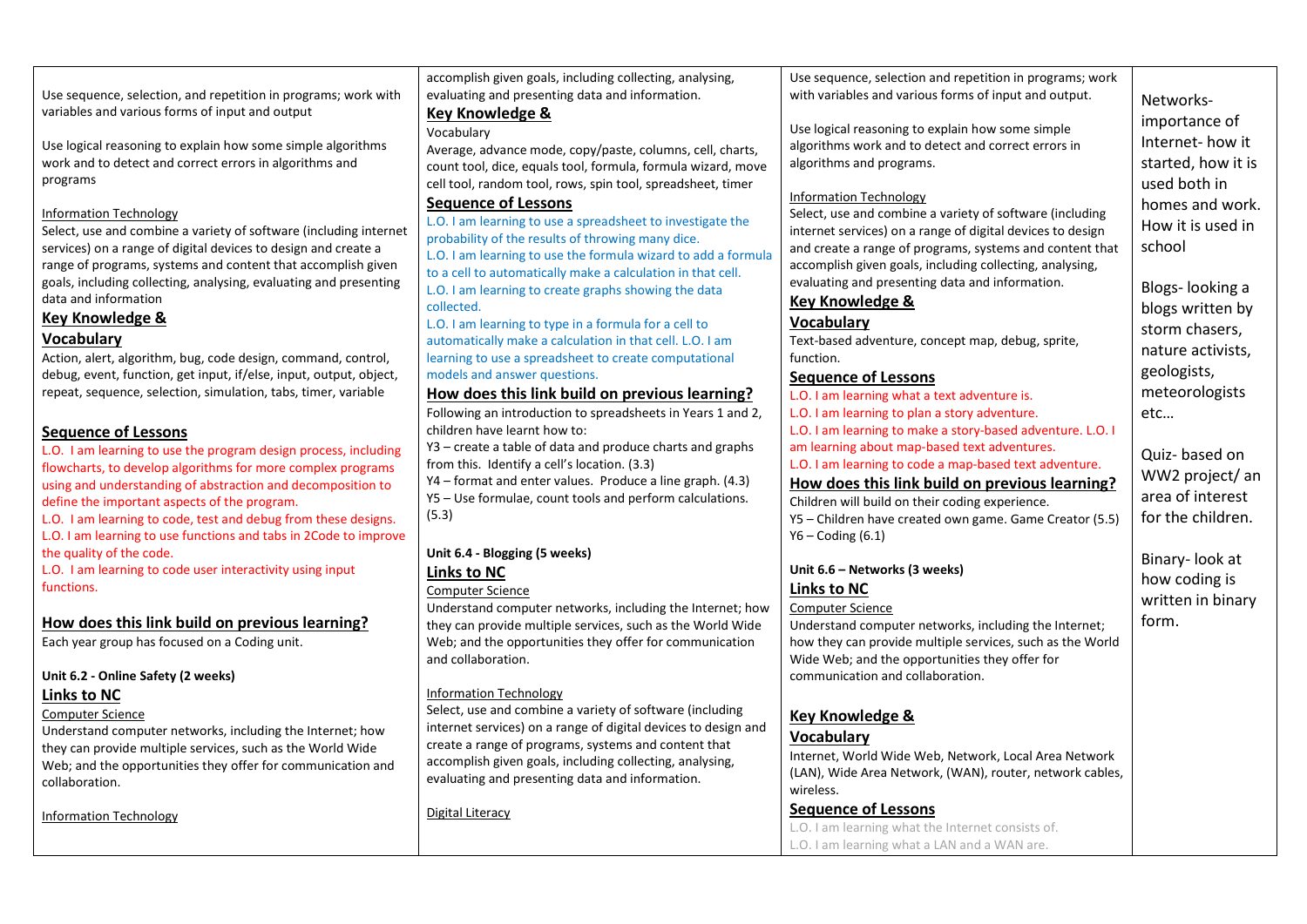| Use technology safely, respectfully and responsibly;<br>recognise acceptable/unacceptable behaviour; identify a<br>selected and ranked, and be discerning in evaluating digital<br>L.O. I am learning to research the age of the Internet. |  |
|--------------------------------------------------------------------------------------------------------------------------------------------------------------------------------------------------------------------------------------------|--|
|                                                                                                                                                                                                                                            |  |
| range of ways to report concerns about content and<br>To think about what the future might hold.<br>content.                                                                                                                               |  |
| contact*.<br>How does this link build on previous learning?                                                                                                                                                                                |  |
| * And discussed in other units<br>Digital Literacy<br>Y4 - Children have looked at the hardware involved in                                                                                                                                |  |
| Use technology safely, respectfully and responsibly; recognise<br>computing in Hardware Investigations (4.8)                                                                                                                               |  |
| acceptable/unacceptable behaviour; identify a range of ways to<br><b>Key Knowledge &amp;</b><br>Y3 - Children have looked at how e-mail systems work.                                                                                      |  |
| report concerns about content and contact*.<br><b>Vocabulary</b>                                                                                                                                                                           |  |
| * And discussed in other units<br>Audience, blog, blog page, blog post, collaborative, icon<br>Unit 6.7 - Quizzing (6 weeks)                                                                                                               |  |
| Key Knowledge &<br><b>Sequence of Lessons</b><br><b>Links to NC</b>                                                                                                                                                                        |  |
| <b>Vocabulary</b><br>L.O. I am learning to identify the purpose of writing a blog<br><b>Information Technology</b>                                                                                                                         |  |
| Digital footprint, password, PEGI rating, phishing, screen time,<br>and its key features.<br>Select, use and combine a variety of software (including                                                                                      |  |
| spoof website.<br>L.O I am learning to plan the theme and content for a blog<br>internet services) on a range of digital devices to design                                                                                                 |  |
| <b>Sequence of Lessons</b><br>and write the content.<br>and create a range of programs, systems and content that                                                                                                                           |  |
| L.O. I am learning to identify benefits and risks of mobile<br>L.O. I am learning to consider the effect upon the audience<br>accomplish given goals, including collecting, analysing,                                                     |  |
| devices broadcasting the location of the user/device.<br>of changing the visual properties of the blog.<br>evaluating and presenting data and information.                                                                                 |  |
| L.O. I am learning to identify secure sites by looking for privacy<br>L.O. I am learning to understand the importance of regularly<br><b>Key Knowledge &amp;</b>                                                                           |  |
| seals of approval.<br>updating the content of a blog.<br><b>Vocabulary</b>                                                                                                                                                                 |  |
| L.O. I am learning to identify the benefits and risks of giving<br>L.O. I am learning to understand how to contribute to an<br>Audience, Collaboration, Concept map, Database, Quiz                                                        |  |
| personal information.<br>existing blog.<br><b>Sequence of Lessons</b>                                                                                                                                                                      |  |
| L.O. I am learning to review the meaning of a digital footprint.<br>L.O. I am learning to understand how and why blog posts are<br>L.O. I am learning to create a picture-based quiz for young                                             |  |
| L.O. I am learning to have a clear idea of appropriate online<br>approved by the teacher.<br>children.<br>behaviour.                                                                                                                       |  |
| How does this link build on previous learning?<br>L.O. I am learning how to use the question types within<br>L.O. I am learning to understand how information online can                                                                   |  |
| Y3 - Children have covered Writing and Presenting<br>2Quiz.<br>persist.                                                                                                                                                                    |  |
| objectives.<br>L.O. I am learning to explore the grammar quizzes.<br>L.O. I am learning to understand the importance of balancing<br>Y4 - As part of their Rainforest topic, children have written a                                       |  |
| L.O. I am learning how to make a quiz that requires the<br>game and screen time with other parts of my life.<br>news report. (4.4, Writing for different purposes)                                                                         |  |
| player to search a database.<br>L.O. I am learning to identify the positive and negative                                                                                                                                                   |  |
| <b>NATIONAL ONLINE SAFETY</b><br>How does this link build on previous learning?<br>influences of technology on health and the environment.                                                                                                 |  |
| <b>Online Bullying - Video and Activity 2</b><br>Y5 - Children have created a class database to answer<br>How does this link build on previous learning?                                                                                   |  |
| questions (Databases, 5.4)<br>Children have had regular teaching of online safety/behaviour                                                                                                                                                |  |
| Y3 - Children have used branching databases to answer<br>Managing online information - Video and Activity<br>throughout school.                                                                                                            |  |
| questions (Branching Databases, 3.6)<br>$2$ or $3$<br>Each year group has focused on an online safety unit.                                                                                                                                |  |
| Y2 - Children have used a database to answer yes/no                                                                                                                                                                                        |  |
| questions (Questioning, 2.4)<br>Health, wellbeing and lifestyle - Video and                                                                                                                                                                |  |
| <b>NATIONAL ONLINE SAFETY</b>                                                                                                                                                                                                              |  |
| <b>Activity 2</b><br><b>OPTIONAL UNIT-</b>                                                                                                                                                                                                 |  |
| Self-image and identity - Video and Activity 5<br>Unit 6.8 - Understanding Binary (4 weeks)                                                                                                                                                |  |
| <b>Links to NC</b>                                                                                                                                                                                                                         |  |
| Online relationships - Video and Activities 7 and 8<br>None given.                                                                                                                                                                         |  |
| Key Knowledge &                                                                                                                                                                                                                            |  |
| <b>Vocabulary</b><br>Online Reputation - Video and Activity 3                                                                                                                                                                              |  |
| Base 10, Base 2, Binary, Bit, Byte, Decimal, Denary, Digit,                                                                                                                                                                                |  |
| Gigabyte (GB), Integer, Kilobyte (KB), Machine code,                                                                                                                                                                                       |  |